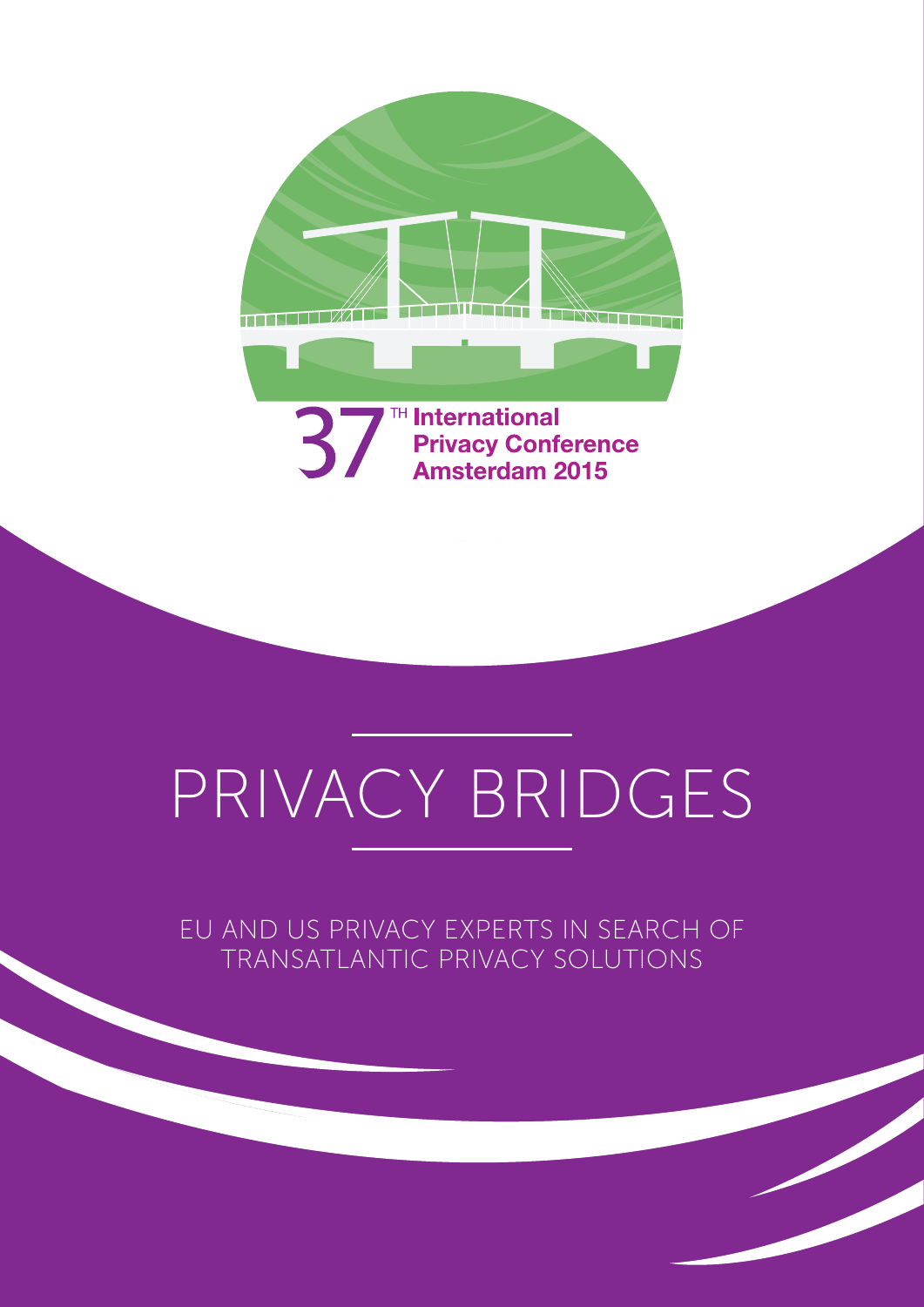

Institutional support for this project was provided by the Massachusetts Institute for Technology Computer Science and Artificial Intelligence Laboratory (Cambridge, MA – United States) and the Institute for Information Law of the University of Amsterdam (Amsterdam – the Netherlands). https://privacybridges.mit.edu/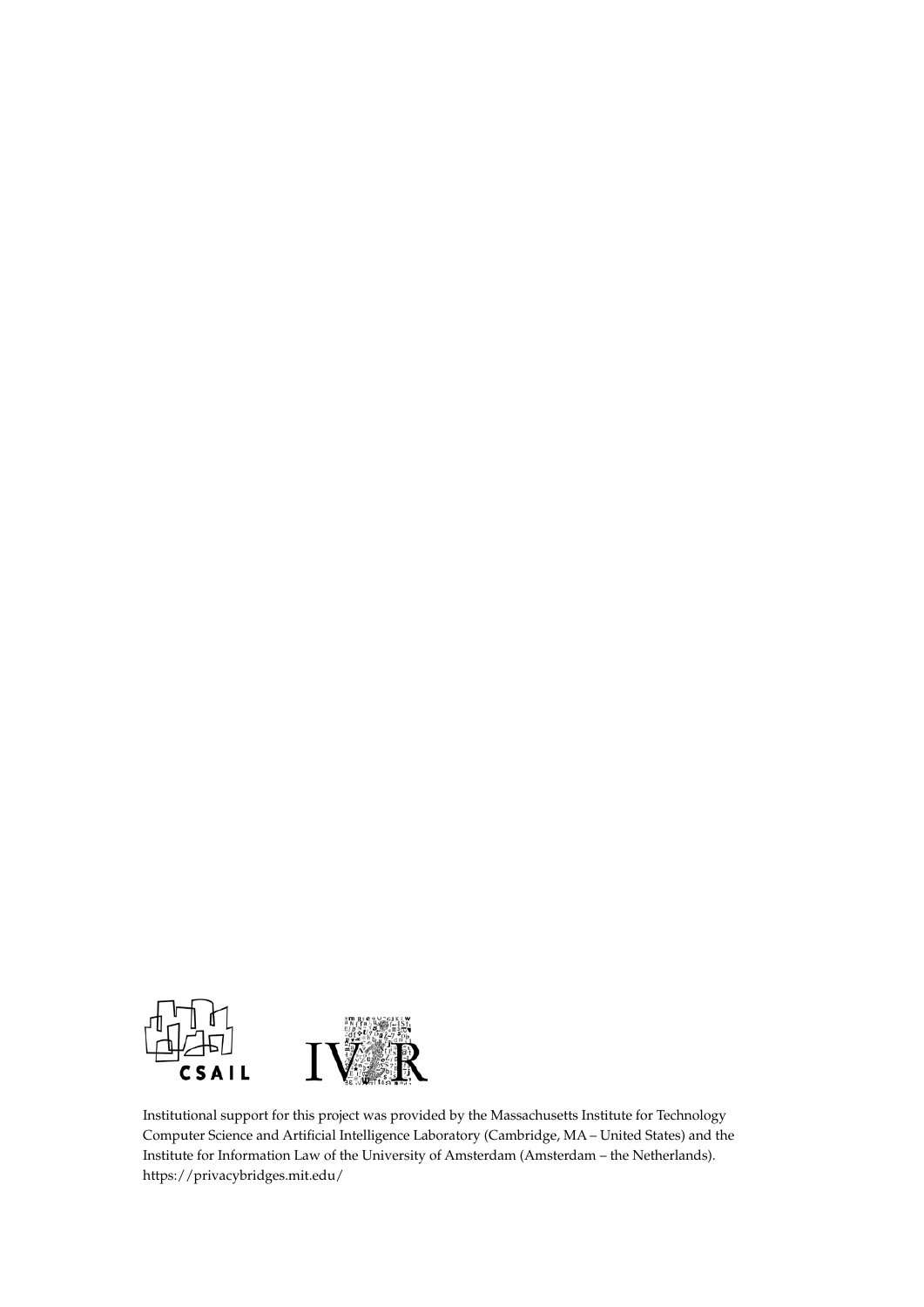# Privacy Bridges

EU and US privacy experts in search of transatlantic privacy solutions

> Amsterdam / Cambridge September 2015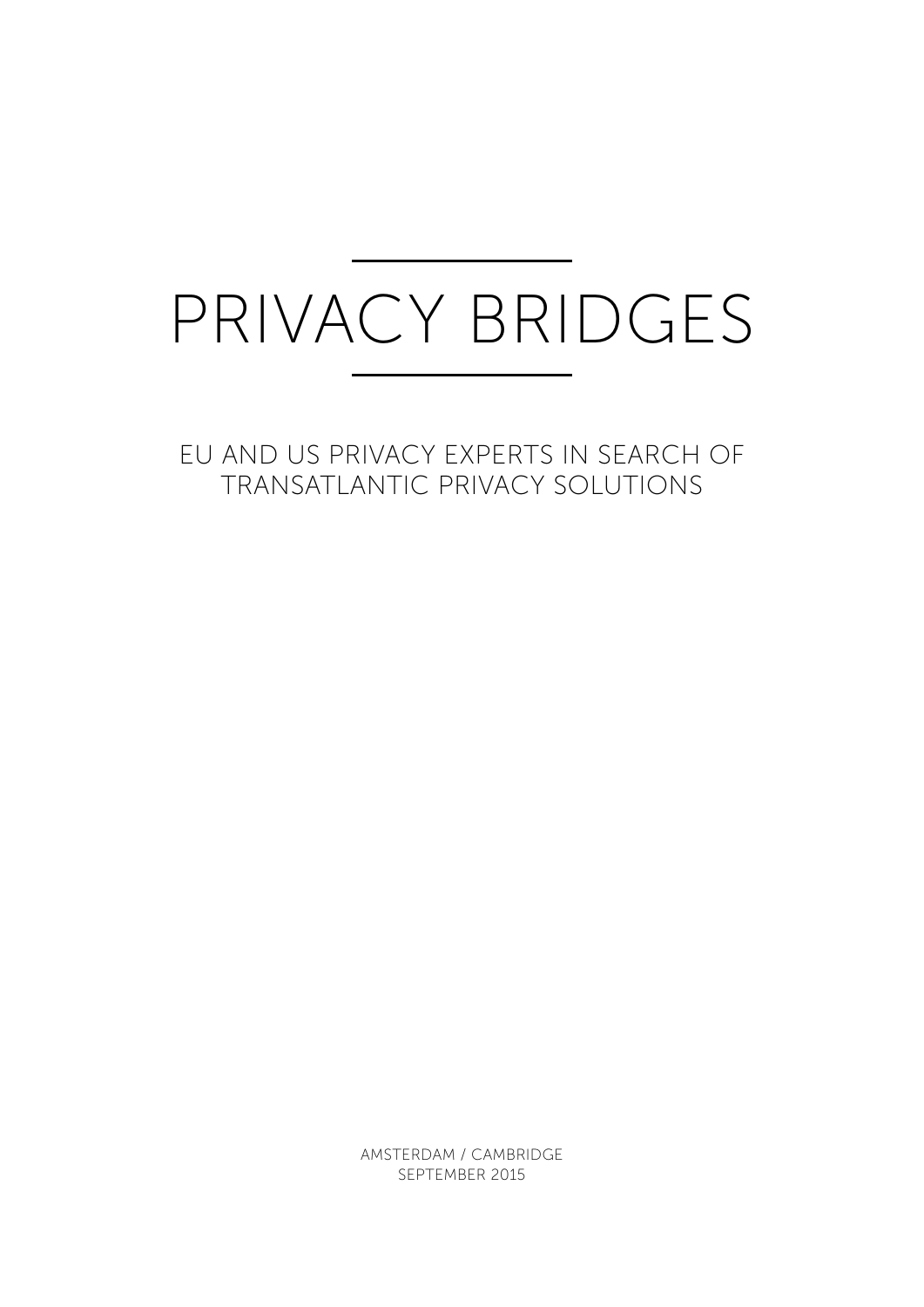# Project Participants

| Jean-François Abramatic | French National Institute for Computer Science and Applied        |
|-------------------------|-------------------------------------------------------------------|
|                         | Mathematics                                                       |
| Bojana Bellamy          | Centre for Information Policy Leadership at Hunton & Williams     |
| Mary Ellen Callahan     | Jenner & Block                                                    |
| Fred Cate               | Indiana University Maurer School of Law                           |
| Patrick van Eecke       | University of Antwerp                                             |
| Nico van Eijk           | Institute for Information Law (IViR) University of Amsterdam      |
|                         | (UvA) (Co-chair)                                                  |
| Elspeth Guild           | Centre for European Policy Studies                                |
| Paul de Hert            | Vrije Universiteit Brussel (VuB) and Tilburg University           |
| Peter Hustinx           | European Data Protection Supervisor (EDPS) (retired) <sup>1</sup> |
| Christopher Kuner       | Vrije Universiteit Brussel (VuB)                                  |
| Deirdre Mulligan        | University of California Berkeley                                 |
| Nuala O'Connor          | Center for Democracy and Technology                               |
| Joel Reidenberg         | Fordham University School of Law                                  |
| Ira Rubinstein          | Information Law Institute, New York University School of Law      |
|                         | (Rapporteur)                                                      |
| Peter Schaar            | European Academy for Freedom of Information and Data              |
|                         | Protection                                                        |
| Nigel Shadbolt          | University of Oxford                                              |
| Sarah Spiekermann       | Vienna University of Economics and Business (WU Vienna)           |
| David Vladeck           | Georgetown University Law Center                                  |
| Daniel J. Weitzner      | Massachusetts Institute of Technology (Co-chair)                  |
| <b>OBSERVER</b>         |                                                                   |
| Jacob Kohnstamm         | Dutch Data Protection Authority (CBP)                             |
| <b>PROJECT SUPPORT</b>  |                                                                   |
|                         |                                                                   |

| Frederik Zuiderveen Borgesius | Institute for Information Law (IViR) University of Amsterdam |
|-------------------------------|--------------------------------------------------------------|
|                               | (UvA)                                                        |
| Dominique Hagenauw            | Dutch Data Protection Authority (CBP)                        |
| Hielke Hijmans                | Vrije Universiteit Brussel and University of Amsterdam (UvA) |

The project support staff actively participated in the preparations and discussions of the Report.

*<sup>1</sup> Until December 2014 Peter Hustinx participated as an observer*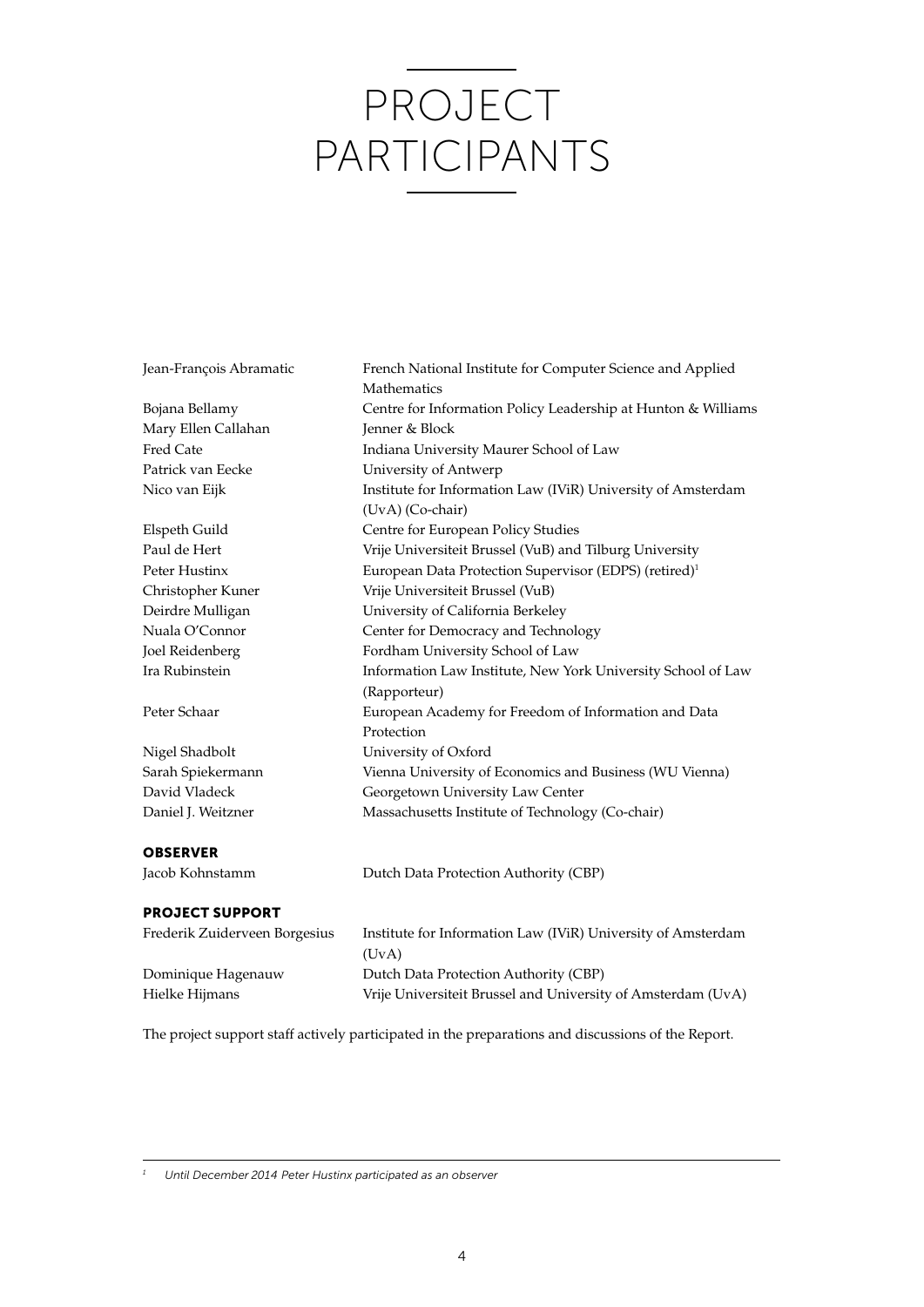# **EXECUTIVE** Summary

Globalization and technological advances pose common challenges to providing a progressive, sustainable model for protecting privacy in the global Internet environment. Tensions between different legal systems such as the European Union and the United States result in loss of confidence on the part of users and confusions by commercial entities. The goal of this report is to identify practical steps to bridge gaps between the existing approaches to data privacy of the European Union (EU) and the United States (US), in a way that produces a high level of protection, furthering the interests of individuals and increasing certainty for commercial organizations. These "privacy bridges" are designed to advance strong privacy values in a manner that respects the substantive and procedural differences between the two jurisdictions. While our focus is privacy protection in the transatlantic region, we hope that some, if not most, of these privacy bridges may prove useful in other regions as well.

This report emerged from a series of in-person meetings and discussions among a group of independent EU and US experts in the field of privacy and data protection. This group was convened on the initiative of Jacob Kohnstamm, chairman of the Dutch Data Protection Authority, and jointly organized by the Massachusetts Institute of Technology Cybersecurity and Internet Policy Research Initiative, and the University of Amsterdam's Institute for Information Law.

We present ten privacy bridges that will both foster stronger transatlantic collaboration and advance privacy protection for individuals.

#### Bridge 1

#### Deepen the Art. 29 Working Party/Federal Trade Commission relationship

The Article 29 Working Party (WP) (as leading representative of the EU Data Protection Authorities) and the United States Federal Trade Commission (FTC) should commit to regular, public dialogue and policy coordination on leading privacy challenges faced in the transatlantic region. This bridge would institutionalize the working relationship between the Article 29 WP and the FTC via a Memorandum of Understanding (MOU). This MOU will foster better cooperation and more efficient policy development and enforcement by these regulators, thereby delivering enhanced privacy protection to individuals on both sides of the Atlantic.

#### Bridge 2

#### User controls

Users around the world struggle for control over their personal information. This bridge calls on technology companies, privacy regulators, industry organizations, privacy scholars, civil society groups and technical standards bodies to come together to develop easy-to-use mechanisms for expressing individual decisions regarding user choice and consent. The outcome should be usable technology, developed in an open standards-setting process, combined with clear regulatory guidance from both EU and US regulators resulting in enhanced user control over how data about them is collected and used.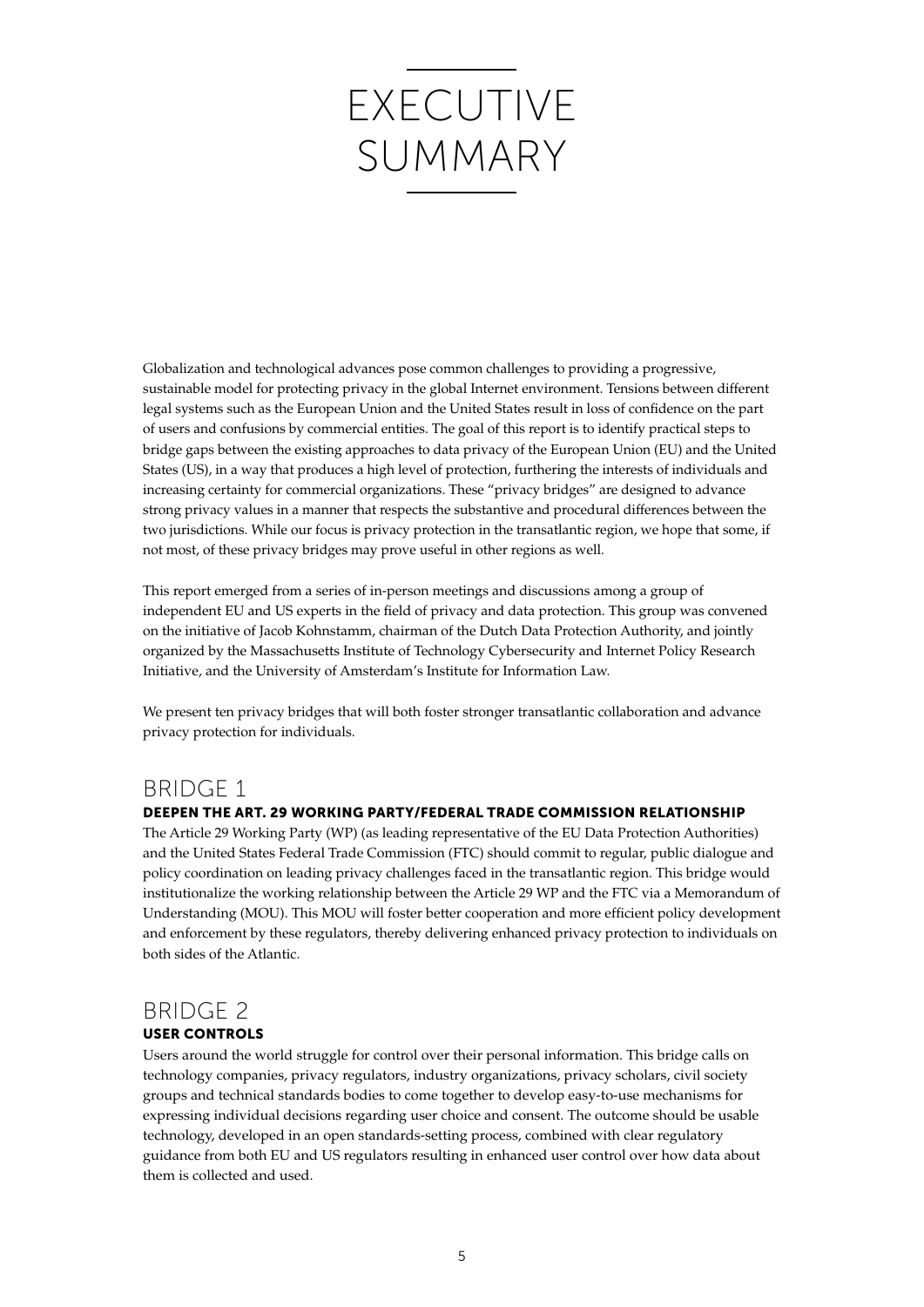#### Bridge 3

#### New approaches to transparency

This bridge recommends that the Article 29 WP and the FTC rely on the MOU described in Bridge 1 to coordinate their recommendations on privacy notices and then jointly encourage an international standardization process. By pooling the insights that they gained from earlier and ongoing standardization efforts, and drawing on lessons learned by other industries on required notifications (e.g. nutrition labeling), they can develop more definitive guidance on transparency and thereby achieve a necessary condition for the user controls described in Bridge 2.

#### BRIDGF 4

#### User-complaint mechanisms: Redress of violations outside a user's region

Users interact with web-based services from all around the world. When they have complaints, they should have an easy path to resolution. This bridge encourages all online services to provide contact information and calls upon the appropriate EU and US public agencies to cooperate on the creation of a directory of basic information about relevant jurisdictions and how and to whom complaints concerning data privacy may be brought.

#### BRIDGE 5

#### Government access to private sector personal data

This bridge offers guidance to, in particular, telecommunication and Internet services faced with surveillance from their own and foreign governments. Specifically, it recommends that all such companies establish uniform internal practices for handling such requests regardless of jurisdiction, citizenship, and data location; report on practices relating to government access requests on a regular basis; and adopt best practices based on international standards (such as those of the Global Network Initiative), with the goal of developing a framework for assessing and responding to requests for data originating outside national territory.

#### Bridge 6

#### Best practices for de-identification of personal data

De-identification of personal data is a critical tool for protecting personal information from abuse. This bridge calls on EU and US regulators, who already share common views about de-identification, to identify concrete, shared standards on de-identification practices. Common standards will improve privacy protections on both sides of the Atlantic while enhancing legal certainty for both EU and US organizations that follow these recommendations.

#### BRIDGE 7

#### Best practices for security breach notification

Although information security breaches have a global impact on users given that many of them reside in different jurisdictions than those of service providers, there is lack of uniformity in security breach notification laws, both domestically (across distinct sectors) and even more so internationally. This bridge recommends that the relevant authorities cooperate when dealing with multi-nation breaches, both in terms of enforcement and in establishing a more harmonized breach-reporting regime. It also recommends that firms complement their reporting obligations by adopting robust information governance systems, which should result in an increase in the level of privacy protection of end users.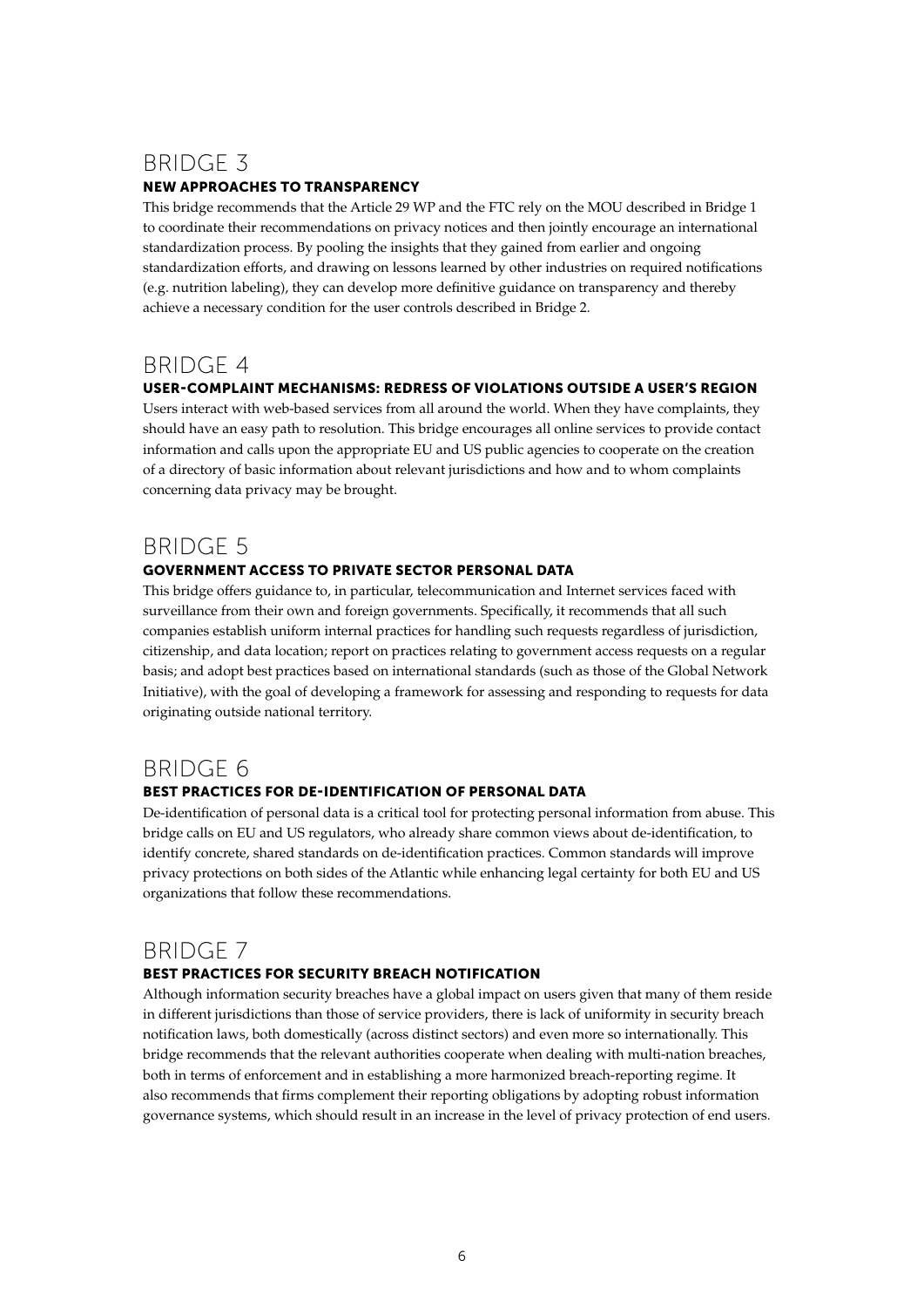#### Bridge 8

#### **ACCOUNTABILITY**

Both EU and US regulators have accepted the idea of organizational responsibility (or "accountability") as a means to assure data protection and for firms to satisfy domestic legal obligations. This bridge identifies the common elements of enforceable corporate accountability programs. It recommends that the Article 29 WP and FTC harmonize their approaches while emphasizing the need for the private sector to develop more effective means for external verification and scaling of accountability programs for use by small and medium enterprises. The hoped for outcome is an improvement in actual data processing practices that not only benefits individuals but also offers companies more effective compliance guidelines for international operations.

#### Bridge 9

#### Greater government-to-government engagement

This bridge proposes that in parallel with the MOU suggested in Bridge 1, European and US executive agencies and decision-making bodies engage in active dialogue and, where appropriate, effective coordination of their regulatory activity. Such government-to-government engagement seems especially valuable in a number of new sectors in the transatlantic economy (an interesting example is the development and use of drones) that pose acute privacy challenges. The exchange of information on a regular basis and development of transparent platforms for active discussion and practical policy development will yield a variety of benefits to governments, individuals, and commercial actors alike.

#### Bridge 10

#### Collaborating on privacy research programs

Finally, this bridge encourages the growth of common perspectives on privacy in the EU and US by fostering collaborative, multidisciplinary engagement of privacy researchers on both sides of the Atlantic. It identifies barriers to bringing together academics to work on joint privacy research projects in a variety of fields and suggests ways to overcome them.

These ten privacy bridges are all practical steps that require no change to the law yet will result in better-informed, and more consistent, regulatory cooperation, policy guidance, and enforcement activity. Our mandate as a group is to produce recommendations that can be acted upon without changes in the legislative environment of either the EU or US. While many members of the expert group that produced these recommendations have strong views about the future direction of US and EU privacy laws, here we seek to surmount privacy challenges facing the information society, without entering into divisive debates on changes to underlying constitutional or statutory frameworks. Changing the law is an arduous and lengthy endeavor, and waiting for it to happen can become simply an excuse for inaction. Ideally, this report will bring about improvements in privacy protection due to positive actions not only by governments and regulatory authorities, but also by the private sector, civil society, and others, all of whom may implement its recommendations.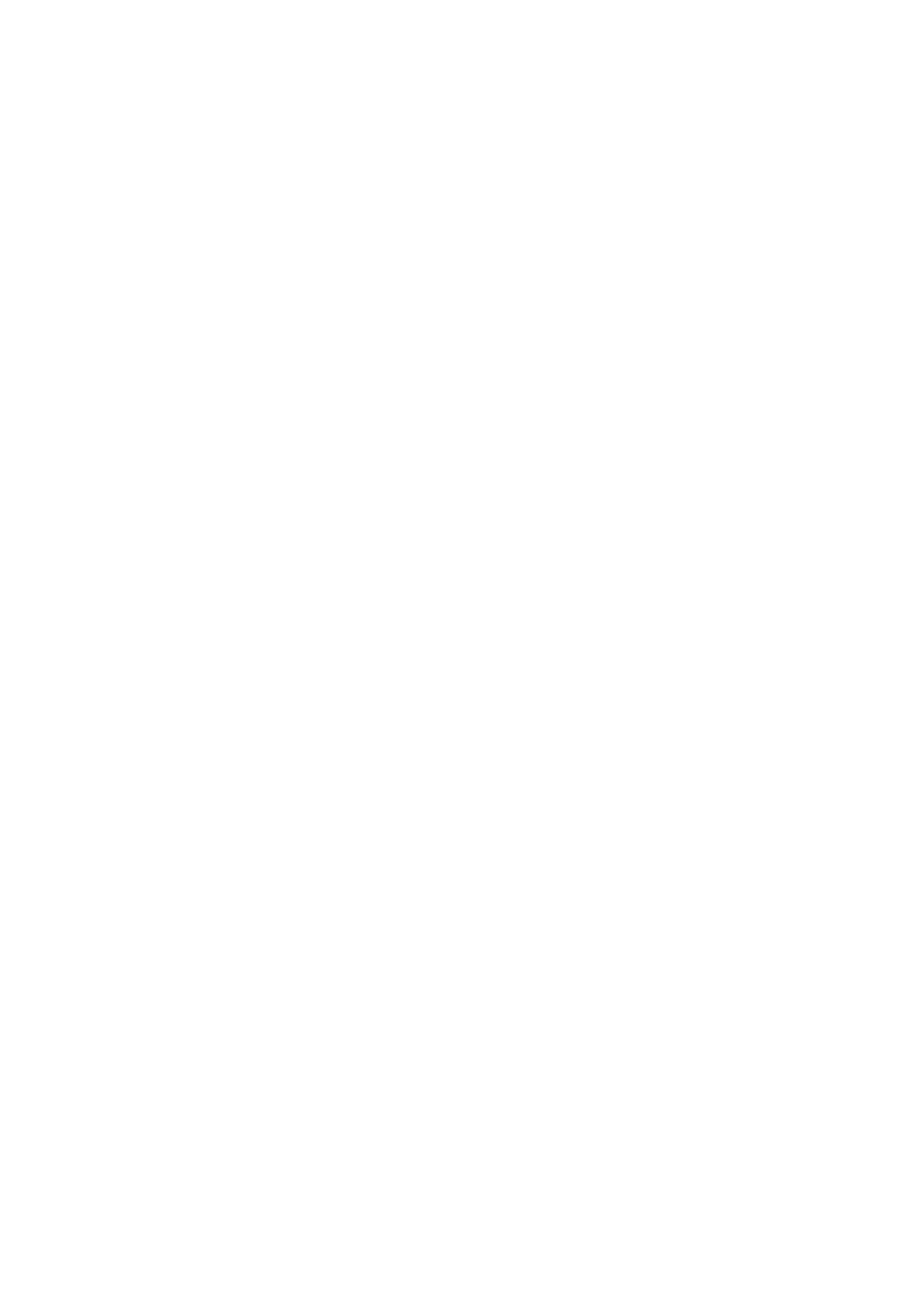# Table of **CONTENTS**

|          | <b>EXECUTIVE SUMMARY</b>     |                                                                      | 5  |
|----------|------------------------------|----------------------------------------------------------------------|----|
| ı.       | <b>INTRODUCTION</b>          |                                                                      | 10 |
| А.       |                              | Transatlantic privacy challenges in a globalized world               | 10 |
| В.       |                              | Scope and purpose of the privacy bridges group                       | 11 |
| C.       |                              | Project Participants and Organization                                | 13 |
| н.       |                              | <b>PRIVACY PROTECTION IN THE EU AND THE US</b>                       | 14 |
| А.       | Privacy protection in the EU |                                                                      | 14 |
| В.       | Privacy protection in the US |                                                                      | 16 |
|          |                              | C. Common surveillance challenges                                    | 18 |
|          |                              | <b>III. THE NEED FOR AND POSSIBILITY OF PRIVACY BRIDGES</b>          | 19 |
| А.       |                              | The need for privacy bridges                                         | 19 |
| В.       |                              | The possibility of privacy bridges                                   | 20 |
|          |                              | <b>IV. TEN PROPOSED PRIVACY BRIDGES</b>                              | 22 |
| А.       |                              | <b>Introductory Remarks</b>                                          | 22 |
| В.       | The ten bridges              |                                                                      | 22 |
|          | <b>BRIDGE 1</b>              | Formalizing the working relationship between the Article 29 Working  | 22 |
|          |                              | Party and the Federal Trade Commission                               |    |
|          | <b>BRIDGE 2</b>              | User controls                                                        | 25 |
|          | <b>BRIDGE 3</b>              | New approaches to transparency                                       | 27 |
|          | <b>BRIDGE 4</b>              | User-complaint mechanisms: Redress of privacy violations by services | 29 |
|          |                              | outside a user's own region                                          |    |
|          | <b>BRIDGE 5</b>              | Government access to private sector personal data                    | 30 |
|          | <b>BRIDGE 6</b>              | De-identification of personal data                                   | 31 |
|          | <b>BRIDGE 7</b>              | Best practices for security breach notification                      | 33 |
|          | <b>BRIDGE 8</b>              | Accountability                                                       | 35 |
|          | <b>BRIDGE 9</b>              | Greater government-to-government engagement                          | 38 |
|          | <b>BRIDGE 10</b>             | Collaborating on and funding for privacy research programs           | 40 |
| v.       | <b>CONCLUSION</b>            |                                                                      | 42 |
|          | <b>ANNEXES</b>               |                                                                      | 43 |
|          | <b>ANNEX I</b>               | Biographies of group members                                         | 43 |
| ANNEX II |                              | List of supporting organizations                                     | 46 |
|          | <b>ANNEX III</b>             | List of group meetings                                               | 47 |

ANNEX IV List of Global Network Initiative (GNI) Practices 48 ANNEX V Basic Elements of Breach Notification Laws 50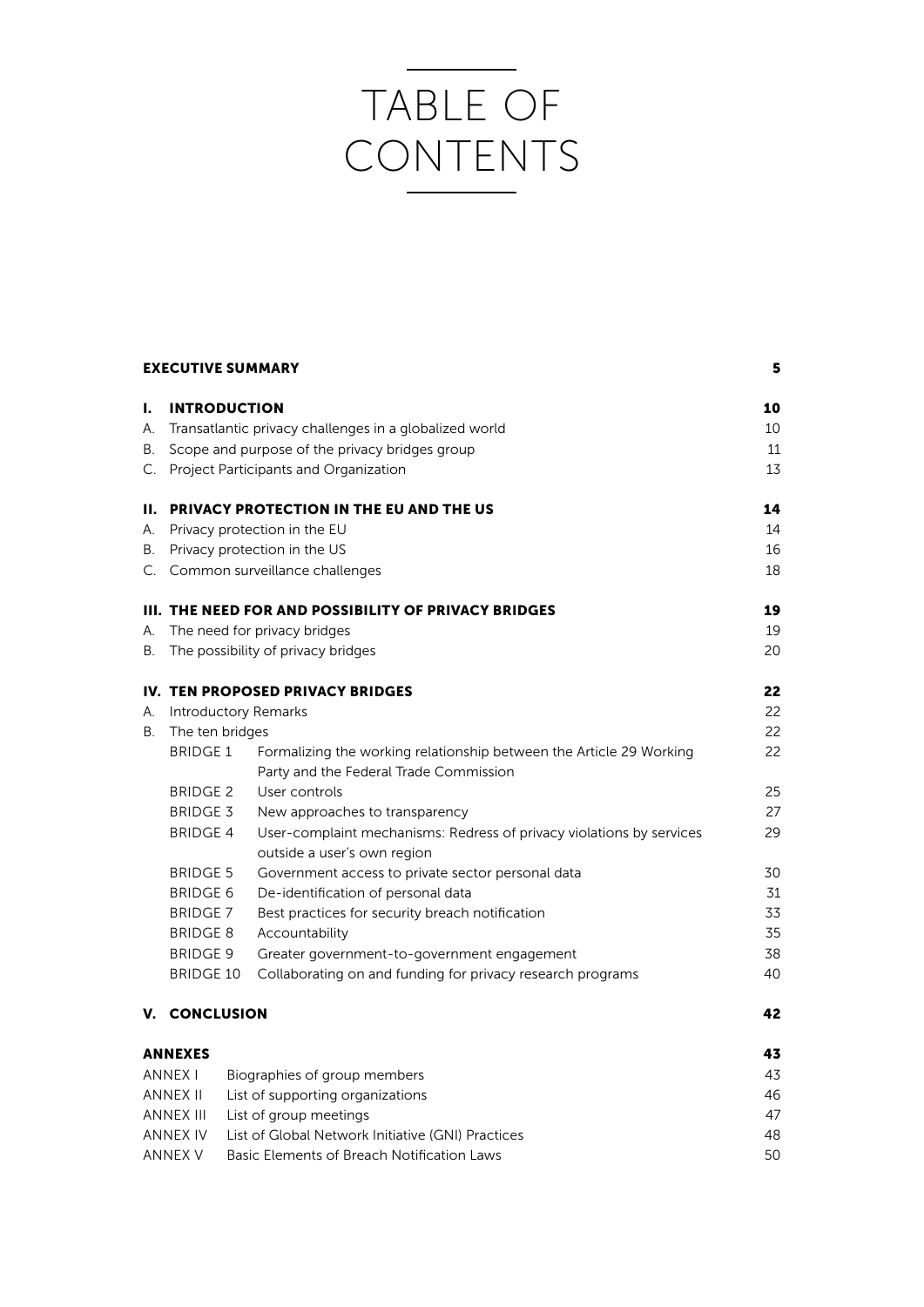# I. INTRODUCTION

#### A. Transatlantic Privacy Challenges in a Globalized World

In recent years there has been a huge growth in the complexity and volume of global data flows and data processing. More information is available than ever before. There are over 3 billion Internet users worldwide and they use and enjoy thousands of online services and hundreds of thousands of apps. Never in human history has it been so easy for people to communicate and exchange information regardless of their location or situation. All of these trends have brought countless social and economic benefits.

However, these same developments have also created new threats to privacy. Individuals are concerned by the lack of transparency with regard to how their personal data are processed, and they are frustrated by a lack of control over such data. Companies capture, store, manage, and analyze data on a massive scale, and often fail to respect the data privacy rights of individuals. In the predominant online advertising business model, companies deliver "free" products or services and receive revenue from advertisers. And those companies that rely on behavioral advertising select and display ads based on highly detailed user profiles, which only intensifies the collection and sharing of personal data. As much as Internet users benefit from free content, they also have an abiding feeling of distrust in how most online companies use their personal information.

Government agencies also collect and process massive amounts of data for legitimate government purposes, ranging from the provision of services to law enforcement and national security functions. The Snowden and other revelations, however, suggest that online data are being processed by the intelligence services of numerous countries with a lack of adequate legal controls, and that governments are increasingly accessing data originally collected by private sector firms. The law and traditional forms of regulation often struggle to restrain these excesses.

Globalization and technological advances also pose privacy challenges. To give just a few examples, the gigantic network of physical objects embedded with electronic sensors, and connectivity (the so-called Internet of Things) and the broad range of new data types and massive data sets (so-called Big Data) raise a host of unanswered questions about how to apply established privacy values to new technological platforms. Moreover, new decentralized market structures and business relationships (such as the countless independent apps running on global platforms) raise questions about the scope and adequacy of enforcement efforts. Given the global reach of these developments, there are common challenges of providing a progressive, sustainable model for privacy rules in the global Internet environment.

The above phenomena, both positive and negative, are global in nature and not limited to any particular region. However, the European Union (EU)<sup>2</sup> and the United States of America (US) have

*<sup>2</sup> Throughout this Report, references to the "EU" include both the institutions of the European Union and the EU Member States, which include Austria, Belgium, Bulgaria, Croatia, Cyprus, the Czech Republic, Denmark, Estonia, Finland, France, Germany, Greece, Hungary, Ireland, Italy, Latvia, Lithuania, Luxembourg, Malta, the Netherlands, Poland, Portugal, Romania, Slovakia, Slovenia, Spain, Sweden, and the United Kingdom.*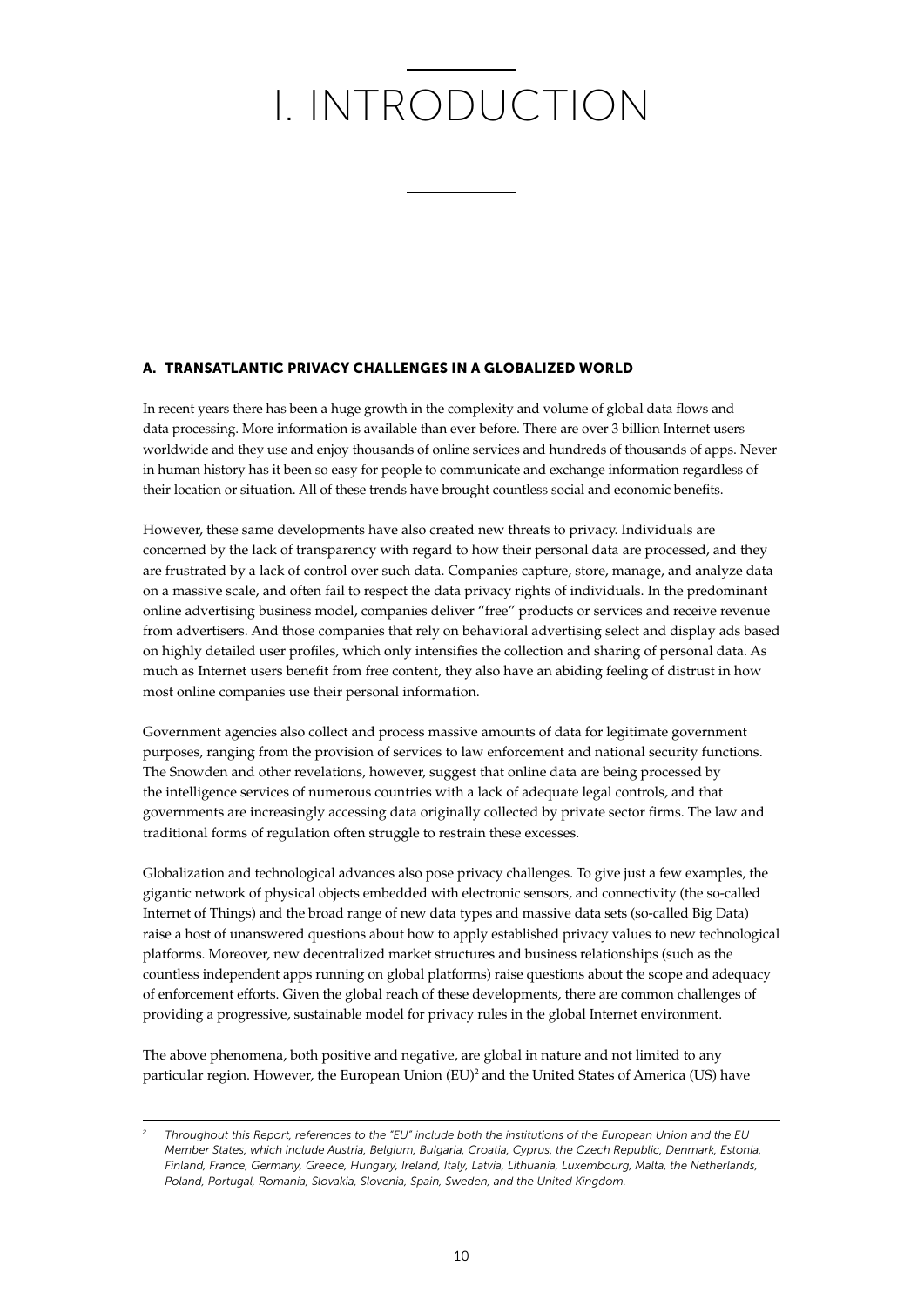close historical and social ties, a common tradition of upholding human rights, and a significant economic relationship. The EU and US work closely with many other leading regions and countries that have developed their own approaches to privacy.<sup>3</sup> As such, the way that the EU and the US protect privacy is closely watched around the world, and can influence developments in other regions.

The last few years have seen an increasing number of divergences between the EU and the US with regard to privacy, covering areas such as the efficacy of regulatory protections, the data processing practices of companies, and foreign intelligence surveillance. Too often the resulting tensions have been as much about scoring political points as about substantive issues. We believe it is crucial to emphasize instead what the two sides have in common by identifying practical measures to increase privacy protection that could be used both in the transatlantic setting and potentially in other regions around the world.

#### B. Scope and Purpose of the Privacy Bridges Group

The Privacy Bridges group was established to identify a framework of practical measures to advance strong privacy values in a manner that respects the substantive and procedural differences between the EU and the US. Besides stimulating discussion and encouraging greater convergence, it is hoped that this Report can lead to action by governments, regulatory authorities, the private sector, civil society, and others to implement its recommendations.

The EU and the US share a common heritage in their views on democracy, the rule of law, and fundamental freedoms. Both address privacy from similar foundations, based on principles of autonomy, dignity and restraint on government power. They have many common interests, including increasing the transparency of data processing on the Internet, facilitating the assertion of privacy rights by individuals, and restraining government surveillance. There has been cooperation between the EU and the US on privacy issues (such as in the drafting of the 1980 and 2013 versions of the Organization for Economic Cooperation and Development (OECD) Guidelines on the Protection of Privacy and Transborder Flows of Personal Data (OECD Guidelines) and cross-fertilization between their regulatory approaches since the 1970s). They also have a common interest in resisting worrisome trends that are emerging in other regions, such as the restriction of free speech online, data localization, and – in some regions - fragmentation of the Internet.

Our goal is to identify a few selected practical steps to bridge gaps between the existing EU and US approaches to data privacy, in a way that produces a high level of protection and furthers the interests of individuals. These "privacy bridges" are designed to advance strong privacy values in a manner that respects the substantive and procedural differences between the two jurisdictions.

Privacy bridges are practical step that requires no change to the law and that results in better-informed, and more consistent, regulatory cooperation, policy guidance, and enforcement activity. This paper contains a non-exhaustive list of privacy bridges that, in our opinion, both foster stronger collaboration between the EU and US and advance privacy protection for individuals. While our focus is privacy protection in the transatlantic region, we hope that some of these privacy bridges may prove useful in other regions as well.

*<sup>3</sup> These include the 21-member Asia-Pacific Economic Cooperation (APEC) and individual countries such as Argentina, Australia, Canada, Hong Kong, Israel, Japan, New Zealand, and South Korea.*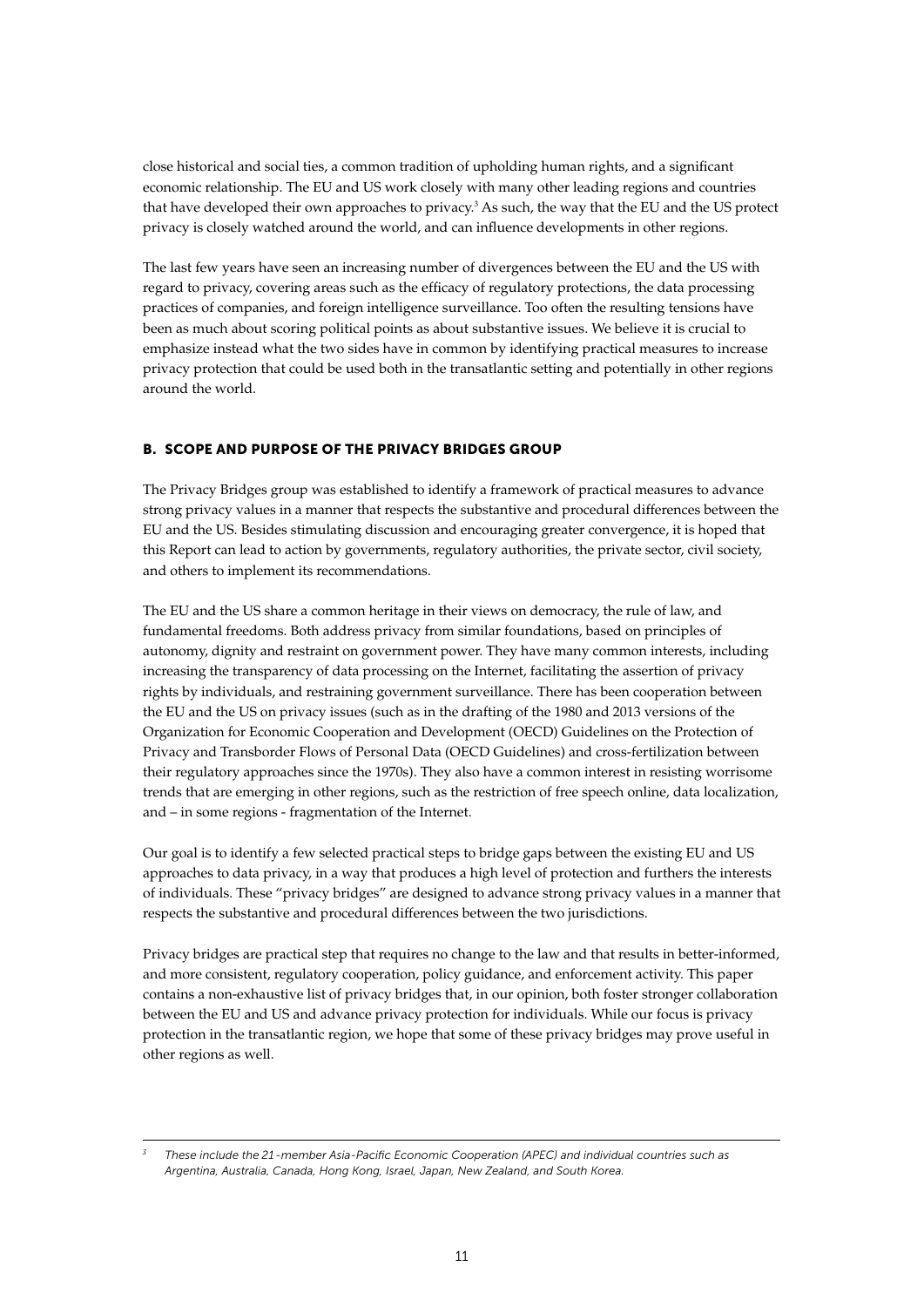Implementing our proposals requires attention to the differing governmental structures of the EU and the US. The EU is an autonomous legal entity to which its 28 Member States have ceded part of their sovereignty, while the US is a federal republic comprised of 50 states. It is for the EU and the US to best decide how to provide for privacy protections within their own democratic frameworks. However, we believe that particularly with regard to online issues, there is a need for greater global cooperation in order to provide better protection of privacy.

It is also important to state clearly what this project does not cover. In accordance with our selfimposed mandate, we accept as a given the current legal frameworks in the EU and the US. Thus, we take no position on the need to change the law (besides a few suggested changes to administrative rules in the context of improving regulatory cooperation, and some comments regarding national intelligence surveillance). We believe that such discussions are best left to governments and other public institutions that can debate and resolve these issues in a democratic, accountable fashion. We also believe that there is already much discussion about legal issues, and what has been missing has been the identification of practical solutions to help bridge gaps between the two systems.

We have only considered privacy bridges that meet three criteria. First of all, they must involve practical steps that can be taken by defined actors within a reasonable time period. Second, they must not involve changes to constitutional principles or to the law (besides the two exceptions noted above). Finally, they must have a positive effect on the level of privacy protection on both sides of the Atlantic.

There is no widely accepted definition of the term "privacy", and in EU law there is a distinction between "privacy" and "data protection". By contrast, in the US the protection of an individual's "private space", the collection and use of "personally identifying information", and other related topics tend to be subsumed under the term "privacy". This is an example of using the same terms to mean different things that is one of the causes of misunderstandings between the two sides.

For reasons of convenience, we use the term "privacy" throughout this Report to refer broadly to the interest that individuals have in restricting the processing of data related to themselves. Hence, this term includes concepts such as privacy, data protection, and "data privacy". Privacy so understood is also protected in international human rights instruments such as Article 12 of the Universal Declaration of Human Rights (UDHR) and Article 17 of the International Covenant on Civil and Political Rights (ICCPR). However, we do not deal with related issues that are peripheral to the concept of data privacy, such as the protection of reputation, regulation of the media, or the legal protection of confidentiality.

Finally, many individuals are seriously concerned about data processing by governments for intelligence gathering and law enforcement purposes. Dealing in detail with these topics would require making suggestions for changes in the law, and thus falls outside our mandate. However, all members of the group are concerned about the practices of a number of countries brought to light by the Snowden and other revelations, and do not believe that they can be neatly separated from privatesector issues. Thus, we have not hesitated to refer to issues raised by intelligence surveillance and law enforcement practices where this is relevant.

In summary, the purpose of the group is to promote the adoption of practical solutions on both sides of the Atlantic, in order to surmount privacy challenges facing the information society, without entering into divisive debates on changes to the underlying constitutional or statutory framework.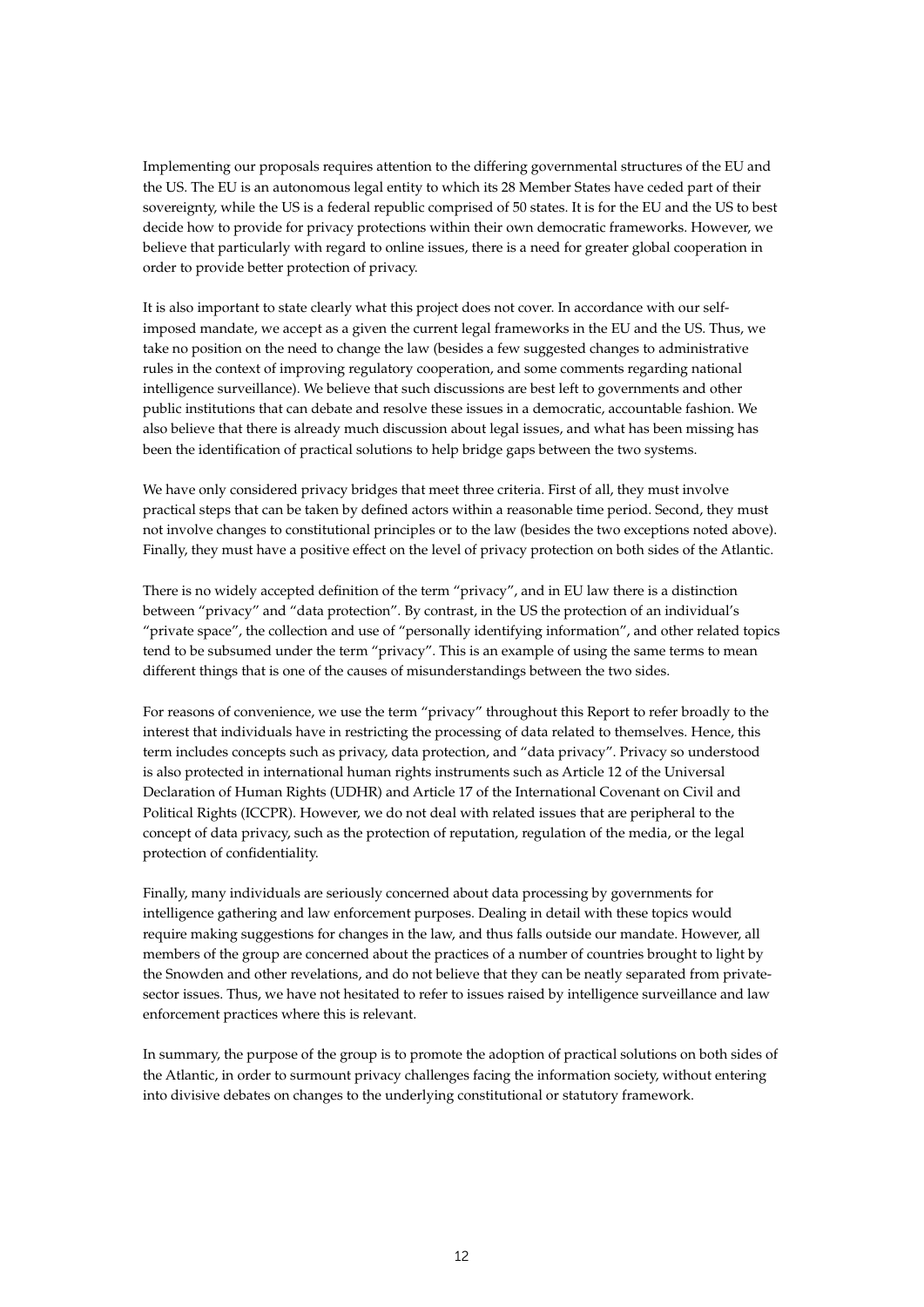#### C. Project Participants and Organization

The group was convened on the initiative of Jacob Kohnstamm, chairman of the Dutch Data Protection Authority and former chair of the Article 29 Working Party (the group of EU Data Protection Authorities (DPAs)). The project has been jointly organized by the Massachusetts Institute of Technology Cybersecurity and Internet Policy Research Initiative, USA, and the Institute for Information Law (IViR) of the University of Amsterdam, The Netherlands. This Report will be presented at the 2015 International Conference of Privacy and Data Protection Commissioners, which the Dutch Data Protection Authority will host in Amsterdam on 28-29 October 2015.

The members of the group are independent experts in the field of privacy and data protection from the European Union and the United States. They include individuals with decades of experience working on privacy-related issues in academia, data protection authorities, government agencies, business, and legal practice. The criterion of independence means that the experts are not employees of corporations or public authorities, that in their work they do not favor a specific national or business interest, and that they all participate in a personal capacity, free from political influence. A small number of persons (including Mr. Kohnstamm) have only participated as observers. Annex 1 contains short biographies of the members of the group. The academic and government institutions listed in Annex II pay the travel, administrative, and support costs related to the meetings, but no member of the group has received any remuneration for participating. The group is organized on an informal basis, and has no pre-determined political commitments.

This Report was drafted in the course of several meetings held in 2014-2015 in the EU and the US, during which the group heard presentations from representatives of government, business, civil society, and academia. A complete list of the meetings and the organizations that gave presentations to the group – insofar as they agreed to be mentioned – is contained in Annex III.

The views of the group's members on the merits of the respective EU and US approaches to privacy protection differ widely. But we are in agreement that the public discussion has largely overlooked the progress that may be achieved when taking a broader view and building on what these two approaches have in common rather than focusing on their differences.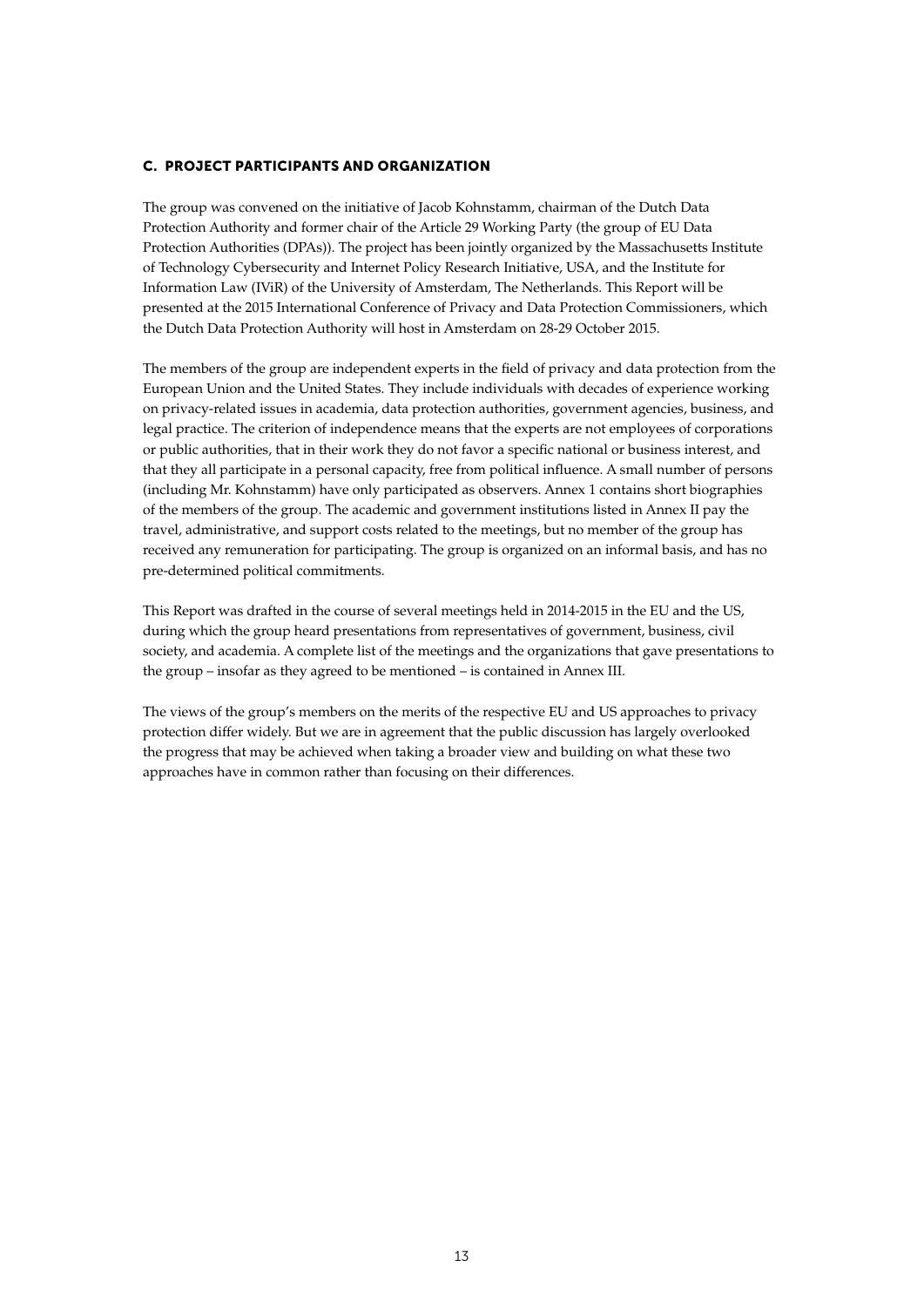# II. PRIVACY PROTECTION IN THE EU AND THE US

The systems of privacy protection in the EU and the US have common roots, and evidence both similarities and differences, which are important as background for the privacy bridges we propose. The following are brief overviews of both systems, which we have drafted in an objective and non-partisan fashion. We are aware that initiatives to review and/or adopt legislation are underway on both sides of the Atlantic, which have been taken into account in the discussion below.

#### A. Privacy Protection in the EU

Within the EU, privacy and data protection are laid down as fundamental rights on a constitutional level, in the Treaty on the Functioning of the EU (which entered into force in 2009 as part of the so-called "Treaty of Lisbon") and in the Charter of the Fundamental Rights of the EU (EU Charter). The main elements of protection are laid down in these basic legal instruments, including the enforcement of protection by independent agencies. Many constitutions of EU Member States contain similar rights.

The Court of Justice of the European Union (CJEU), which is the highest court in the EU, has also repeatedly emphasized the fundamental rights to privacy and data protection in its judgments. Constitutional and fundamental rights of privacy in the EU may be "positive" as well as "negative", i.e., they may compel that government action be taken as well as requiring that it not be taken, and may thus provide protection against intrusions both in the public and in the private sector. This may involve secondary legislation setting out further details.

The idea of privacy in Europe derives from concepts such as human dignity and the rule of law. Modern conceptions of privacy began to develop following the experiences of fascism in World War II and communism in the post-war period. There is a distinction in European law between "privacy" and "data protection" – the two concepts are closely related, and often overlap, but are not synonymous. Privacy generally refers to protection of an individual's "personal space", while data protection refers to limitations or conditions on the processing of data relating to an identifiable individual.

In 1949 the countries of Europe formed an international organization called the Council of Europe (CoE), which is distinct from the EU. In 1950 the CoE adopted the European Convention on Human Rights (ECHR), an international treaty that has been adopted by all 47 CoE member states (including all 28 Member States of the European Union). The European Court of Human Rights enforces the Convention. Article 8 of the Convention protects private and family life, which the Court of Human Rights has interpreted to include the protection of the processing of personal data. The CoE has also promulgated a Convention for the Protection of Individuals with regard to Automatic Processing of Personal Data (Convention 108), another international treaty that specifically covers data protection and is force in 46 states.

The main legal instrument in the EU with regard to data privacy is the EU Data Protection Directive 95/46 (the Data Protection Directive), which came into force in 1998 and covers the processing of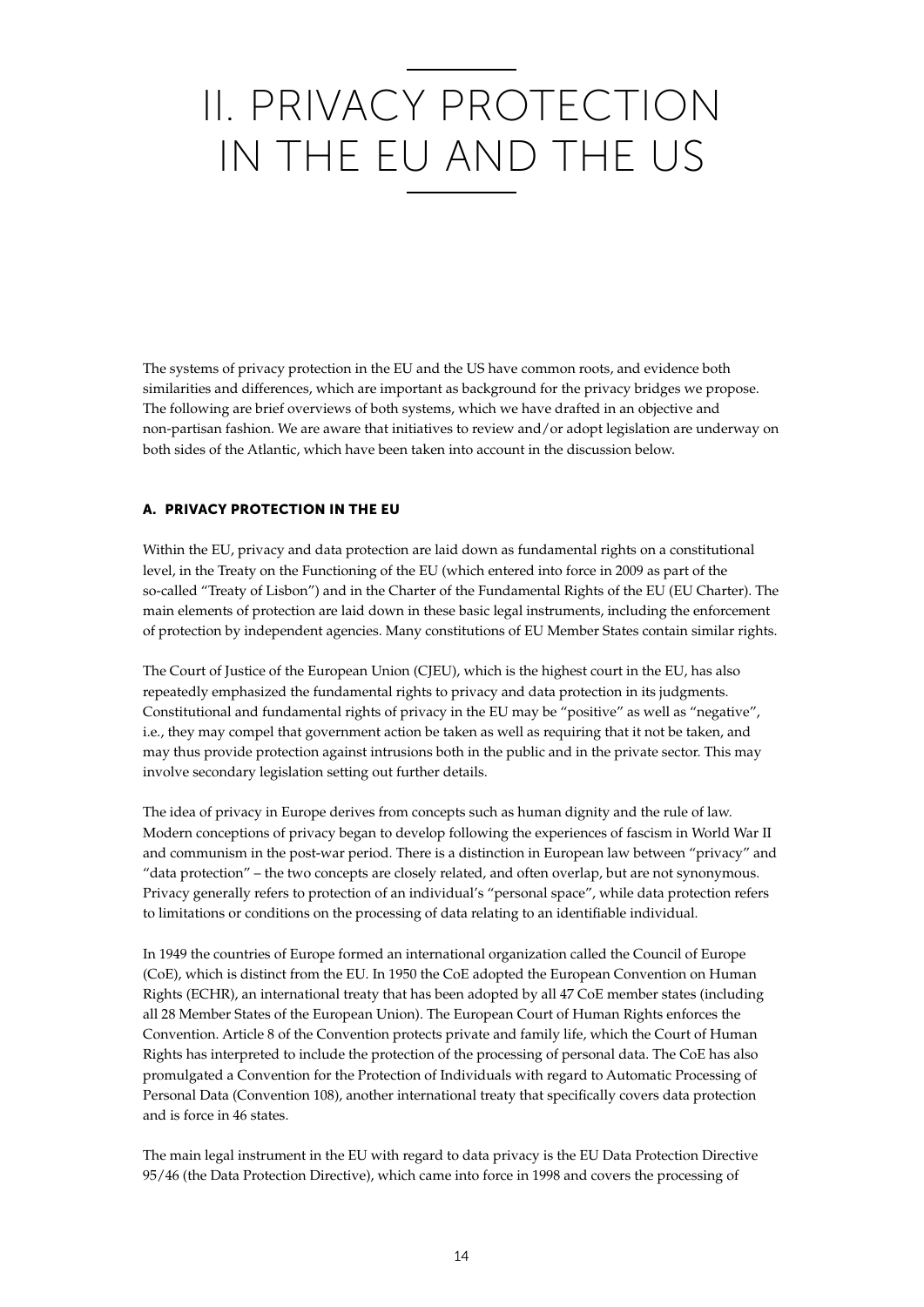personal data in both the private and public sectors. It gives further effect to Convention 108 in the EU Member States, and aims in particular both to create a high level of data protection throughout the EU, and to enable a free flow of information within the EU's internal market. The Data Protection Directive is based on a few overriding principles such as legitimacy, purpose limitation, transparency, proportionality, security, and control by an independent supervisory authority. The Data Protection Directive requires Member States to ensure that their national law adheres to its principles, but its interpretation throughout the EU reflects national differences and is not homogenous.

The Directive also permits data transfers to countries outside the EU only if the applicable laws in the receiving country guarantee an "adequate level of data protection". A decision issued by the European Commission provides that adequate protection exists for transfers covered by the Safe Harbor, which is a self-regulatory scheme that US-based companies can join and can be enforced by the US Federal Trade Commission. The Safe Harbor has been instrumental in introducing many US companies to EU data protection law. But it has also been subject to criticism in the EU, and is currently subject to a legal challenge before the CJEU. Some of the other major legal bases allowing for the international transfer of personal data include the consent of the individual; the conclusion of standard contractual clauses between the data importer and data exporter; and the use of binding internal policies (so-called "Binding Corporate Rules" or BCRs) among the entities of a particular corporate group. The EU has also concluded bilateral agreements with the US that contain privacy protections for certain types of data accessed by the US authorities for law enforcement purposes (e.g. airlines passenger name record data and certain financial messaging data).

The Data Protection Directive includes a broad exemption for law enforcement and national intelligence activities, although they are covered by the ECHR and by specific legislation. The level of harmonization of data protection relating to law enforcement authorities is less comprehensive, but there is a general EU instrument (Data Protection Framework Decision) and there are sector specific rules. Jurisdiction over intelligence activities is generally reserved for the Member States, and many of the legal rules in these areas are not harmonized. There is also a considerable lack of transparency as to the data protection practices of law enforcement and intelligence agencies throughout the EU.

Another EU directive (the ePrivacy Directive) provides additional rules for the electronic communications sector. There are also many Member State laws (including those in other areas, such as employment law) that are relevant to data protection.

Each Member State has at least one DPA, as does the EU for its institutions and bodies. The DPAs are the primary enforcers of data protection law in the EU. The CJEU sets high requirements for the independence of these authorities, meaning an absence of any external influence. The DPAs frequently publish opinions and papers dealing with data protection topics, both at the national level and jointly in the Article 29 Working Party.

The development of data protection law among the Member States has differed substantially, as does their awareness of data protection issues and their enforcement practices. Thus, some have a long tradition of data protection laws (including provisions in their national constitutions), while others came to the subject much later.

In 2009, due to the entry into force of the Treaty of Lisbon, EU law was changed to include stronger protection for privacy and data protection as fundamental rights. This included granting constitutional status to the EU Charter, which recognizes the right to data protection as a separate fundamental right next to the right to respect for private and family life. The Treaty of Lisbon also introduced a general legal basis for EU-wide rules on the protection of personal data.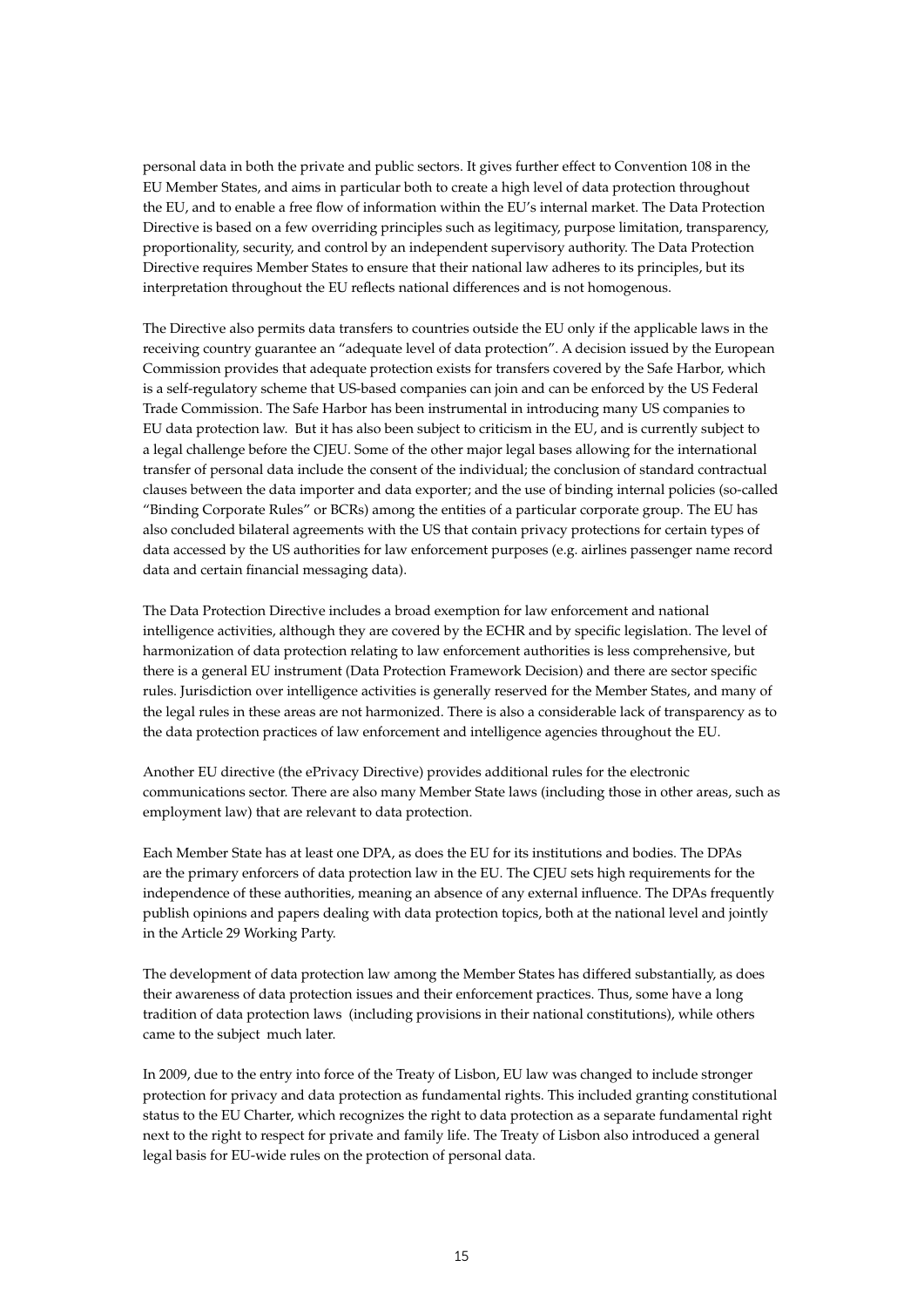In 2012 the European Commission proposed a reform of EU data protection law, including the replacement of the Data Protection Directive with a regulation. The adoption of a General Data Protection Regulation (GDPR) would increase legal harmony and consistency, since it would apply uniformly throughout the EU without the need for Member State implementation. The legislative process to enact the reform is underway, although it had not been concluded as of the finalization of this Report.

In general, compliance with and enforcement of EU data protection laws are inconsistent and insufficient, although they have improved in recent years. The amount of civil litigation for data protection claims has been limited thus far, though this may change when the proposed GDPR comes into force. Many public authorities have data protection officers (DPOs) to oversee their compliance with the law, and a growing number of private-sector entities have appointed DPOs as well. There are some certification schemes and trust marks in various Member States and in particular sectors, but none have become widely accepted on a pan-EU basis.

#### B. PRIVACY PROTECTION IN THE US

Privacy protection in the US is based on concepts of autonomy and liberty articulated in the US Constitution and the Bill of Rights. The Supreme Court has held that the Constitution guarantees a right to privacy in many key respects, including an individual's right to be free from unreasonable government searches and seizures and to make decisions about matters of "fundamental" liberty (including abortion, contraception, marriage, procreation, private sexual conduct, child rearing, and education) without government interference. The Court has also identified a number of privacy interests implicit in the First Amendment, such as the rights of anonymous speech and private association, but the Court has at times identified privacy as a value in tension with the First Amendment's commitment to free speech.

US law also recognizes a "right to be let alone", based in part on the Fourth Amendment and the four "privacy torts": the public disclosure of private facts, intrusion upon seclusion, false light, and appropriation. But these torts have proven difficult to apply to data privacy.

The US also has enacted a number of important privacy statutes. In 1970, the US adopted the Fair Credit Reporting Act (FCRA). Then, in 1973, the Department of Health, Education and Welfare (HEW) recommended the adoption of a code of fair information practices for personal information held by the US government. The HEW Report has been highly influential in the development of privacy law, both in the US and abroad. For example, it was an important source of the 1980 OECD Guidelines, developed in parallel with the CoE's Convention 108 mentioned in II.A above.

The HEW Report provided the framework for other federal privacy statutes. The Privacy Act of 1974 requires the government to abide by the fair information practices in the collection and processing of personally identifiable information. The Freedom of Information Act provides a right of access to government-held information, but shields personal information from disclosure. Other federal privacy laws include the Children's Online Privacy Protection Act (COPPA); the Gramm-Leach-Bliley Act (GLB) (covering financial services); the Health Insurance Portability and Accountability Act (HIPAA); and many others. Taken together, these sector-specific statutes reflect the US's dominant harm-based approach to regulating privacy – i.e. enacting specific privacy statutes to govern the collection and use of information that, in Congress's view, is sensitive and warrants special protection.

Consumer protection agencies play an increasingly important role in policing data privacy and security in the private sector. Since the mid-1990s, the Federal Trade Commission (FTC) has relied on Section 5 of the FTC Act (which prohibits "unfair or deceptive practices" in interstate commerce), as well as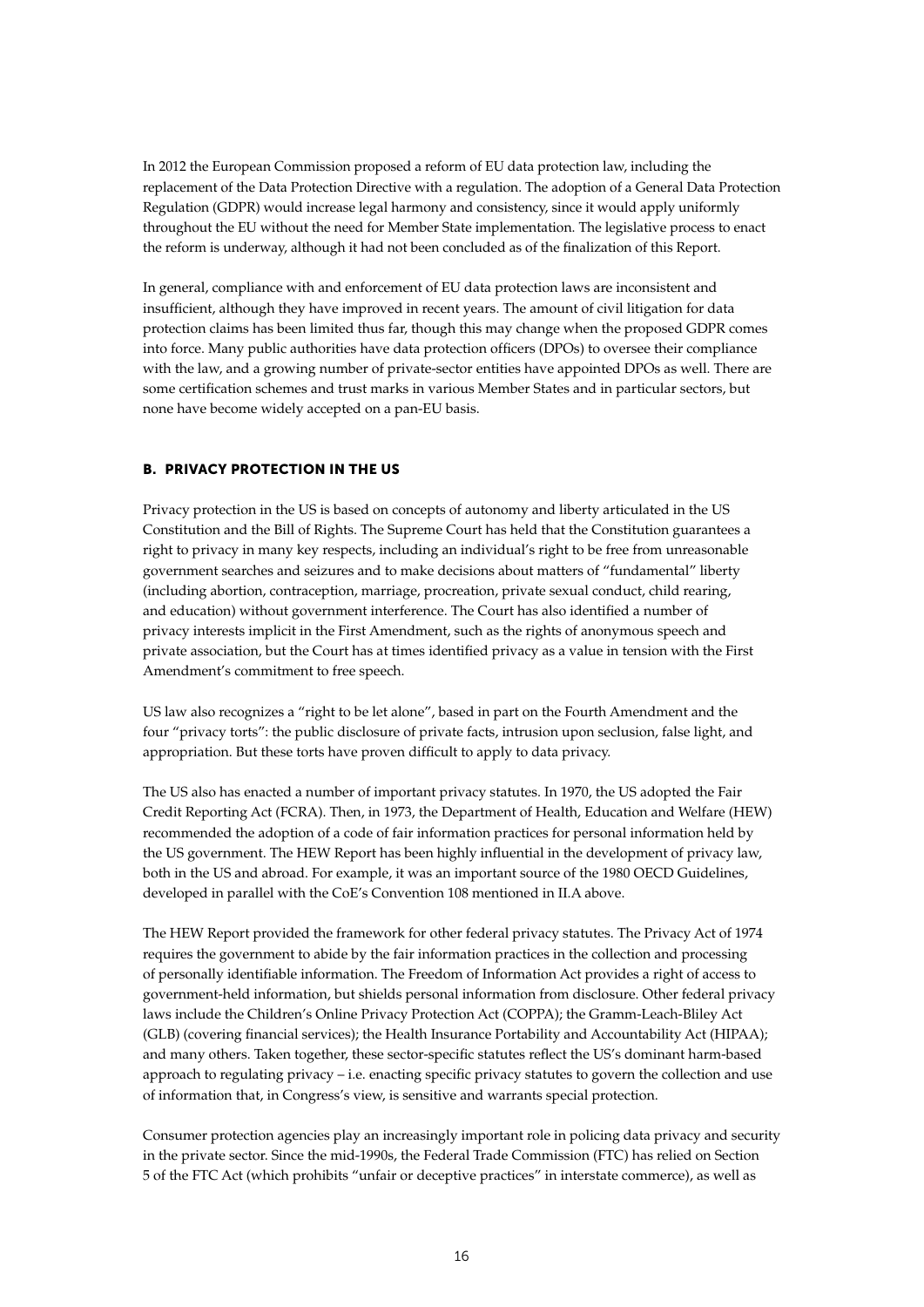its authority under sector specific statutes such as the FCRA, COPPA, and GLB to regulate consumer privacy. The FTC engages in robust enforcement, and has thus far brought over 170 privacy cases, most within the past decade. The FTC's privacy orders generally run for 20 years, require the target company to establish a program to take privacy into account in all phases of a product's life-cycle, and to undergo third-party audits bi-annually to certify that it is complying with its privacy program. Where the company has violated an FTC rule or a prior FTC order, the agency may also impose civil penalties. The FTC also uses extensive collaborative, soft-power mechanisms to advance strong privacy practices and explore challenges in new technology areas. The agency holds workshops to bring stakeholders together and then issues detailed guidance on privacy issues. Other federal agencies, including the Federal Communications Commission, the Consumer Financial Protection Bureau, and the Department of Health and Human Services, are ramping up their privacy policy-setting and enforcement efforts.

States also play an important role in developing privacy policy and enforcing privacy norms in the United States. A number of states have constitutional privacy protections and many have enacted privacy legislation (such as security breach notification laws, and laws restricting voyeurism, paparazzi activity, un-consented to facial recognition, and misuse or abuse of drivers' license and voter registration data). California plays an especially important role: It has enacted strong consumer privacy laws and, due to its size and economic power, many large US companies follow California's laws nationally. Furthermore, every state has a deceptive trade practice statute that enables state Attorney Generals (AGs) to bring enforcement actions against companies for privacy-related violations. State AGs are also authorized to enforce several federal privacy statutes, including FCRA, COPPA, and HIPAA. Over the past ten years State AGs have played an important role in protecting privacy in the online marketplace, at times paralleling federal efforts, and at times breaking new ground.

Notwithstanding this welter of sector-specific laws, significant gaps in the US's privacy framework remain. To close these gaps, the White House in 2012 issued a report entitled Consumer Data Privacy in a Networked World, which called for a "consumer privacy bill of rights". At the same time, the FTC published a report entitled Protecting Consumer Privacy in an Era of Rapid Change: Recommendations for Businesses and Policymakers, urging Congress to enact broad, baseline privacy legislation that would establish that privacy is a basic right. In March 2015, the White House published a discussion draft of proposed legislation, but at present there is no proposed legislation based on this draft pending before Congress.

There are three other important sources of privacy protection in the US. First, individuals have a right to bring lawsuits in federal and state courts for violations of federal or state privacy statutes or the privacy torts. Private enforcement of privacy laws is becoming an important source of privacy protection, at least where the plaintiff can show economic harm. Second, industry has taken some important steps forward, including promoting Chief Privacy Officers (CPOs) within companies, creating privacy-enhancing technology, and, in some areas, developing binding codes of conduct that, if violated, can be the basis of enforcement actions by regulators. And third, many sophisticated non-governmental organizations (NGOs) push for increased privacy protection by, among other things, investigating and publicizing privacy issues; challenging the adequacy of self-regulatory models; bringing actions in court against the government and companies; leading broad-based coalitions seeking new privacy laws; and urging Congress to enact privacy legislation. The combination of advocacy work, engagement by CPOs, and media pressures for privacy-protection has pushed "privacy on the ground" in the US.

Recent developments have raised considerable concern about the adequacy of legal controls on the activities of US law enforcement and intelligence authorities. The Snowden revelations have shown that the national intelligence agencies have engaged in widespread data collection and analysis, without adequate accountability and transparency. These activities run counter to constitutional and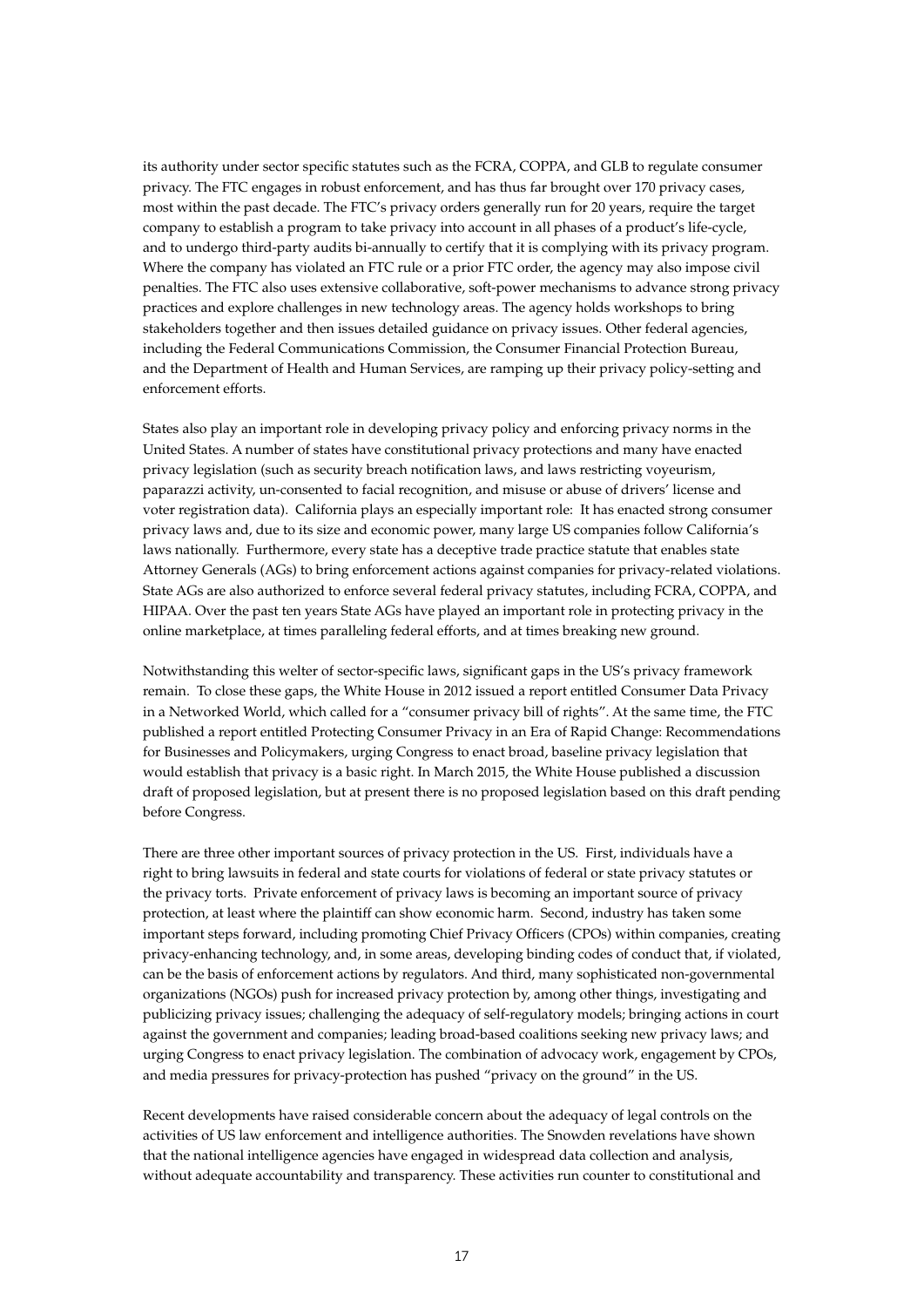statutory protections against unwarranted surveillance and have spawned a vigorous debate in the US about the proper balance between privacy and security. Thus far the debate has resulted in the passage of the USA FREEDOM Act, which will end bulk collection of data under section 215 of the PATRIOT Act, as well as an evolving set of changes and various proposals from the Executive Branch and the Congress to reform national security surveillance laws and practices. These concerns are not unique to the US. Rather, similar concerns apply to law enforcement and intelligence activities in many other countries as well.

#### C. Common Surveillance Challenges

While the Privacy Bridges project focuses on commercial data privacy questions, we believe that certain basic principles with respect to national security surveillance are important to preserve trust in the global Internet environment. We therefore subscribe to three broad principles:

- All surveillance, including national security surveillance, must be conducted under the rule of law;
- Surveillance practices should be subject to reasonable transparency, proportionality, and accountability principles; and,
- • All citizens should be accorded by other governments a basic set of rights, on a reciprocal basis.

It is well beyond our mandate, however, to offer any specific suggestions on how to implement these principles because that would require both changes in law and government-to-government negotiations on a bilateral or even multilateral basis, which are tasks that we leave to others.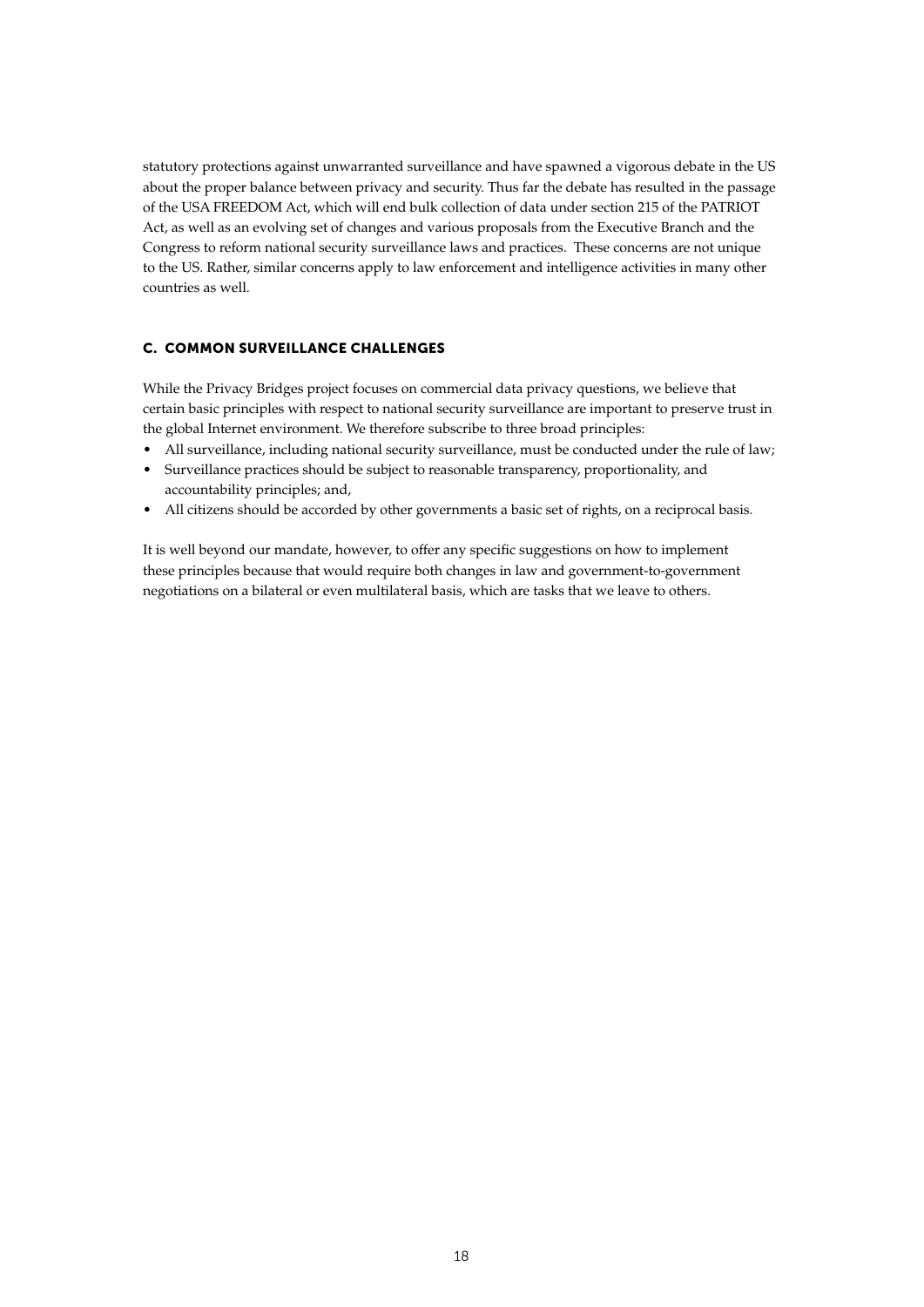### III. THE NEED FOR AND POSSIBILITY OF PRIVACY BRIDGES

#### A. The Need for Privacy Bridges

As indicated below, the systems of privacy protection in the EU and the US share many common values. However, they also differ in some important ways, which illustrate the need for privacy bridges between them. The following are some of the main differences:

- The two sides have different conceptions of the principle of legitimacy as it applies to data processing. Under EU data protection law, a legal basis and a legitimate purpose are always needed before personal data may be processed. By contrast, in the US, generally speaking, commercial data may be processed unless there is some legal rule preventing it. (The US Privacy Act, however, requires certain conditions to be met before the government may process any personal data, and thus more closely aligns with EU data protection law.)
- The EU takes more of a precautionary approach to data protection than the US does. Such protection does not depend on the existence of any "risk or harm" because EU law recognizes data protection as a fundamental right.<sup>4</sup> The EU also places emphasis on the principle of proportionality. While the US Supreme Court applies a "reasonable expectation of privacy" standard in determining the validity of searches and seizures under the Fourth Amendment, analogous limitations in the consumer privacy context generally lack any constitutional basis. Instead, they arise from specific statutes, torts or FTC findings of unfairness or deception.
- The two sides tend to strike a different balance between privacy and freedom of expression. While there are important exceptions to this general rule, the US Supreme Court has at times tended to favor the First Amendment's protection for freedom of expression when it stands in tension with privacy, while in similar situations the CJEU has tended to favor data protection and privacy rights over freedom of expression.
- The two sides have different compliance cultures: The EU Directive establishes a high level of data protection but enforcement by DPAs so far remains limited (although the compliance approach among the EU Member States is by no means homogeneous). In contrast, the US has a myriad of privacy laws enforced by a variety of federal and state agencies, as well as the federal and state prosecutors and attorneys general. The FTC has emerged as a leading commercial privacy regulator and engages in numerous, fact-specific investigations of privacy violations that yield a "common law" of consumer privacy through enforcement actions, while Health and Human Services brings an even larger number of enforcement actions under HIPAA.

In recent years, the EU has strengthened data protection as a fundamental right in its constitutional structure; despite the strong role of the Supreme Court, one cannot envision similar constitutional changes as likely in the US. The US has seen both strong enforcement activity by the FTC and state AGs as well as broader adoption of technological protections for privacy, both of which are less well

*<sup>4</sup> The proposed GDPR does, however, include a consideration of risk in calibrating compliance with privacy principles and organizational accountability.*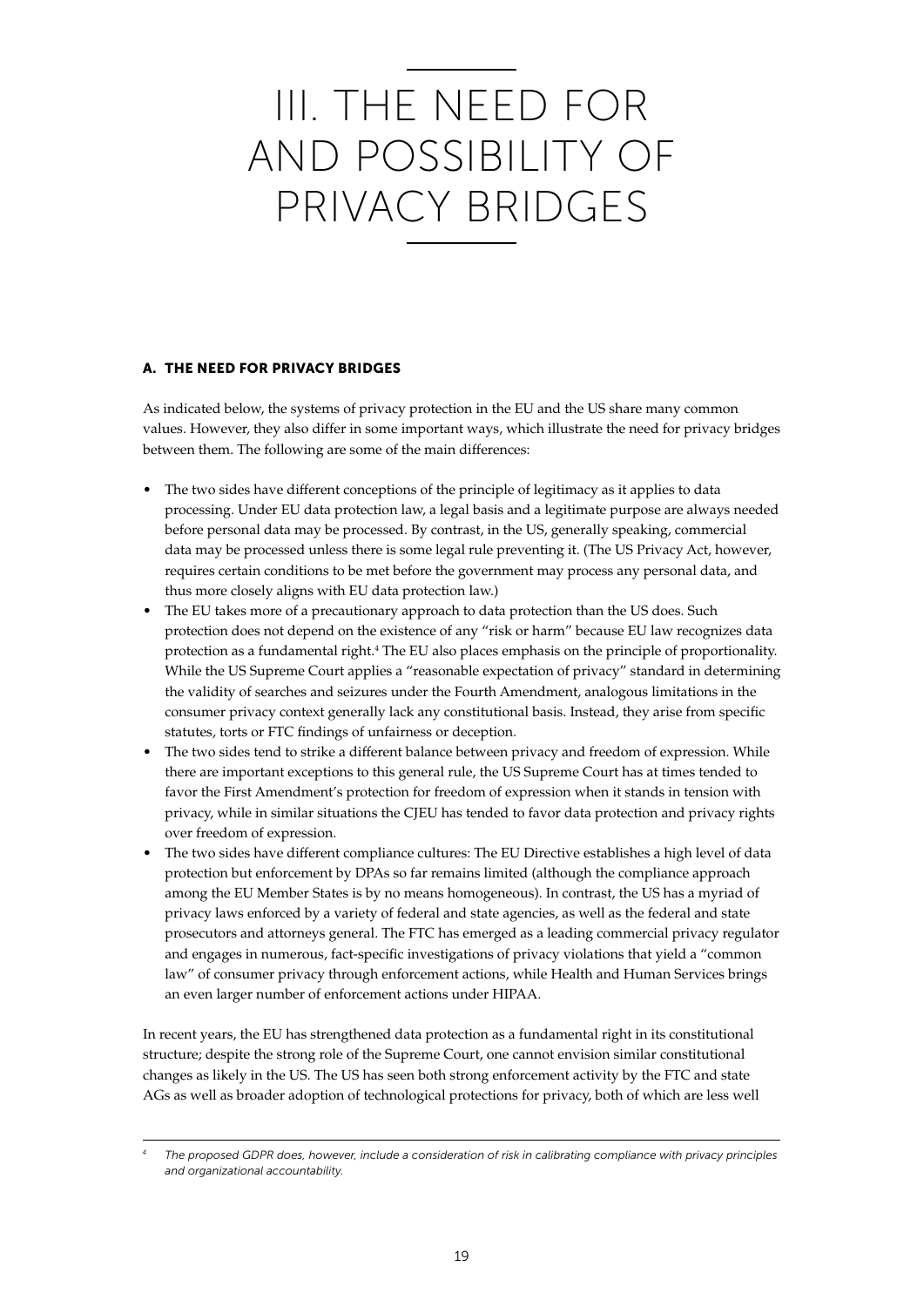developed in the EU. The US has also experienced an increase of privacy legislation and rulemaking at the state level, while the EU has been engaged in an effort to provide greater harmonization through the proposed data protection reform. All these developments have led many people on both sides of the Atlantic to view change in the other side's law as the only sound way to build common ground.

However, we do not believe that it is necessary to wait for legal reform or further harmonization to occur before starting to build bridges. Changing the law is an arduous and lengthy endeavor, and waiting for it to happen can become simply an excuse for inaction.

The common privacy threats that both legal systems face also highlight the need for practical bridges between them. For example, the Internet has made it possible for anyone to collect and process huge quantities of personal data, and it has become increasingly difficult to distinguish between the public and private spheres, particularly with regard to online data processing. The growth of data processing in non-democratic countries puts pressure on both the EU and US to better protect privacy, as does the increasing influence of global companies. And there is a growing trend for governments to access data collected by the private sector, and an inability to cope with the privacy risks this poses.

The need for privacy bridges also arises from the common shortcomings of the two systems. Neither the EU nor the US has been notably successful over the past few years in ensuring a consistently high level of privacy protection in practice especially in light of rapid technology developments. The EU system is widely seen as too focused on paper-based compliance and overly bureaucratic requirements, and the US system as too fragmented while lacking a consistent normative structure. There is also a woeful lack of understanding in both the EU and the US about each other's system of privacy protection.

Both sides also face the common challenge of ensuring that privacy rights are respected by their intelligence services. In both the EU and the US, the intelligence services seem to operate in a kind of parallel universe, where it is difficult to determine which legal standards are applicable to them, when they apply, and whether they are effective.

All of these factors strongly suggest that any opportunity to implement non-legal measures that produce interfaces between the two systems, in ways that protect privacy in practice, should be seized upon.

#### B. The Possibility of Privacy Bridges

The possibility of privacy bridges derives from the common heritage of the EU and the US, the history of dialogue between them, and the common challenges they face.

Despite their differences, the EU and US are both liberal democracies with a high degree of respect for the rule of law. This provides common ground on which to build practical solutions for privacy protection.

There is a long history of cross-fertilization between the EU and US approaches to privacy. A few examples include the impact that leading US scholars (such as Alan Westin) and developments (such as the 1973 HEW Report) had on the early data protection laws in Europe; the appointment of CPOs and DPOs, which have become entrenched in both the US and the EU; and the passing of security breach notification laws, which were first enacted by the US states and were then adopted in the EU ePrivacy Directive and also in some EU Member States laws.

The social and technological realities in the EU and the US are also closer than the legal differences suggest. In both regions, there is widespread use of online technologies such as search engines and social networks and very extensive processing of the personal data of children, all of which raises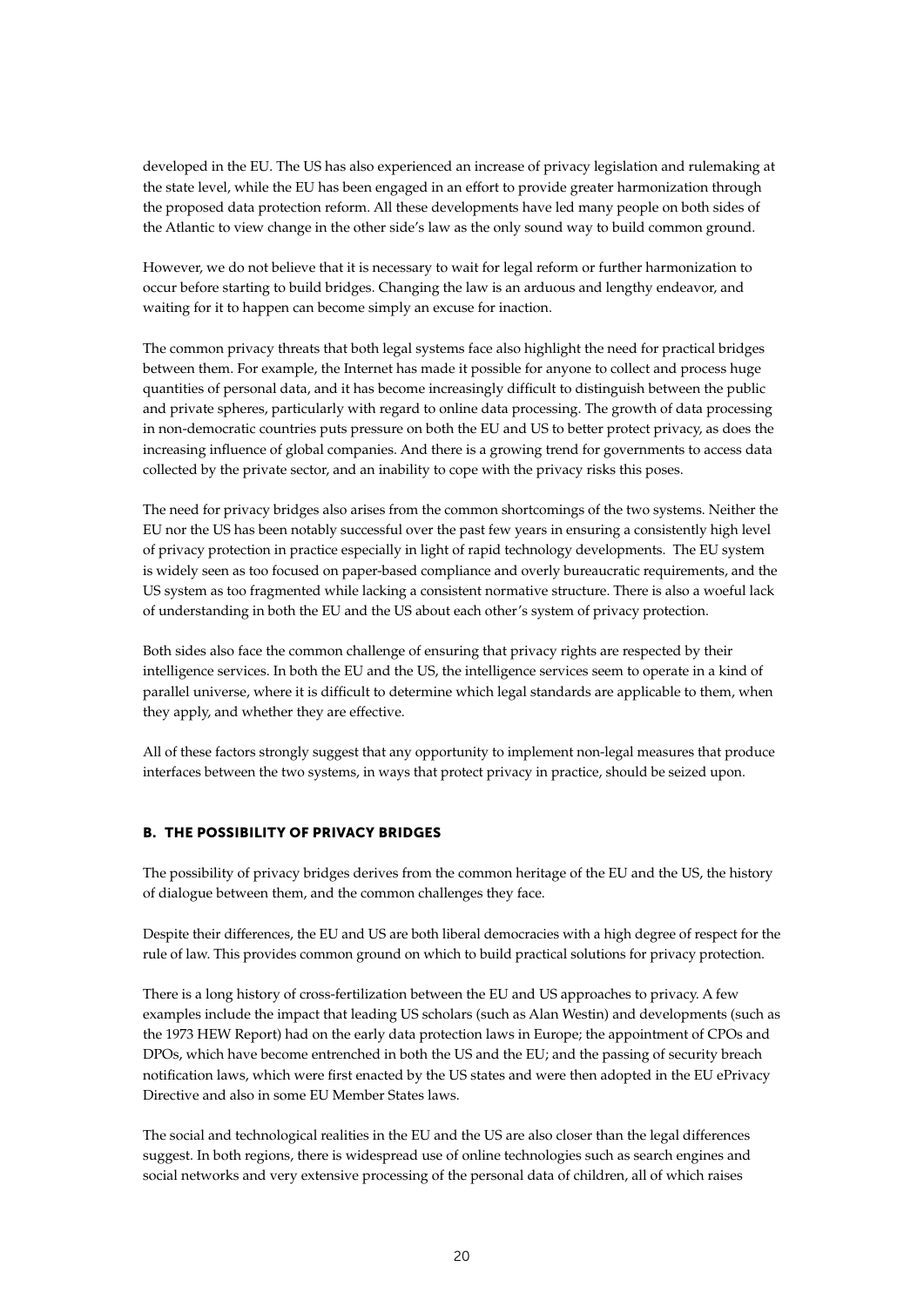similar concerns on both sides of the Atlantic. These common concerns also raise the possibility of developing common technological standards for data collection and processing. In both regions, economic growth and development are largely dependent on technology and digital processes.

In addition, the globalization of data processing has created significant and shared challenges for both the EU and the US. The application of data protection and privacy law tends to be territorially based, but online services are largely indifferent to location, and use algorithms that assign data processing tasks based on processing times and available storage capacity rather than geography. Data flows increasingly occur not through point-to-point transfers, but by making data available globally through distributed computing services. There is no international consensus on the factors that should be used to determine what privacy law applies and how regulators can enforce national laws across borders. This leads to conflicts between different regulatory systems, overlapping legal obligations, and frustration among individuals. The EU and the US systems need to find ways to ensure that privacy rights are respected regardless of location.

Government officials and data protection regulators in the EU and the US also engage in a continuing dialogue concerning privacy. They both played instrumental roles in approval of the OECD Privacy Guidelines, including the original version dating from 1980 and the 2013 revisions. The US has been an observer in the data protection work of the Council of Europe, as has the Article 29 Working Party in the work of the Asia-Pacific Economic Cooperation (APEC) group (which includes the US). This demonstrates the ability of both sides to work together constructively in relation to privacy.

Practical privacy solutions can also help lead to better privacy law and regulation in the long term. Longstanding differences between the two systems are reflected in different institutional choices they have made, which cannot be quickly changed. The creation of practical privacy bridges can help build common practices and other commonalities between them over time, thus leading to better understanding beneath the regulatory level that can later provide the foundation for legal changes. There are many ways to affect behavior besides law (e.g. ethics, technology, regulatory cooperation, corporate responsibility, etc.), and it is at these levels that privacy bridges can work to bring the two sides closer together.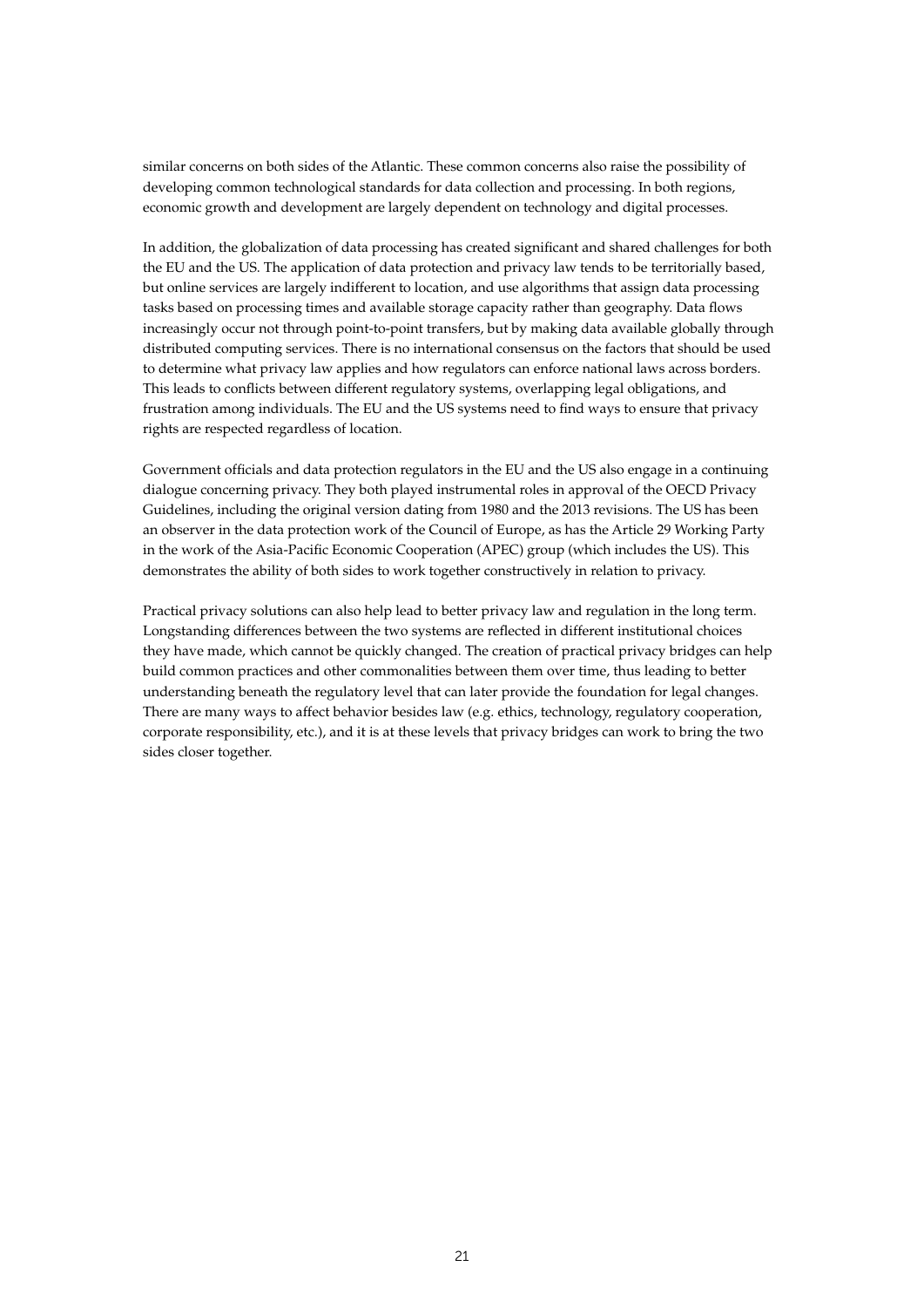# IV. TEN PROPOSED PRIVACY BRIDGES

#### A. Introductory Remarks

Over the course of four face-to-face meetings in Europe and the US, the Privacy Bridges group identified and debated a number of potential bridges. Relying upon the expertise of its members and their assessment of current privacy issues and policy shortcomings, the group eventually settled upon ten proposed privacy bridges. We believe that all ten bridges satisfy the three criteria identified above: privacy bridges must be practical, achievable without legal reform, and result in privacy improvements on both sides of the Atlantic. Bridge 1 proposes a more formalized mode of cooperation between the Article 29 Working Party and the FTC; Bridges 2-4 focus on enhancing user control over personal data as well as user redress; Bridges 5-8 suggest various ways for organizations to improve the privacy protection they provide to individual citizens and consumers; and Bridges 9-10 discuss longer terms initiatives for improving intergovernmental cooperation and coordinating privacy research agendas.

There is nothing magical about the number or content of these ten bridges. Certainly, other bridges exist or are waiting to be discovered, and we encourage anyone wishing to expand on our work to identify and publicize these new bridges in an appropriate forum.

#### B. The Privacy Bridges

We will now present and explain the ten proposed privacy bridges one by one in the order mentioned above.

1. Formalizing the Working Relationship Between the Article 29 Working Party and the Federal Trade Commission

Notwithstanding the marked differences in their legal regimes, regulators in the EU and US face the same challenges responding to the privacy issues posed by rapidly evolving technologies that capture and process personal data. In the EU, the principal entity that provides guidance on these cutting edge issues is the Article 29 Working Party, an organization composed of the DPAs from each EU member state as well as key EU privacy officials in the European Commission and the European Data Protection Supervisor (EDPS). In the US, the FTC, an independent agency of the federal government that has broad jurisdiction over commercial privacy issues, has a leading privacy policy voice based on its enforcement expertise along with other Executive Branch officials in the White House, the Department of Commerce, and other agencies with sector-specific privacy authority.

*<sup>5</sup> Our comments referring to the Article 29 Working Party apply analogously to its successor organization (i.e. the European Data Protection Board) under the proposed EU data protection reform.*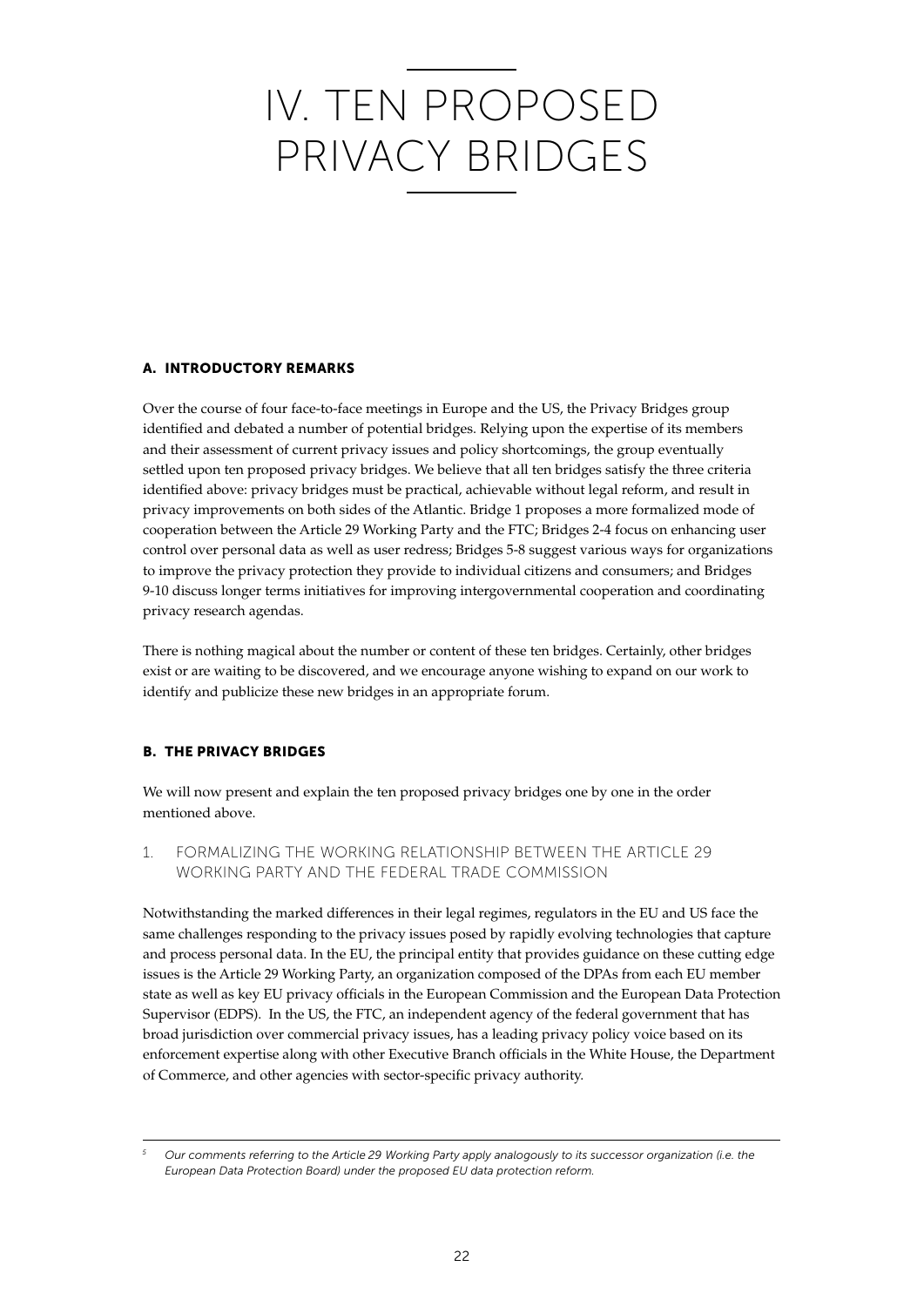The Article 29 Working Party and the FTC should commit to regular, public dialogue and policy coordination on leading privacy challenges faced in the transatlantic region. There are already informal relationships between the Article 29 Working Party and FTC policy staff. This is not surprising. Both entities work on issues of common importance – ranging from the privacy implications of mobile applications to the impact that facial recognition and other biometric sensing devices will have on privacy to the privacy implications of the Internet of Things. And often, almost invariably, the policy advice given by the Article 29 Working Group and the FTC is consistent. But the exchanges between these entities have been ad hoc and episodic. As a result, the two entities are often working on the same issues at the same time without a channel to exchange ideas and proposed solutions before finalizing their work.<sup>6</sup>

One privacy bridge that should be built is to establish a formal foundation to institutionalize a cooperative working relationship between the Article 29 Working Party and the FTC. We propose that the two entities enter into a Memorandum of Understanding (MOU) that has several core elements, all of which will be designed to ensure cooperation on policy matters. Of course, each entity must remain free to reach whatever conclusions it believes are warranted under applicable EU and US law, respectively. But cooperation will inevitably yield better, and more consistent, policy formation and guidance on both sides of the Atlantic. We believe that such a framework for cooperation could be developed and adopted rather quickly, possibly even within one year. In any case, common work in developing this framework should start as soon as possible in 2016. This bridge should be developed in coordination with the Executive Branch bridge (Bridge 9), so that policy discussions amongst European Commission and United States Executive branch agencies are aligned as appropriate with the activities of the FTC and the EU Data Protection Authorities.

The benefits of strengthening the relationship between the Article 29 Working Party and the FTC are many. For one thing, collaboration will yield stronger, smarter, and more efficient policy development and enforcement, delivering enhanced privacy protection to individuals. It is time that the EU and US learned from one another; collaboration allows each entity to adopt the best practices available, so long as they are consistent with applicable law. Regulated parties will benefit as well. To the extent that collaboration encourages consistency in guidance across the Atlantic, regulated parties can avoid the costs of having to comply with divergent legal regimes.

To achieve the goal of meaningful cooperation, a number of steps should be laid out in the proposed MOU. First, the MOU would have to tackle the question of advance notification. The Article 29 Working Party and the FTC would have to put in place a system to apprise each party of undertakings by the other to explore a particular policy question. The FTC often precedes the issuance of policy guidance by holding one or more public workshops to get the views of companies, privacy advocates, and other regulators. These are information-gathering sessions that inform FTC's decision; the participants in these workshops do not play a role in the FTC's policy-making process. Notice to the Article 29 Working Party should be provided no later than the time the FTC decides to hold a workshop, so the Article 29 Working Party can participate if it so chooses. And ideally, an MOU would

*<sup>6</sup> Consider one example. The Article 29 Working Party and the FTC were simultaneously working on recommendations for mobile applications that collect and share data on children and teens. Although the two institutions did not collaborate – there was no information sharing or discussion of policy – their final recommendations were nonetheless quite similar. Compare FTC Press Release, FTC's Second Kids' App Report Finds Little Progress in Addressing Privacy Concerns Surrounding Mobile Applications for Children Kids' Data – Still Collected, Shared without Parents' Knowledge, Consent (Dec. 12, 2012), http://www.ftc.gov/news-events/pressreleases/2012/12/ftcs-second-kids-app-report-finds-little-progress-addressing; with Article 29 Data Protection Working Party, 00461/13/EN, WP 202, Opinion 02/2013 on apps on smart devices (Feb. 27, 2013), http://ec.europa. eu/justice/data-protection/article-29/documentation/opinion-recommendation/files/2013/wp202\_en.pdf.*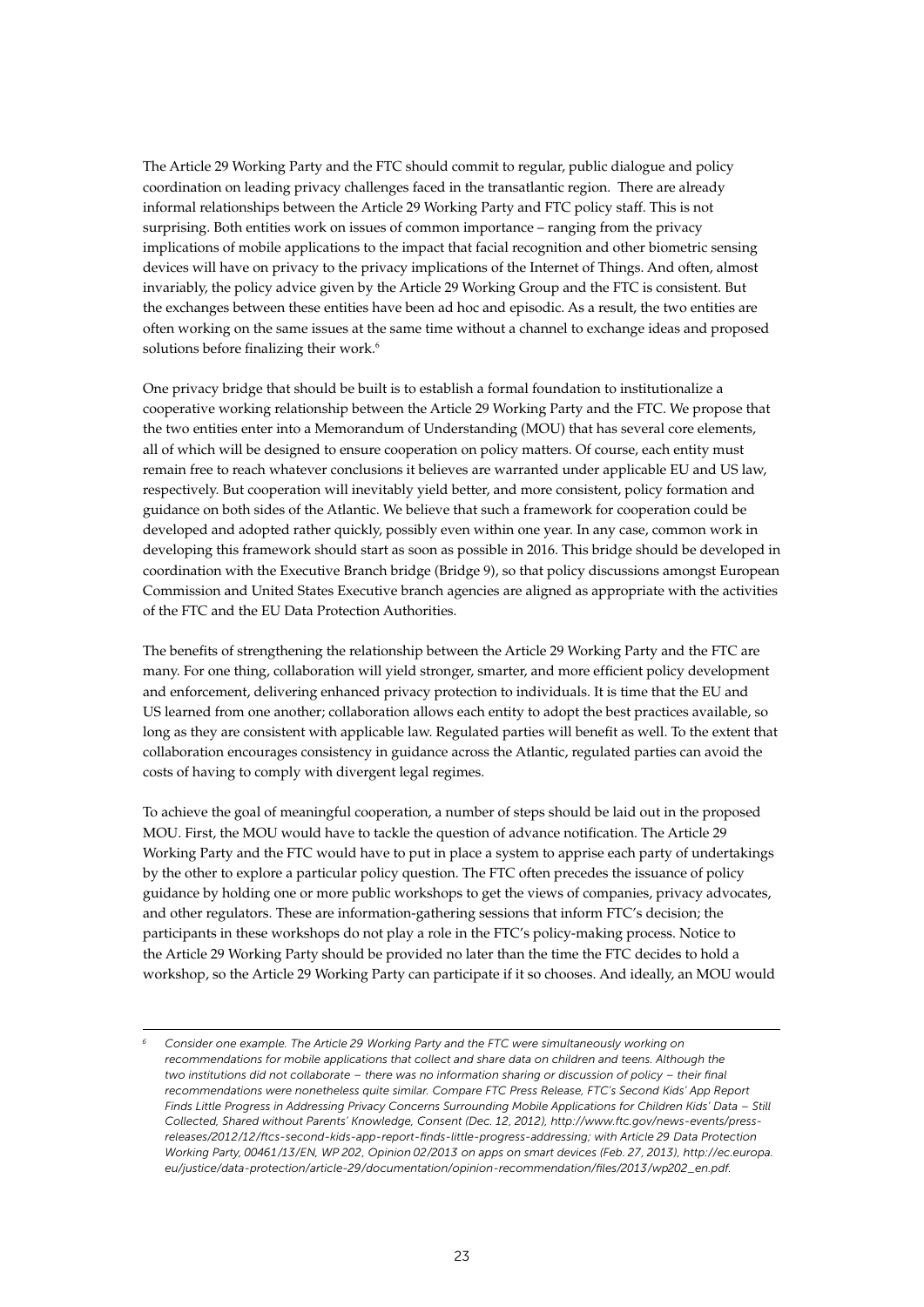encourage the entities to hold joint workshops, perhaps one in the EU and one in the US on a regular basis. For the Article 29 Working Party's part, the MOU should provide that it should notify the FTC when it begins to examine an important policy question.

Second, the MOU would have to include measures to ensure cooperation in policy development. To accomplish this goal, the MOU would have to lay out steps to prompt the parties to share information, research and preliminary ideas about policy guidance. The parties must commit to sharing information, discussing possible policy options, and exchanging drafts or at least holding conference calls to discuss tentative conclusions before any guidance document is finalized. As part of issuing any guidance, the parties also should inform one another of the guidance the party intends to provide so that, to the extent it is warranted and permissible under applicable law, the parties may seek to align their guidance.

Third, to the extent possible, the entities should acknowledge in their guidance the points of convergence between the findings of the Article 29 Working Party and the FTC. Each entity already acknowledges the other's work in their guidance documents. But more could be done. It would do a service for both entities (where possible) to make clear that on the most urgent new privacy issues, they have reached identical or similar conclusions about the appropriate measures that should be taken to protect privacy. In certain areas, it may even be possible to arrive at consensus standards, either immediately or in the course of time.

There are of course other measures that could be taken to strengthen the ties between the Article 29 Working Party and the FTC. For instance, the MOU could call for regular face-to-face meetings between the two entities, alternating between Brussels and Washington, D.C. The MOU could also encourage staff exchanges, which would permit FTC staff and staff of one or more DPAs or the EDPS to spend time learning how the other entity conducts its work. And the MOU could call for greater data sharing between the Article 29 Working Party and the FTC.

Finally, and distinct from cooperation on policy matters, the Article 29 Working Party and the FTC should work to develop a framework for more robust cooperation on enforcement matters involving trans-border violations of privacy law. After all, many of the enforcement issues that transcend national borders also raise important and often novel policy questions, and cooperation can conserve scarce enforcement resources. A Resolution on Enforcement Cooperation adopted during the 2014 International Conference of Data Protection and Privacy Commissioners (the Mauritius Resolution) recognized the reality that increased trans-border data flows affect large number of individuals across national borders and called on data protection authorities to forge bilateral and multilateral enforcement agreements. EU member states and the FTC have recently begun to enter into bilateral agreements that can provide the foundation for broader and deeper cooperation.7 As these developments reflect, it is better for the data protection agencies to work collaboratively on these matters, rather than to proceed in isolation. At the EU side, these efforts could be coordinated in the Article 29 Working Party.

*<sup>7</sup> See, e.g., FTC Press Release, FTC Signs Memorandum of Understanding with Dutch Agency On Privacy Enforcement Cooperation (March 9, 2015), https://www.ftc.gov/news-events/press-releases/2015/03/ftc-signs-memorandumunderstanding-dutch-agency-privacy; FTC Press Release, FTC Signs Memorandum of Understanding with UK Privacy Enforcement Agency (March 6, 2014), http://www.ftc.gov/news-events/press-releases/2014/03/ftc-signsmemorandum-understanding-uk-privacy-enforcement-agency; FTC Press Release, FTC Signs Memorandum of Understanding with Irish Privacy Enforcement Agency (June 27, 2013), http://www.ftc.gov/news-events/pressreleases/2013/06/ftc-signs-memorandum-understanding-irish-privacy-enforcement.*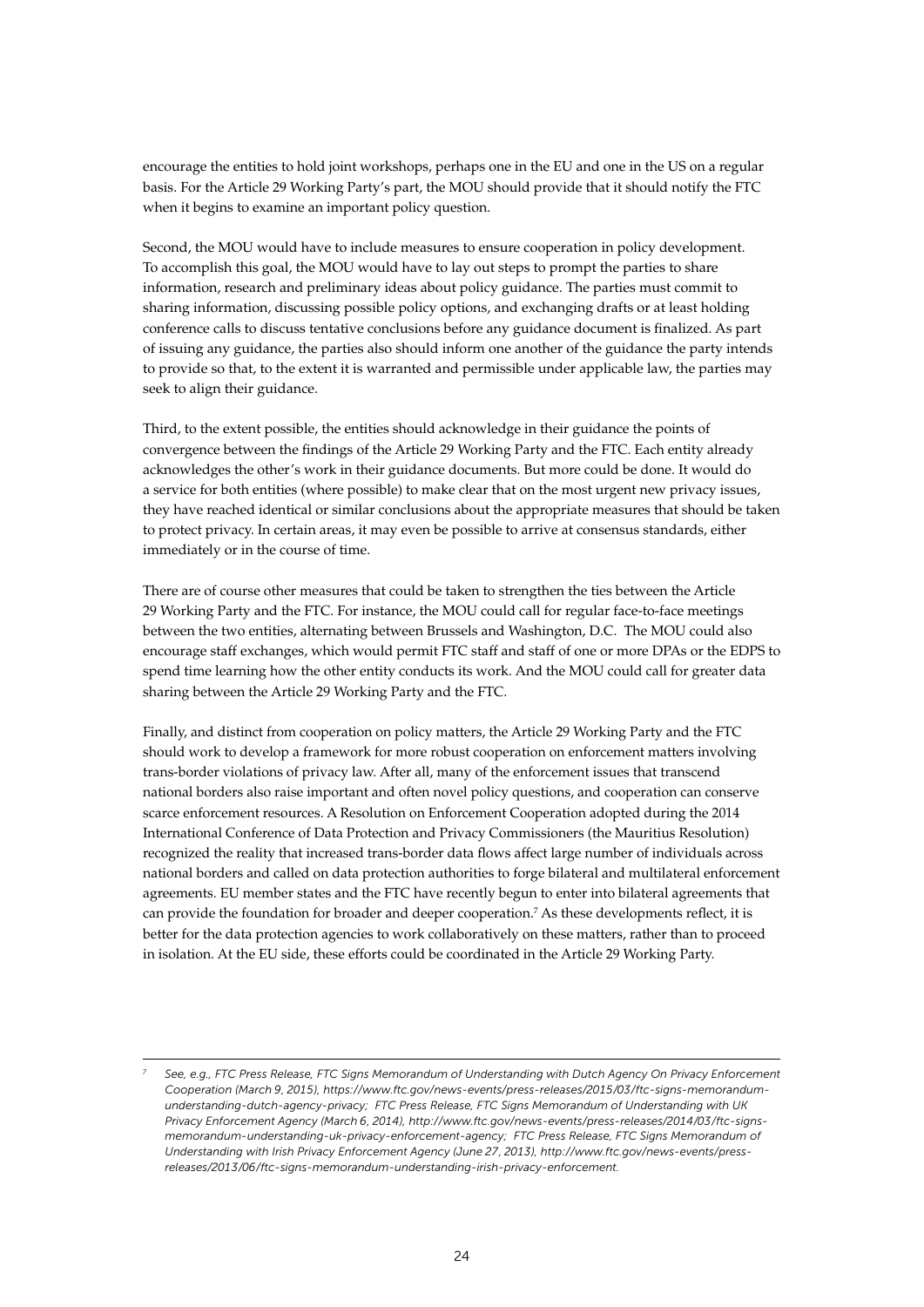#### 2. User Controls

Users all over the world value the Internet and the World Wide Web. The applications and services that depend on them are important but sometimes complex. They raise real challenges to individuals' ability to exercise their rights to user control over personal data. They not only pose a barrier to individuals exercising their rights but also create confusion for businesses seeking to design their services in a way that respects individual choice and control. While legal regimes in the EU and US differ with regard to the nature of control and consent requirements, both have a common interest in easy-to-use mechanisms for expressing individual decisions regarding choice and consent. At the same time, service providers would benefit from having access to such mechanisms as well as a clear set of rules about how those mechanisms should be used.

This user control bridge calls for a collaborative effort on the part of privacy regulators, industry organizations, privacy scholars and civil society organizations, working together to make concrete progress on this challenge. The outcome should be usable technology, developed in an open standardssetting process, combined with clear regulatory guidance from both EU and US regulators resulting in enhanced user control over how data about them is collected and used. Both sides of the Atlantic have tried and failed to address this need. A user control bridge would do much to bring together the collective insight, authority and commitment of EU-US parties and do much to solve this problem.

As noted, the complexity of today's digital environment makes it difficult for users to know the identity or purpose of the organizations collecting personal data from them, how these organizations classify the data, when and why they use the data, who has access to the data, or whether they share the data with other parties, and so on. Additionally, these organization, especially those operating on a global basis, may find it difficult to meet the varying and sometimes conflicting legal obligations associated with offering certain services to users residing in different countries. A first step towards greater user control is more transparency, which we address in Bridge 3. However, transparency is only a secondary step, and remains incomplete unless users have the ability to control and make real choices about how organizations handle their personal data.

As explained in the previous chapters of this Report, there are differences in the laws of the EU and the US. For example, Article 6 of the Data Protection Directive provides six legal grounds for collecting and using personal data, one of which is consent. EU law further specifies that where consent is required, it must fulfill certain conditions: an individual should give his or her consent only as a "freely given, specific and informed indication" of his or her wishes. Consent should also be unambiguous and in some situations even explicit; inaction or silence is therefore not enough to establish valid consent. This does not necessarily preclude the use of other legal grounds for other types of processing operations, provided these operations comply with applicable law. Nor does it preclude explicit behavior that may amount to valid consent. In certain cases, where consent is not required, EU law may also give the right to object.

In the US, on the other hand, user consent is not universally required before collecting or using personal information, although sectoral laws and enforceable codes of conduct do usually contain a user choice requirement either on an opt-in or opt-out basis. However, sensitive data (such as medical or financial data) often carries an opt-in requirement, and some organizations may want to offer users choice mechanisms that are in between opt-in and opt-out. Thus, both the EU and US have an interest in making such choice mechanisms widely available.<sup>8</sup>

*<sup>8</sup> In this regard, questions about the market power of data collectors may be relevant to the dynamics of choice and consent. Both US and the European Union competition authorities address these questions.*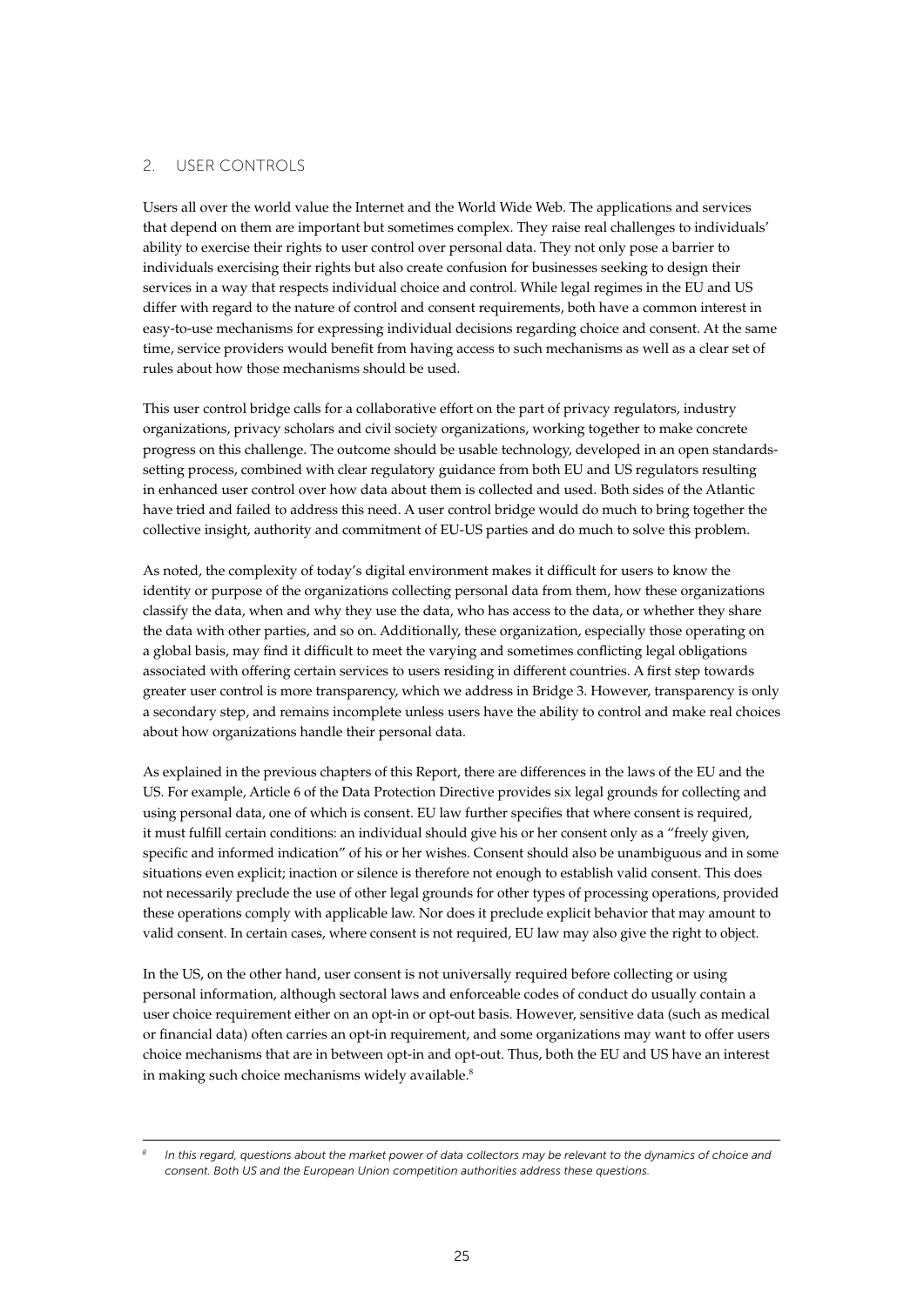In order to design technical mechanisms that can be used across the Web to signal presence or absence of consent, as well as compliance with other legal requirements where relevant, it will be necessary for system designers and regulators to work together to establish clear guidance on how to comply with the relevant rules.

Tracking and collecting data on individual activity takes many different forms. However, we commonly distinguish between organizations depending on their underlying relationship with the user. Organizations interacting with individuals directly and visibly are the so-called "first parties". Other parties, such as advertiser networks and other firms that partner with the first party organization are usually referred to as "third parties", because they do not have a direct relationship with the individual user visiting a particular website. While first parties are of course subject to legal privacy requirements, contractual terms, and user expectations, users nonetheless have a direct relationship with them, and thus may generally have a reasonable expectation that first parties will collect certain types of personal information (albeit not with regard to all kinds of information, including (web) analytics and/or audience measurement). This has an influence on which legal requirements are applicable. But third parties are viewed very differently. While first and third parties may be subject to different legal rules and user expectations today, the user control mechanisms we develop should offer a consistent picture and user experience regardless of the nature of the collecting party. However, whether dealing with first parties or third parties collecting personal data, individuals should have easily understood and accessible mechanisms to express their privacy choices and have those choices respected.

Even if citizens of different countries have different rights based on their national law, all users have an interest in exercising meaningful control over the collection and use of their personal information. And all responsible data controllers will want to meet users' expectations regarding individual control. In fact, there has been a long history of trying to develop and deploy such user control mechanisms but the results have been mixed. We believe that a more successful effort is possible provided two conditions are met: (1) this new effort combines the energy of both EU and US participants, and (2) those designing the technology and business processes have clear guidance from regulators in both jurisdictions. The World Wide Web Consortium's Tracking Protection Working Group, for example, has already undertaken technical design and standardization work necessary to facilitate informed choice enabling users to signal their intentions and preferences. There is an opportunity now to build on this work in order to meet the increasingly urgent need for user control techniques in a variety of new application areas.

To ensure that individuals remain in control of their personal data and enjoy a high level of protection, users should be able to express their preferences irrespective of who handles their data. In other words, users should have a simple tool to express their preferences with regard to the collection and use of their personal data, especially when third parties are involved, in accordance with the applicable law. This approach benefits users by enabling them to express their wishes regarding the collection, use, and sharing of their personal data, while ensuring that all organizations – including both first and third parties – respect these wishes in subsequent uses or transfers. It also benefits organizations by ensuring that they can offer services internationally while complying with regulations in multiple jurisdictions.

In order to build this user control bridge, we recommend that representatives from the research and industry sectors work together to design, implement and test technical solutions that both enhance the compliance of organizations operating on different continents and provide users more control over their personal data. The main requirements of such a system are:

• *Easy-to-access information about what data is collected, by whom, and for what purpose.* The user control mechanisms must be integrated with a widely used set of tools that give easy access to information about privacy practices. We do not recommend a universal or comprehensive effort to cover all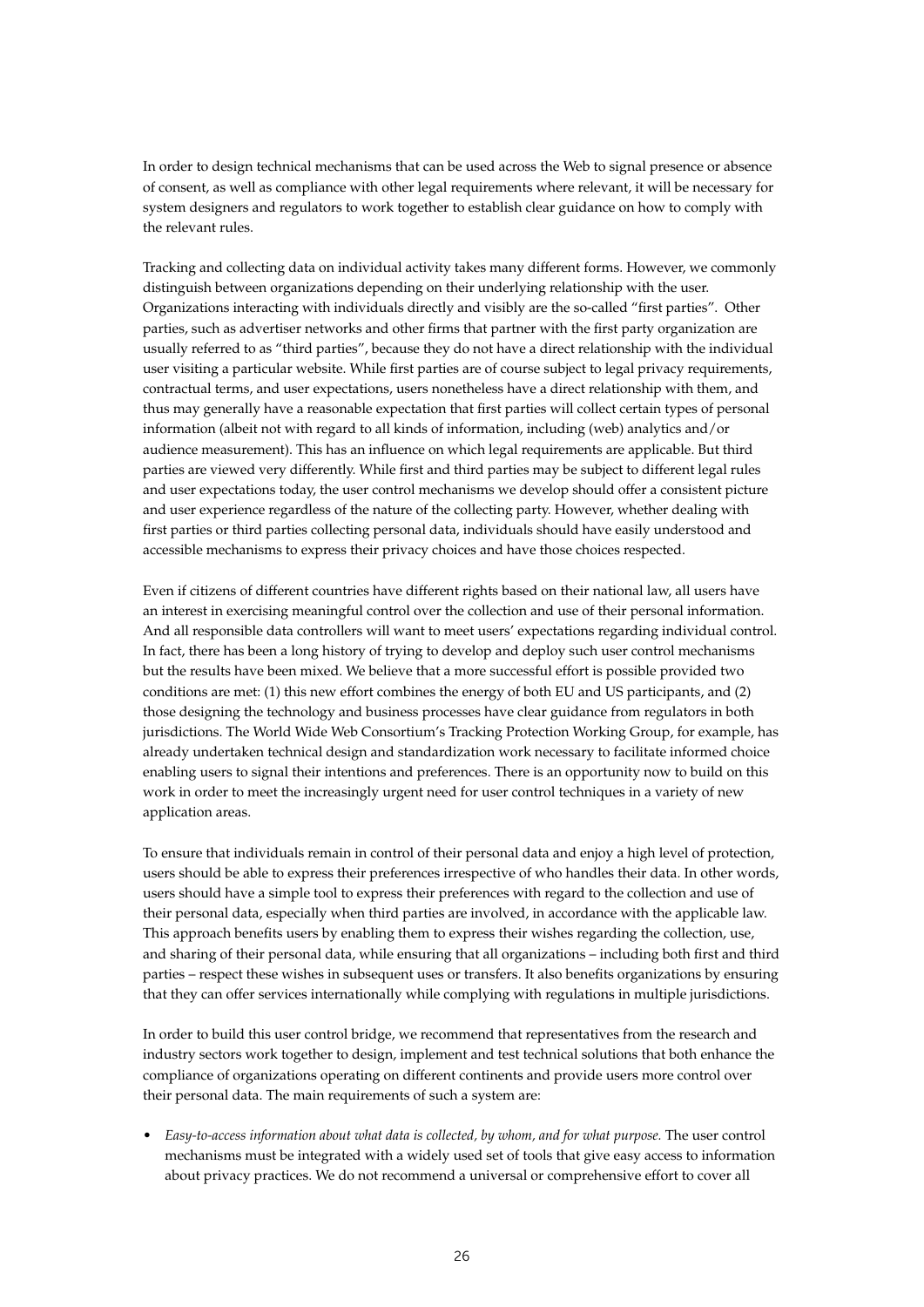details of privacy policies, as this complexity would overwhelm users. Rather, there should be guidance from regulators and engagement with industry and civil society groups to determine what aspects of data handling are most important.

- Easy-to-use expression of individual choice with respect to data collection and use. This will require that, depending on the legal framework applicable and following the privacy by design principle, the default settings ensure compliance with the applicable rules. Where the basis for collecting as well as data use (partly) depends on the user's preferences, these preferences must be expressible in a manner that is easy and persistent, both in time and across devices. Furthermore, these mechanisms should be applicable across a wide range of technologies, not limited merely to the data collection technique of the moment (such as cookies).
- • *Clarity about implementation and legal requirements for commercial implementers.* Those commercial entities using the new user control mechanisms should have a clear indication that if they deploy these new systems in good faith, they will benefit from clear guidance concerning compliance with legal rules on both sides of the Atlantic. This will be necessary to assure that technologies are designed correctly and that business has an incentive to deploy the new systems.

In sum, more than just technical standards are required to make such a system work. All parties require concrete guidance about the applicable legal requirements in various policy contexts. EU and US regulators can help speed the adoption of such user control systems by developing clear scenarios showing how the aforementioned technical solution would apply in different situations. Every legal eventuality needs not be specified. Rather, if all parties understand the legal requirements in popular usage scenarios, the system is much more likely to be adopted and available to users around the world.

#### 3. New Approaches to Transparency

Many individuals have voiced concerns that they are not in control of their personal data. This is partly due to companies and governments not being sufficiently transparent about their collection and subsequent use of personal data and partly to the speed of technological development. As noted above, individuals are frequently not aware of the choices they have or how to exercise those choices (e.g. to opt-in or opt-out of data processing). Nor are they aware of their rights with respect to their personal data (e.g. the right of access, correction, and objection). The result of this lack of transparency is a rising distrust of digital service operators.

We recommend a more user-friendly form of transparency as a necessary condition of the user controls described in Bridge 2. The two key elements of user-friendly transparency are: (1) meaningful notice to individuals for the collection and use of personal data by companies and public organizations whether or not they have a direct relationship with the consumer or citizen, and (2) access for individuals to their personal data held by companies and by public organizations.

For these elements to be addressed in a user-friendly way, standardization on both sides of the Atlantic will be critical. Companies and public organizations must provide notices and responses to data access requests in a meaningful, accurate, easily accessible, comprehensive and useful format. We recommend that the FTC and Article 29 Working Party cooperatively elaborate guidelines for the essential elements of standardized notices and access reports.

At the point of collection people should be enabled to make rational choices on whether to share data with a service. This means that they need information on the collection, use, aggregation, and other data processing activities, automated decision making, sharing, and secondary use practices (including information on types of data recipients), as well as data retention and security practices.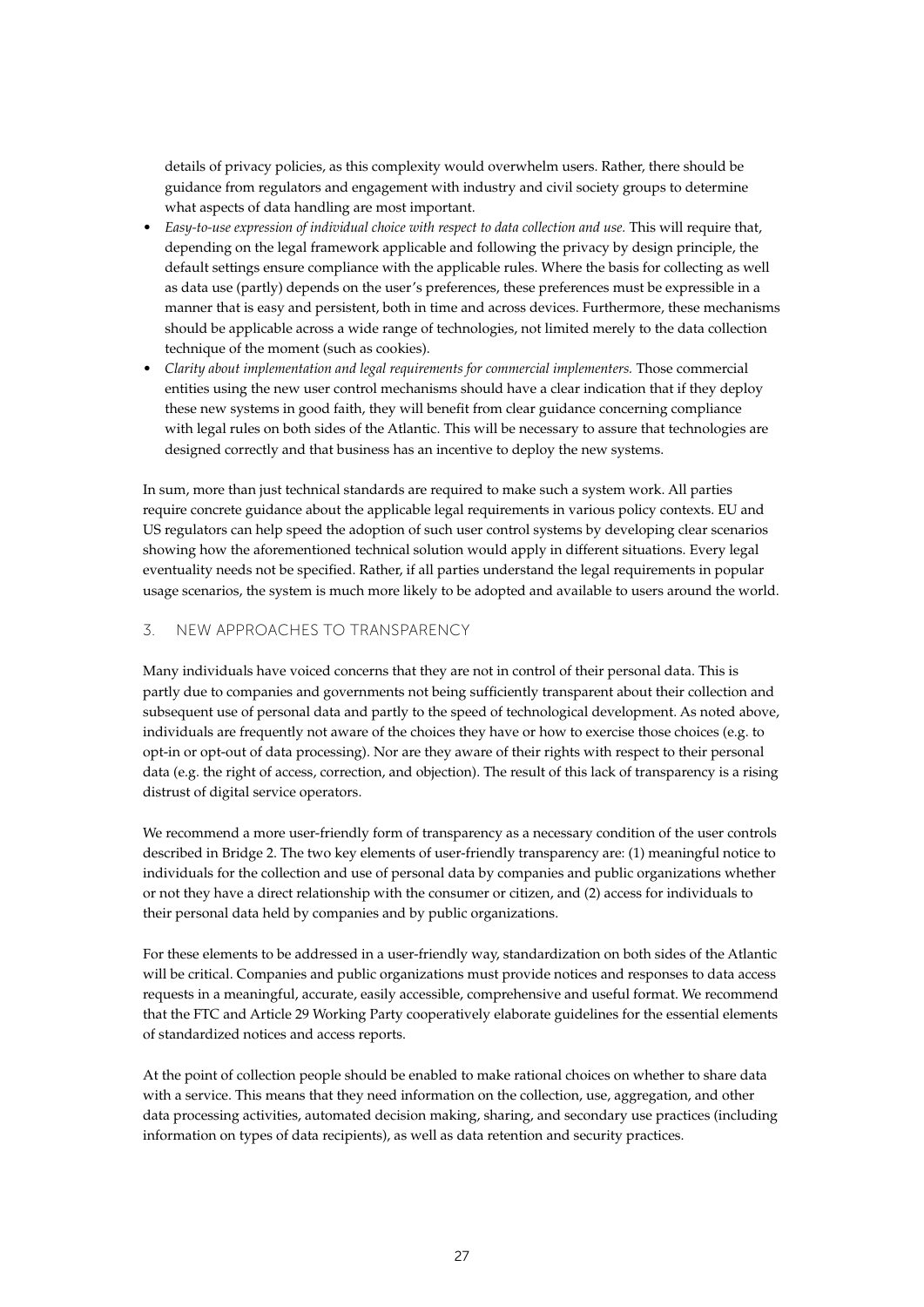Layered policies have been put forth as an important way forward for notifying people, but they still may be too complex as we move into ever more ubiquitous computing environments. They are also not standardized for machine-readability. Simple, machine readable and standardized means such as symbols, signs or ranking tools need to be developed, used and tested on both sides of the Atlantic to ensure transparency for individuals.

Ongoing work developing standardized notices by major companies, universities and political bodies already exists (for example, efforts by the Mozilla Foundation, the University of Ulm, and the European Parliament, as well as the Carnegie Mellon-Fordham-Stanford Usable Privacy Project). These efforts focus on innovative solutions to display privacy policy information to individuals from the perspective of individuals and to integrate more transparency in the technology. While these efforts are very important, they are challenged by a lack of consensus on the critical elements that make notice meaningful and they may result in multiple inconsistent standards that risk additional confusion for individuals.

To avoid this problem, the Article 29 Working Party and the FTC (who have already worked extensively on user notices) should pool the insights that they gained from these earlier and ongoing standardization efforts. Additionally, they should research the lessons learned in other industries on required notifications (e.g. nutrition labeling or consumer information in the retail industry) and apply them in the privacy context.

Based on these shared insights, the two entities should clarify at least the following four essential elements of notice:

- What information is really needed for consumers and in what contexts, e.g. information about all uses of data or only about perceived unexpected uses? At present, there are differences in the type and form of information about data processing activities that consumers receive. Notices, whether by text, signs, symbols or other means, must be meaningful for users in context and must be useful in the sense that users can act upon them.
- Who is responsible for notice? When data collection and processing are distributed, it is often unclear who is responsible for informing the user. For example, when social network data is re-used by insurance companies to reduce fraud, then consumers should have a means to know about this. But should the social network inform its users that their data is re-used for such purposes, or should the insurance company? Or both?
- What quality thresholds must notices meet? For example, the level of accessibility (e.g. machinereadability, visibility, device-independence), accuracy (i.e. truthfulness, completeness, timeliness) and level of comprehension (e.g. ease of understanding) are critical.
- What rules are needed to assure that notices accurately represent an organization's actual practices?

We envision the FTC and Article 29 Working Party relying on the MOU described in Bridge 1 to coordinate their recommendations on notices and then jointly encourage standardization efforts.

Transparency also requires that individuals have access to the data organizations hold about them and information on automated decision-making that is based on their data. Access to this information must meet several requirements. Access reports must be meaningful. When European users request access to their data today they often receive gigabytes of unstructured data. Sometimes they receive everything a company holds about them. Meaningful information requires that when companies share data with users they rely on standardized means of disclosure and that access reports should display the information in a comprehensible form.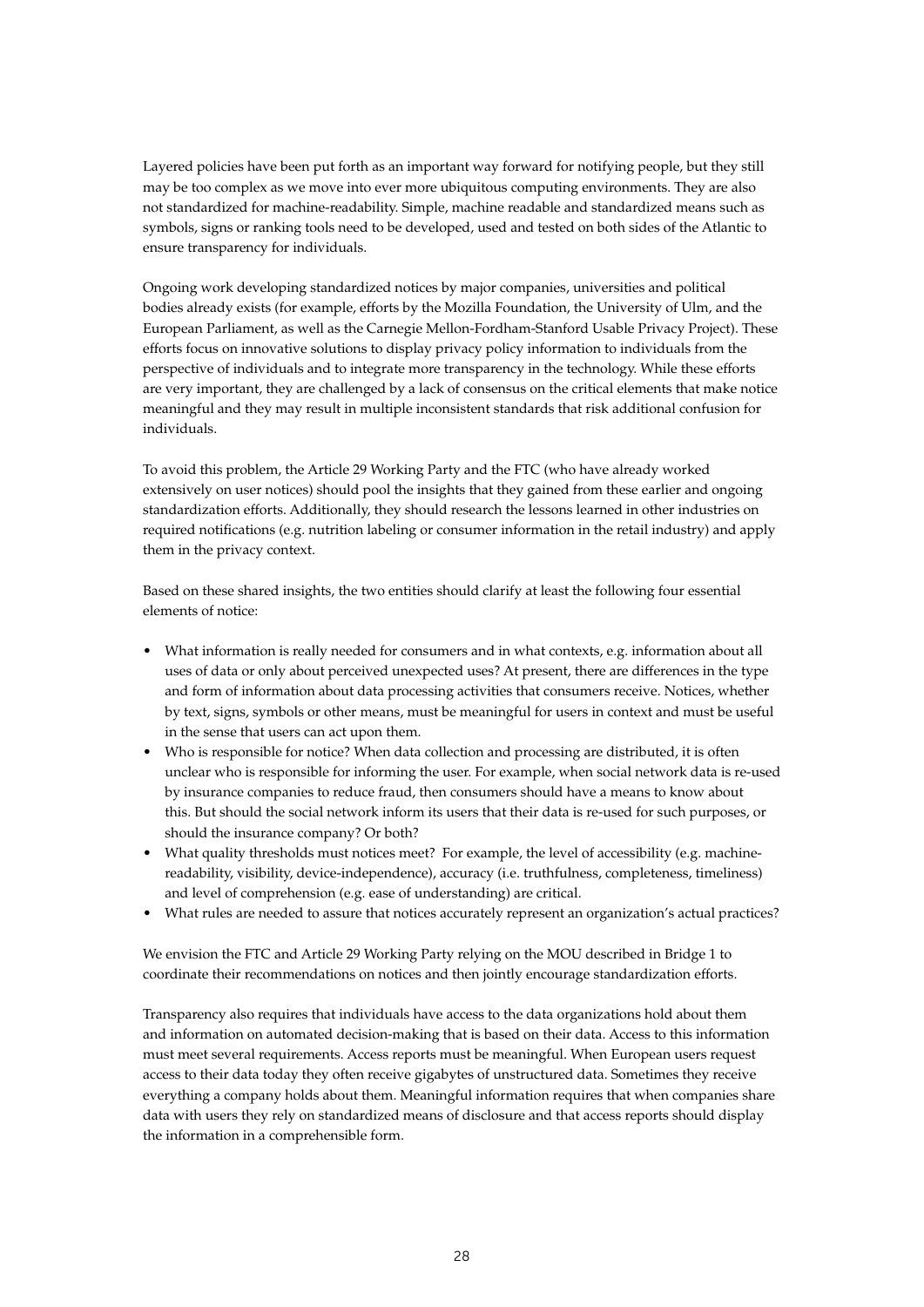Similarly, access reports must be accurate and complete. This means that users must receive the data relating to them as well as information about the sources and uses of data, including the identification of recipients of the users' data and inferences made about the user from the data. Finally, access reports need to be readily accessible. This implies that privacy information should be obtainable in common locations where data subjects expect to find them, and increasingly in automated form.

#### 4. User-Complaint Mechanisms: Redress for Privacy Violations by Services Outside a User's Own Region

Individuals have a substantial interest in ensuring that personal data about them are used consistent both with applicable laws and with any commitments made when the data were first collected or used. In an environment of global data flows and Internet-enabled commerce, individuals often face a particular burden seeking help for possible privacy violations that occur outside of their own country or region. It may be hard for them to identify the applicable jurisdiction and the competent legal authorities. Individuals may not know of or understand their rights under the legal systems of other countries. And individuals may not be able to communicate with the relevant company or competent government authority in his or her own language.

In addition, different nations have varying laws as to which authorities can receive complaints and how those complaints should be handled. For example, within the EU, while all countries are required to have DPAs, some countries have a legal requirement that the DPA must start an investigation after receiving a complaint, while in other countries, the DPA has discretion as to whether or not to investigate complaints. In the US, complaints regarding alleged privacy violations may be brought to the FTC, state AGs, or appropriate sectoral regulators, but they typically do not investigate individual complaints, unless specifically required to do so (e.g. under the US-EU Safe Harbor Agreement).

Many complaints concern both data protection and consumer protection, especially in the case of Internet services. In the US, the FTC and other authorities are competent for both areas whereas in most EU member states, the DPAs are not enforcing consumer rights, which have been set out in the EU Directive on Consumer Rights 2011/83/EC. Therefore, we see the need to intensify the information exchange and cooperation between the relevant stakeholders in both fields.

Given how many of the challenges facing cross-border dispute handling are the result of differences in laws or issues intrinsic to international commerce, we are unlikely to solve any of them here. However, there are practical bridges that could help diminish their impact on individuals, increase the opportunities for individuals to ensure that they receive the full benefit of the applicable law wherever their data are located, and reduce the burdens they face when doing so. We recommend the following:

- • As discussed above, individuals rely on transparency to inform them of how organizations collect and use personal data and to exercise their rights. We therefore encourage data controllers, whether or not required by law to do so, to make readily available on a website (or by other readily discernable means) information about the entity's identity and how the entity may be contacted concerning data protection issues. Where possible, this information should be provided in the major languages of the people whose data are likely to be collected or used.
- We encourage the EU Commission and the Department of Commerce to cooperate on the creation of a directory of basic information about relevant jurisdictions and how and to whom complaints concerning data privacy may be brought, including data protection authorities, law enforcement agencies, state or provincial authorities, courts, operators of privacy seal programs, and private sector consumer protection and dispute resolution organizations. To the extent appropriate, this information should be made available to the public online and through other accessible means, and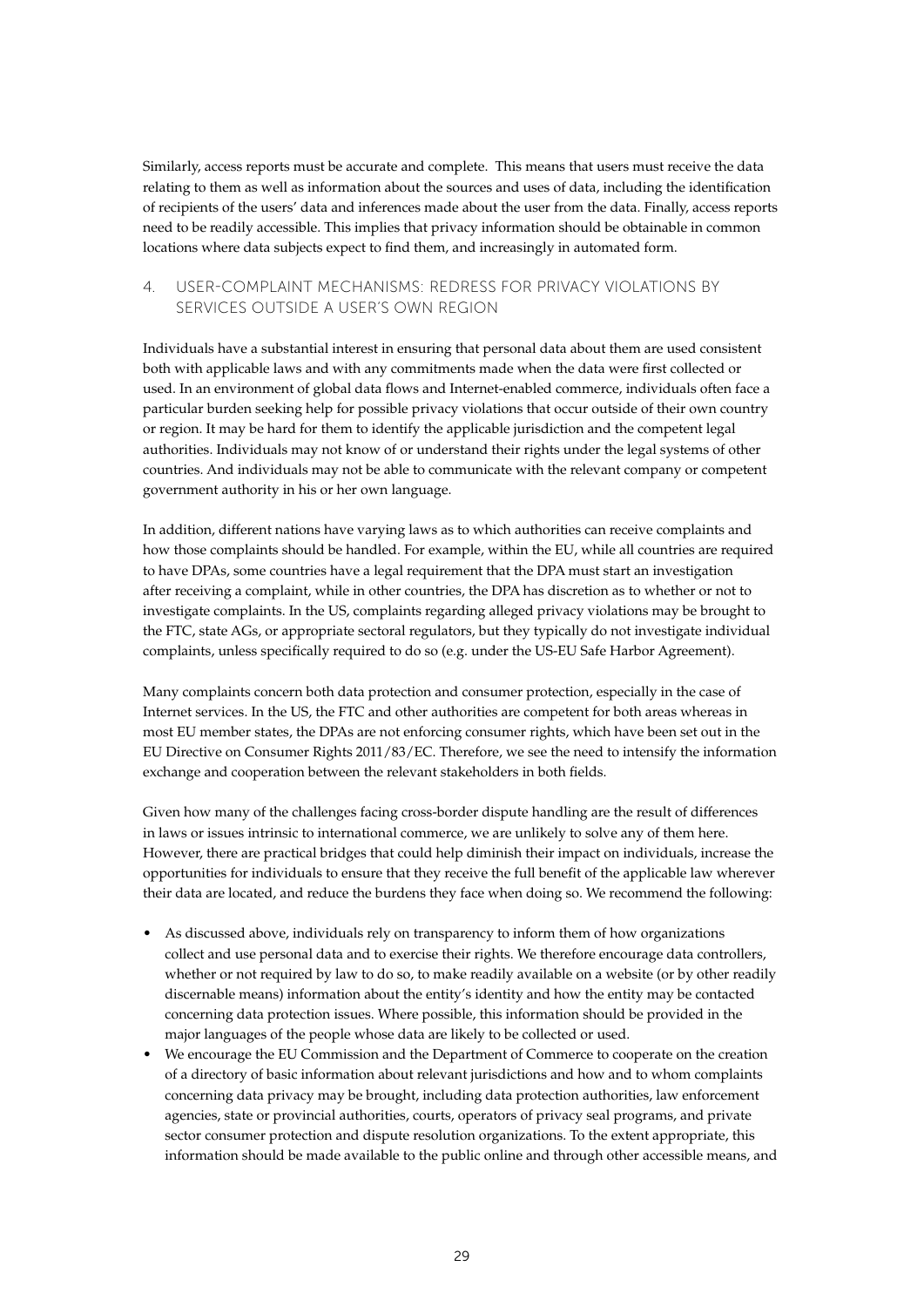in the major languages of the jurisdictions included. These efforts could build on the model of the FTC's Sentinel network and the European E-Justice Portal.

The Article 29 Working Party, national European DPAs and the FTC should codify how to deal with cross-border complaints and implementing frameworks, consistent with existing law for referring complaints brought in one country to the government authority appropriate to review the complaint. And, as noted in Bridge 1 above, the Article 29 Working Party and the FTC should establish additional means to cooperate in the investigation of complaints building on existing platforms.

\*\*\*\*

We turn now from bridges enhancing user control over personal data and user redress to those that would improve the manner in which organizations protect the privacy of citizens and consumers.

#### 5. Government Access to Private Sector Personal Data

As noted previously, digital technology permeates all aspects of our lives. In particular, telecommunication and Internet service providers collect huge amounts of data in the context of their businesses. One point of the modern information society we have yet to fully emphasize is its globalized nature, with data crossing borders and continents at the touch of a fingertip. Cloud services further decouple data storage and processing from a specific location or territory. Not surprisingly, governments are highly interested in all this data communicated and stored globally. Most countries require providers of electronic services to hand over metadata and content data to law enforcement authorities and intelligence services subject to various legal conditions and procedures.

Government access to personal data held by private firms touches upon individual rights and freedoms granted by the UN Charter of Human Rights, the European Charter of Fundamental Rights, other transnational legal instruments, and national constitutions.

The legal requirements for government access are a matter of domestic law and they vary from country to country. National legal systems focus on the protection of their own citizens and of persons living permanently in their countries. Thus, the level of protection for data related to individuals outside their own country is often lower than for nationals.

As a result, privacy protections are highly fragmented and there is deep uncertainty and conflict for both individuals and the private sector firms holding personal communications and metadata as to the level of protection available in any given case. Moreover, these firms find themselves in the uncomfortable position of a piñata. While they are not in the surveillance business, they have become a key supplier of the architecture and the data that fuels government surveillance globally. They are on the front lines of privacy battles facing increasingly vociferous and competing demands of assistance from law enforcement and national security organizations, on the one side, and data protection and privacy regulators, civil society, and users, on the other.

From the perspective of human and civil rights, government access to data has to meet basic principles: Rule of law, proportionality, oversight, and redress, even where access concerns data of foreign persons.

Surely we must reform our laws, legal institutions, and governance choices to address the growing privacy issues of government access, especially as to access requests referring to data concerning crossborder data processing - but calls for specific legal reforms are beyond the mandate of our project. However, in the shadow of international human rights norms and commitments, which speak to both the public and private sector, we see as well the emergence of bottom-up responses to the global nature of surveillance. The nature of the problem, and these nascent responses, provide fertile ground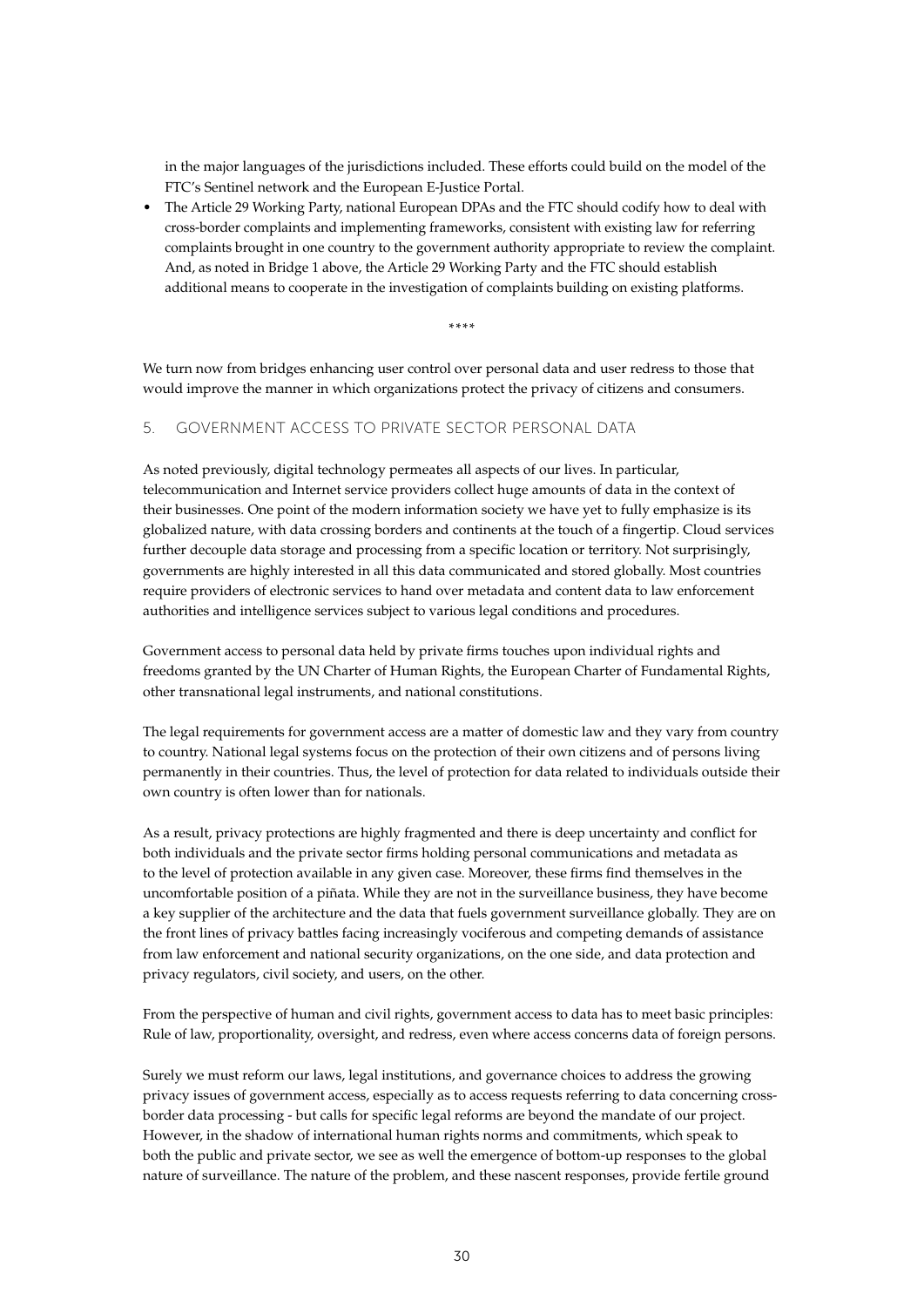for building bridges. We therefore offer four recommendations for addressing government access to private sector personal data:

- Companies should establish common corporate practices for dealing with surveillance requests regardless of jurisdiction, citizenship, and location of data. This will advance the interests of privacy, provide more predictability, and ideally set a strong baseline of privacy-sensitive policies to inform legal reform, if and when it emerges.
- Companies should consider incorporating standards and best practices for handling government requests for personal data under the umbrella of Corporate Social Responsibility (CSR). Doing so helps socialize best practices, such as those developed by the Global Network Initiative (GNI), and has several other benefits. It would leverage the ability of corporate stakeholders to act as a check on government surveillance, provide a framework for assessing and responding to requests concerning data outside national territory, and create a process for dealing with legal conflicts arising due to different legal systems. (See Annex IV for the relevant portions of the GNI Implementation Guidelines.)
- • Organizations that are competent for the oversight of government data access in the US and in Europe should exchange information and where appropriate cooperate in carrying out their tasks. They should develop proposals for improving legal oversight and protecting human rights in government surveillance activities both within and outside their territory and regardless of citizenship.
- Governments should be as transparent as possible about rules and practices of data access. They should inform the public about the frequency and nature of surveillance and data access orders. They should assess the effectiveness and efficiency of surveillance and access to data and they should publish the results of the assessment. Governments should also allow companies to report on government access to their data.
- Consistent with any legal reforms allowing company reporting, companies should report on practices relating to government access requests on a regular basis (at least once a year). Reports should specify the requesting authorities, the nature and the legal basis of access requests, quantities of requests, type of customers affected, and released data. They also should make public, to the extent possible, how far they have legally challenged access requests.

#### 6. De-identification of Personal Data

The availability and use of large data sets for research purposes directly benefits society. It enables scientific breakthroughs, commercial innovation, and improvements in government services including health, education, transportation, housing, and public safety. While there is no denying the social utility of data analysis and research, those who provide their own personal data expect a high level of protection against a variety of privacy harms, ranging from inconvenience or embarrassment to identity theft.

One of the most common tools for protecting the privacy of data subjects is de-identification, which is the process of manipulating or transforming a data set to make it very difficult to discover a person's identity or attributes. With the collection of very large data sets and the improvement of analytical techniques (the so-called age of big data), the successful de-identification of data subjects has become a very difficult challenge. This challenge – which also may be described in terms of preventing reidentification – will only become harder with the growth of networked objects (the Internet of Things).

De-identification techniques, therefore, are the subject of intense research and debate. The main techniques, namely randomization and generalization, include noise addition, permutation, aggregation, and various quantitative approaches to generalization such as k-anonymity, l-diversity and t-closeness. All of them have strengths and weaknesses and there are many examples in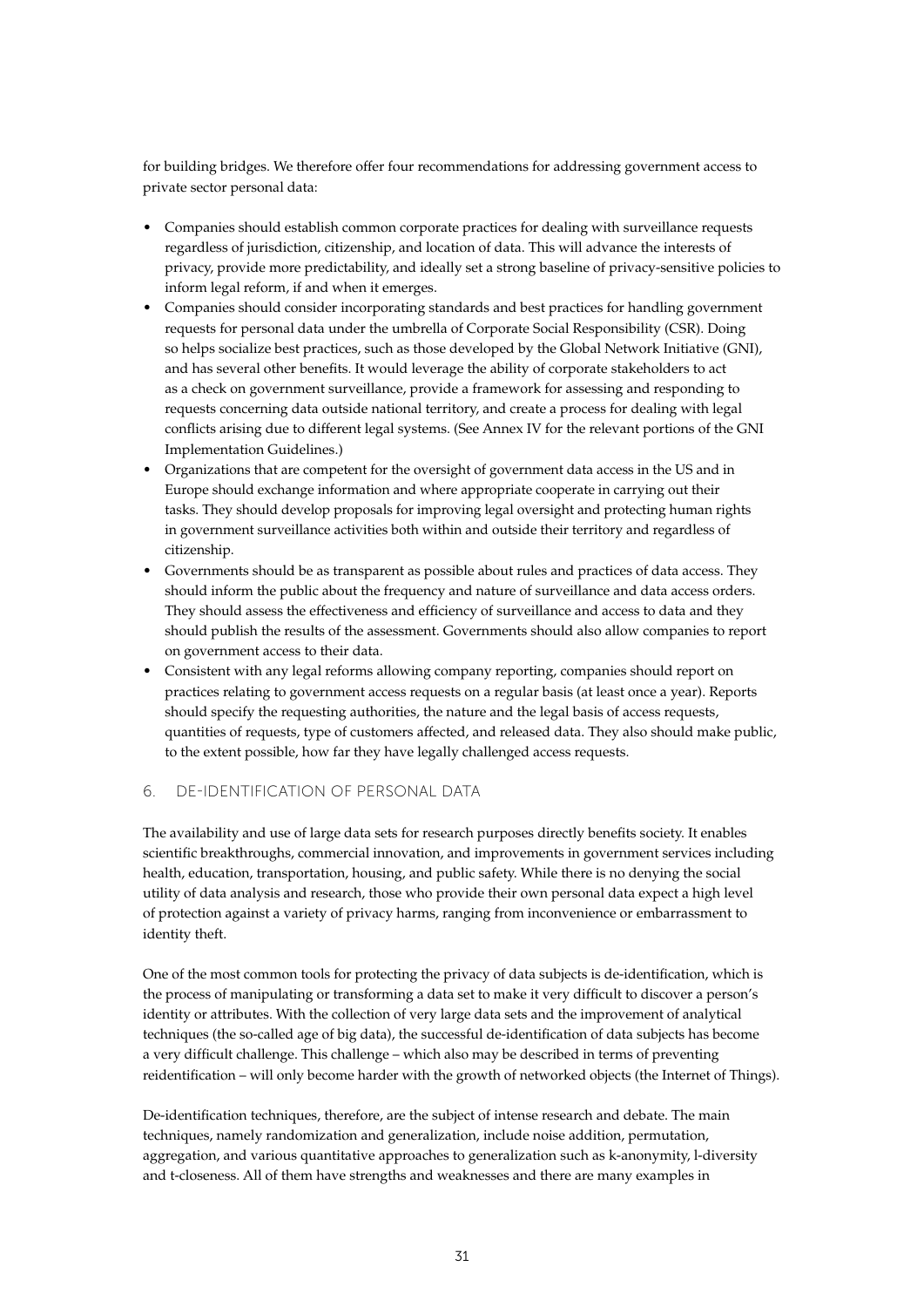the literature of common mistakes and failures related to their use. Many question whether de-identification is still possible today given a number of highly publicized re-identification attacks. A newly developed set of techniques called differential privacy seeks to prevent the leakage of a data subject's personal information by allowing researchers to submit statistical queries to a data custodian without the need for any direct access to the underlying data sets.

All of these techniques involve some tradeoff between privacy and data utility. Moreover, the current state of the art of deidentification is such that it is not possible to specify in advance a set of generic requirements that would apply for any and every data set or research scenario. For regulators, this means that a "one size fits all" approach is unavailable. Rather, regulators must consider minimum recommended parameters on more of a case-by-case and sector-by-sector basis.

Despite the difficulty and complexity of the techniques under discussion, it is important to note that de-identification has multiple regulatory consequences. First, it helps satisfy legal obligations such as data minimization and observing limits on data retention; second, it reduces the threat of harm in case of a data breach; and, third, it reassures data subjects that organizations engaged in data analysis will respect their privacy expectations. This last point is critical. Research projects involving data analysis or large data sets inevitably raise doubts about the reliability of deidentification and a more general public anxiety over the safety of any personal data collected into large data sets. Deployment of reliable deidentification techniques is essential to restore this trust. We believe that a joint EU-US approach would significantly improve the trust rebuilding process.

Fortunately, regulators on both sides of the Atlantic already share very similar views about the appropriate methods for deidentifying data. These "best practices" include a mix of regulatory, technical, and organizational measures. Although these methods are premised on distinct legal definitions of personal data, this is not a serious obstacle to constructing privacy bridges because best practices consist less in formal legal requirements than in a shared understanding of what constitutes reasonable means of deidentification. Indeed, discussions of deidentification methods are mostly found in informal policy instruments, such as reports<sup>9</sup>, opinions<sup>10</sup>, and codes of practice<sup>11</sup>, rather than informal legislative enactments<sup>12</sup>.

For present purposes, we may briefly consider three key aspects of sound de-identification practices that provide the basis of regulatory convergence:

• A risk-based approach in which organizations assess the risks associated with de-identifying data in light of the current state of de-identification techniques and re-identification methods and the availability of public data sets that might assist in re-identification; perform ongoing assessments as appropriate; and document these and other steps to permit regulatory oversight.

*<sup>9</sup> Federal Trade Comm'n, Protecting Consumer Privacy in an Era of Rapid Change: Recommendations for Business and Policymakers (Mar. 2012).* 

*<sup>10</sup> Article 29 Data Protection Working Party, 0829/14/EN, WP 216, Opinion 05/2015 on Anonymisation Techniques (Apr. 10, 2014).*

*<sup>11</sup> United Kingdom, Information Commissioner's Office, Anonymisation: Managing Data Protection Risk, Code of Practice (2014) http://www.ico.gov.uk/news/latest\_news/2012/~/media/documents/library/Data\_Protection/ Practical\_application/anonymisation\_code.ashx.* 

*<sup>12</sup> The most notable exception is HIPAA. The HIPAA Privacy Rule provides that individually identifiable health information is deidentified by the removal of eighteen specific identifiers. See 45 C.F.R. § 164.514(b)(2)(i) (2010).*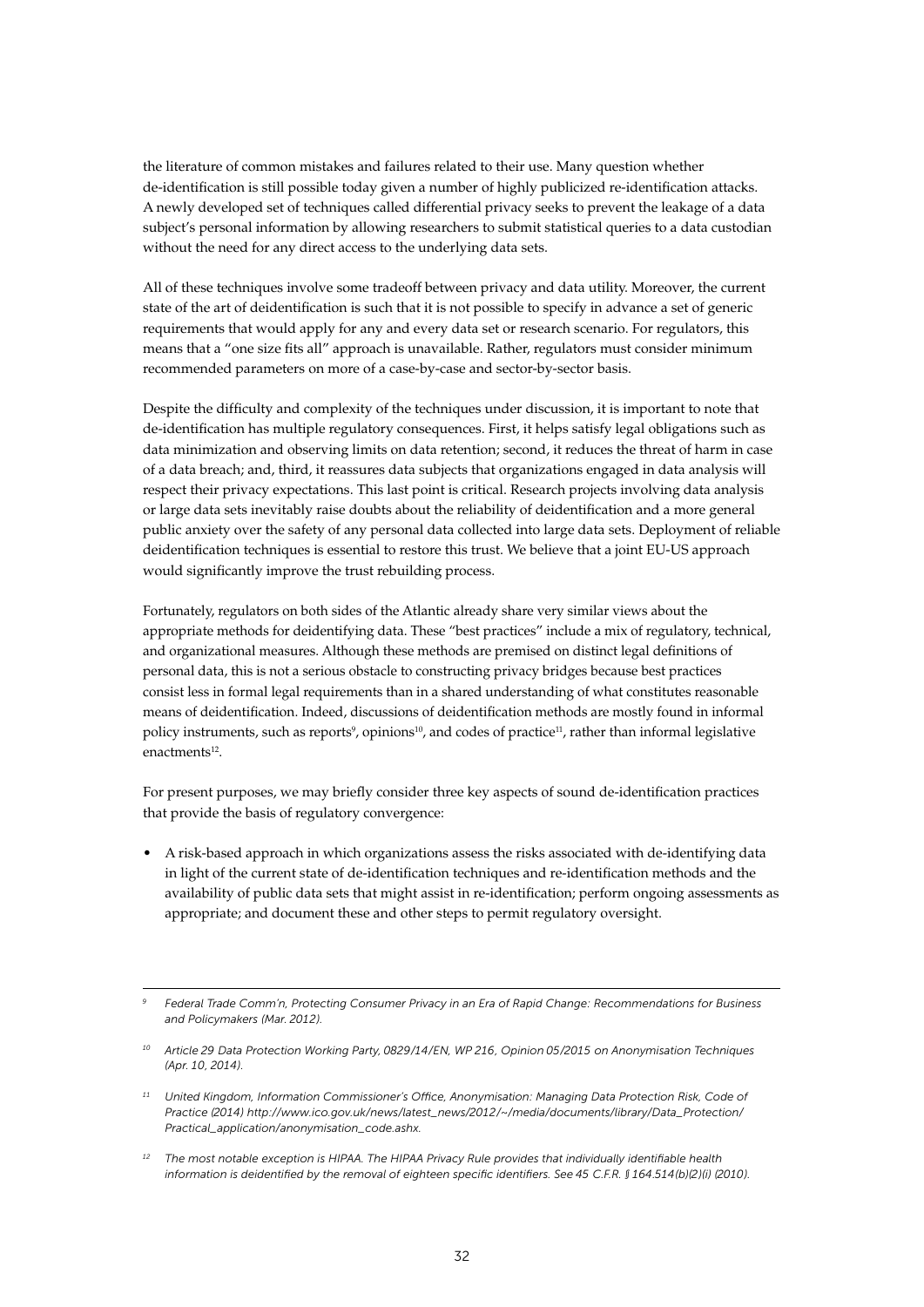- Use of rigorous de-identification techniques such as removal of direct and indirect identifiers; suppression of unique or unusual attributes; randomization via noise addition, permutation, and other techniques; and various forms of generalization. These techniques should be supplemented where appropriate by the use of query-based techniques (such as differential privacy) in which researchers interact with data by posing questions but never obtain direct access to the data sets.
- Protecting de-identified data by supplementing technical measures with organizational measures including internal policies and security firewalls limiting internal access to de-identified data, and data use agreements imposing strict limits on the data's use and disclosure by third parties, including terms prohibiting the re-identification of data received subject to the terms of a data use agreement.

Building on the existing convergence in best practices for de-identification, EU and US regulators might take several additional steps to ensure even better harmonization. For example, they might consider inviting a group of technical and legal experts to attend a joint workshop and then issue joint recommendations on the requirements of a risk-based approach, the strengths and weaknesses of specific de-identification techniques, and/or the appropriate organizational measures in support of de-identification.

Alternatively, the two sides might co-sponsor an IETF or W3C process for defining de-identification techniques within a risk-based framework and commit to incorporating any resulting standards into their distinctive regulatory systems. Domain-specific standards may also be developed allowing for more precise results in a given domain such as health research, genetics, social network research, or transportation planning.

Ideally, agreement on joint recommendations would enhance legal certainty for both EU and US organizations that follow these recommendations (i.e. a presumption of compliance with applicable legal obligations under EU and US privacy law, respectively). Regulators might also agree to develop model clauses for data use agreements as well as model language for civil or criminal statutes prohibiting the re-identification and/or disclosure of de-identified personal information, subject to a robust exception for white hat security research. At an even more ambitious level, both sides might encourage regulated organizations, advocacy groups, and individual users in the EU and US to share their knowledge and expertise and support the development of enforceable codes of conduct regarding de-identification.

#### 7. Best Practices for Security Breach Notification

A foundational element of privacy is securing personal information and thereby protecting it from unauthorized access, misuse, or abuse. In the US, there are a few states (such as Massachusetts) that encourage standards for establishing corporate "information security programs", and there are some EU member states (such as Germany and Spain) that identify certain levels of security measures and encryption that companies should use to protect personal information. Otherwise, security standards for personal information are often described as "appropriate", "reasonable", "commercially reasonable", or "industry standard". Regardless of what security standards exist, there will be breaches of personal information. There is inconsistency about whom to notify in case of a data breach and for what purpose.

In the US, even when there are no laws establishing security standards for the protection of personal information, most states (47 out of 50) have passed laws that require the notification of affected individuals if their personal information has been breached or subject to unauthorized access. California passed the first state data breach notification law in 2002, starting a domino effect that has led to regionspecific data breach laws across the US. There is some evidence that breach notification laws increase firm incentives to invest in security to avoid reputational sanctions and loss of customers trust.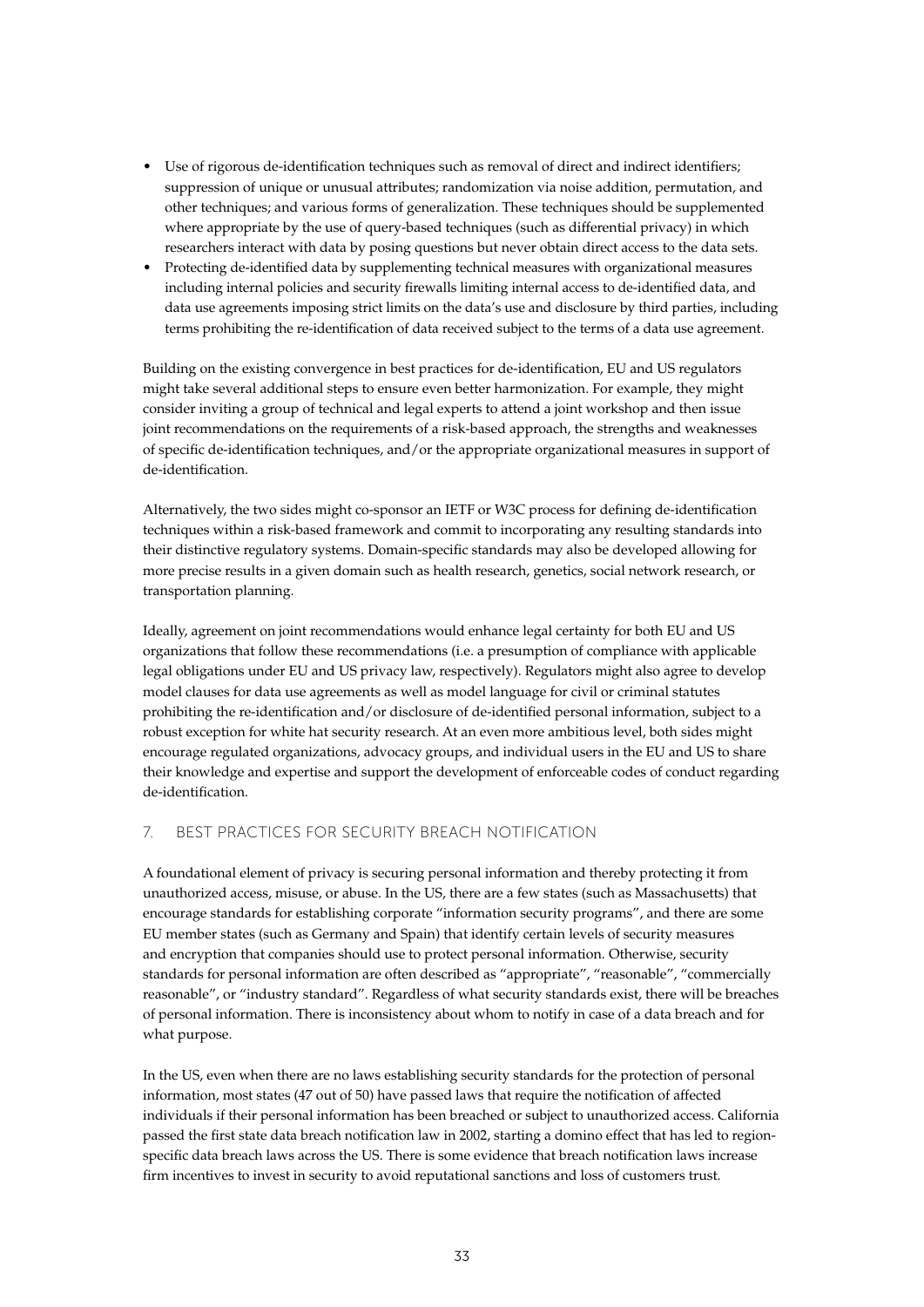The hallmark of all US data breach laws is that they are data element specific. For example, HIPAA and its update, the Health Information Technology for Economic and Clinical Health (HITECH) Act, enumerate what data elements are considered protected health information and establish a federal breach notification requirement for such information. The Family Education Rights and Privacy Act (FERPA) creates disclosure limitations on student education records. Additional federal laws exist that protect the privacy and disclosure of data in other sectors such as finance and telecommunications. The elements that trigger breach requirements are generally "sensitive" data elements that could cause harm if disclosed or misused; generally, personal data alone (e.g. a name) do not trigger data breach notification requirements.

The FTC can investigate and bring enforcement actions against companies with deficient security measures, pursuant to its unfair and deceptive trade practices authority. The Federal Communications Commission also has the authority to bring investigations and enforcement actions against telecommunications providers for poor security measures. Collectively, these laws and the threat of enforcement provide some basic security incident response parameters, but there are differing reporting triggers within each statute, creating a complicated compliance regime even though the intent – notify users so they can protect themselves – is relatively simple.

Except for specific data breach notification duties imposed on telecom operators and Internet access providers by the ePrivacy Directive, the EU does not yet impose a generic data breach notification law. As to personal data processing, although the Data Protection Directive 95/46 does not explicitly require data controllers to notify data breaches, it is more or less commonly accepted that the present technical and security obligations incumbent on data controllers indirectly encompass a notification duty.

New legislative developments are rapidly changing the EU regulatory landscape: data breach notification requirements have recently been or are being introduced for trust service providers (Trust Services Regulation), information society service providers and critical infrastructure operators (Draft NIS Directive), and data processor and data controllers (Draft GDPR).

The basic principles of the notification duties in all these statutes are roughly similar and generally include at least five elements: the scope of the notification duty, the time frame of the notification, the recipients of the notification, exceptions to notification, and the contents of notification. (For more details regarding each element, see Annex V.)

The need for good data security is crucial for privacy, and having some mechanism to address deficiencies including notifying affected individuals is an important principle. However, as preventative measures, organizations should create and support an information security corporate program and governance that will help avert security breaches or minimize their impact if they occur.

Information governance provides a framework in which organizations can catalog and control their personal information, including rapidly identifying security breaches when they occur. Mature organizations have implemented information governance as a pro-active measure to avoid security incidents (see also Bridge 8 on Accountability). Ironically, the public attention on data breaches has empowered many Chief Privacy Officers and Chief Information Security Officers, resulting in more staff and visibility after security incidents occur. Nonetheless, having a robust information governance system (incorporating all aspects of privacy, data protection, information security and information technology) will help ameliorate the risk of security breaches. While security breaches are nearly impossible to avoid, having a system in place should minimize the impact.

An aspect of organizational information governance is to help identify and categorize risk factors, in order to assess the security breach when it occurs. Additional work by policy makers and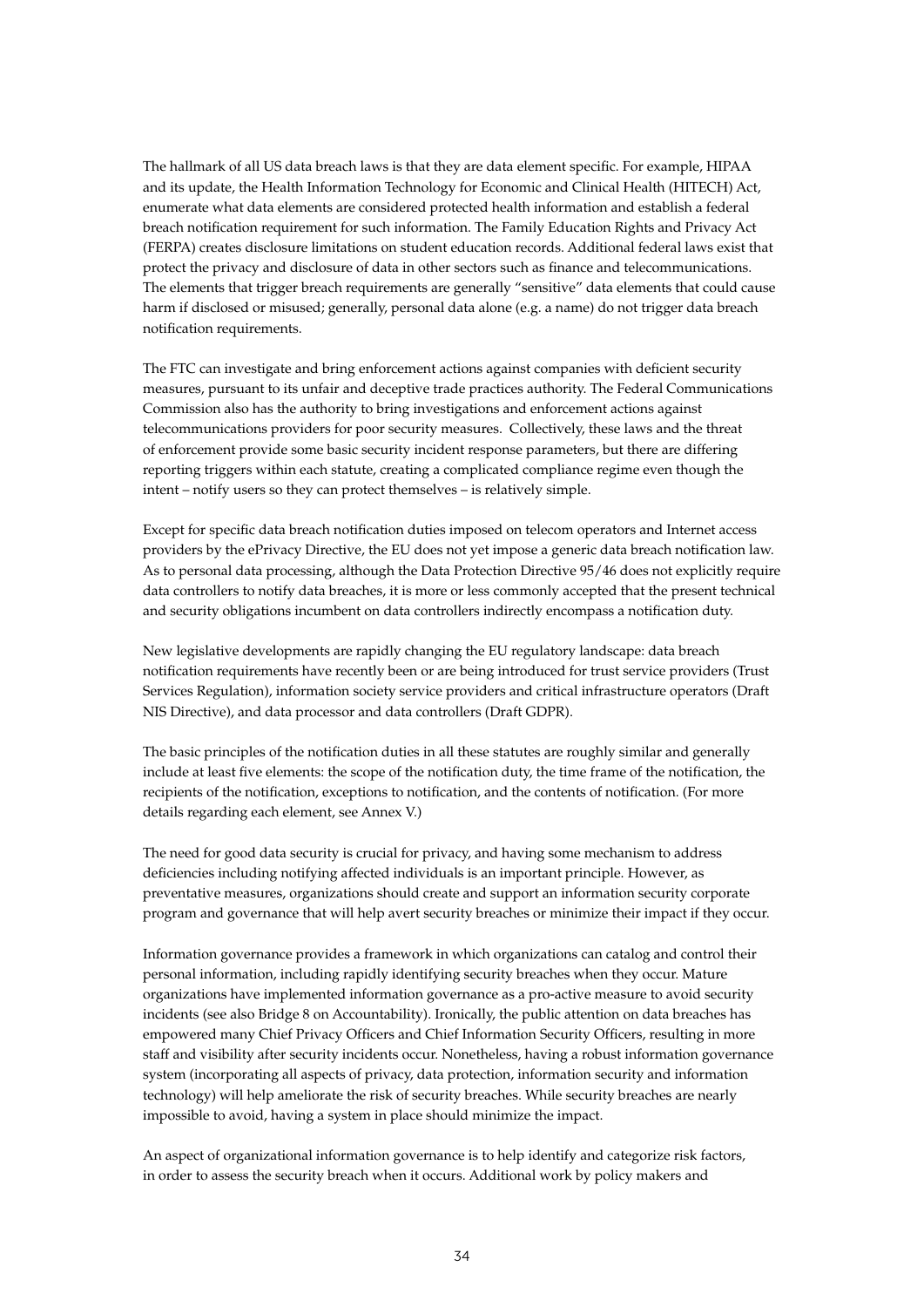by multinational organizations on what risk means and how to measure it would assist in the development of more international standards on evaluating risks associated with security incidents.

The data breach notification laws may be both under regulated (limited to specific types of provider in the EU) and over regulated (limited to certain data elements in the US). Furthermore, it is unclear what notification accomplishes in several situations – for example when individuals cannot take any action to protect themselves, or if there is no evidence of harm. Also, proposed time frames for notification, particularly in the EU, are unrealistic and set up a scenario where the notification will inevitably be inaccurate due to the speed with which the notification must occur. Researching and investigating breaches can take days or weeks; therefore whatever conclusions have been reached initially may not be accurate and certainly will not be complete.

In short, information security breaches have a global impact. They are cross-border by nature, not triggered or limited by local laws. The response should also be global. However, a lack of international cooperation between relevant authorities when dealing with breaches and a lack of internationally harmonized and legally accepted breach reporting methodologies may decrease the level of privacy protection of the end-user. There may be legislative efforts to increase the burdens and pressures on affected companies in order to appear "more privacy centric" without having the concomitant impact on end users. The obvious solution is a more harmonized approach to security breach notification. Greater consistency would surely benefit both companies and consumers. Once policy makers decide to impose notification duties, they should ensure the technical and practical details are aligned with each other. Technical and organizational requirements are capable of being linked together with standardization efforts, which should take place on an international basis, rather than a regional or national basis. Organizations should create and support an information governance regime that will help prevent security breaches or minimize their impact if they occur. It is also important for companies to follow international, cross-border best practices as security breaches often occur across jurisdictional boundaries. Finally, the legal threshold standard (risk-based, strict liability, negligence) should be consistently applied. If it is risk-based, the risk factors need to be considered and standardized.

We recommend the following measures for building trans-Atlantic bridges relating to security breach response and notification:

- Enforcement agencies on both sides of the Atlantic should cooperate in dealing with security breaches.
- • Security breach standardization efforts (including the scope and detail of regulatory and consumer notification) should be organized at international level and not at a national or regional level. Multinational organizations should participate, and share experiences.
- Policy makers should work to harmonize their laws and policies in responding to data breaches, including identifying consistent risk factors, providing realistic response times, and specifying actionable steps for affected individuals.
- Organizations should create and align best practices and protocols to identify and report on breaches internally.
- • Organizations should create and support an information governance regime that will help prevent security breaches or minimize their impact if they occur.

#### 8. Accountability

Organizational responsibility for data practices (or what many commonly refer to as "accountability") forms a critical part of effective data protection. Accountability can play a role in responsible information and privacy management practices by offering higher assurances of data protection to individuals and data protection authorities alike.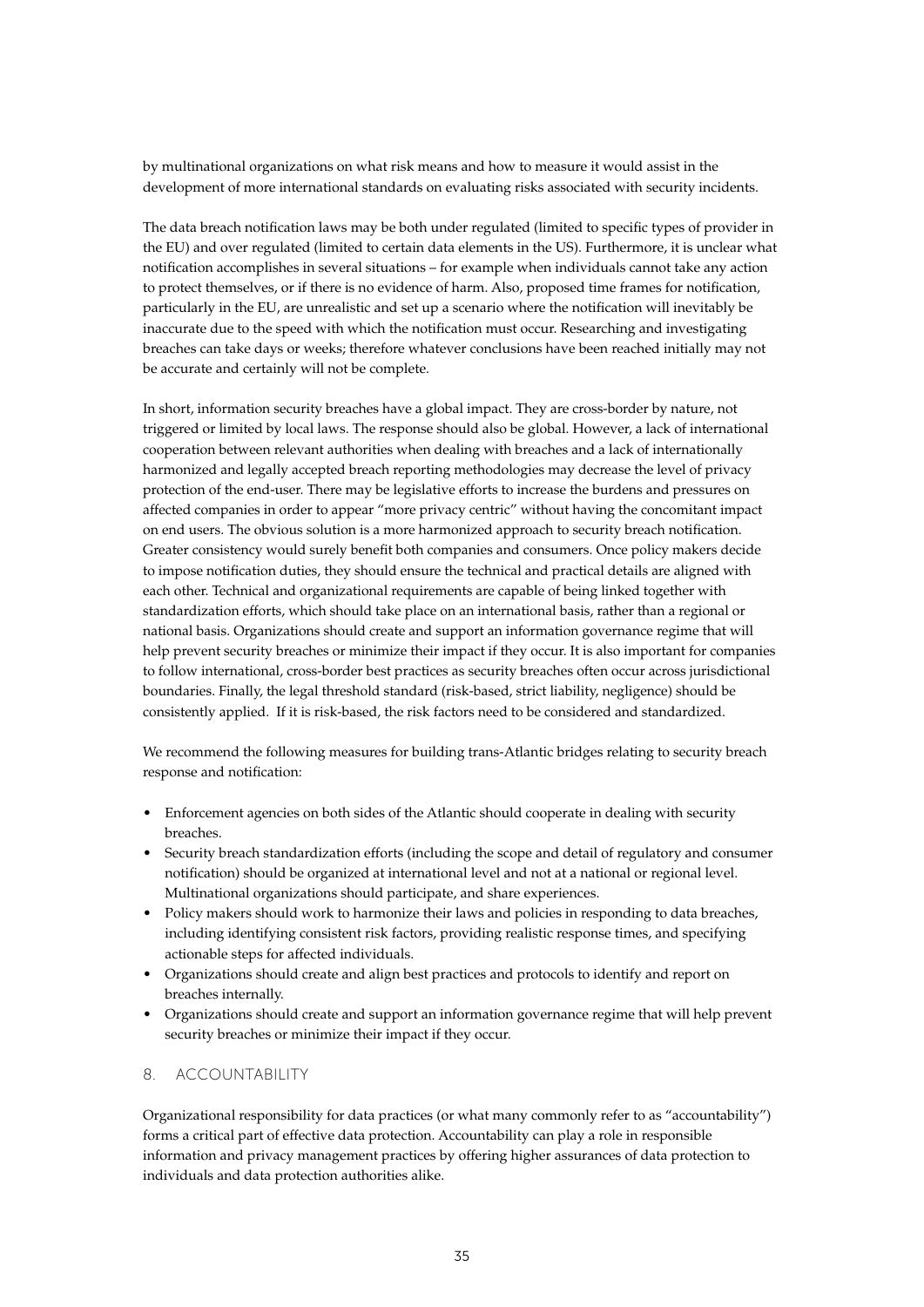Accountability requires an organization's commitment to and implementation of strong, legitimate and fair information and privacy management practices; an organization's ability to demonstrate the existence and effectiveness of these practices to individuals, regulators, the public, and business partners and internally to management and corporate boards; and an organization's commitment to mitigation and redress for information and privacy management failures. Accountability encompasses not only best practices related to government requests for data, proper de-identification of personal data, and security breach notification procedures, but also much more. It is both broader and deeper than any single set of best practices.

In the past few years, regulators in a number of jurisdictions have accepted the idea of organizational responsibility as a means to assure data protection and satisfy local obligations. For example, the EU permits the use of Binding Corporate Rules (BCRs) to satisfy the adequacy test for data transfers under the Data Protection Directive. BCRs, which must be approved by the local DPA, require an underlying privacy program and compliance infrastructure, impose binding privacy obligations on the organization and its employees and have redress mechanisms for the individual whose data is being transferred. In the Asia-Pacific region, the APEC Cross Border Privacy Rules (CBPR) provide another example of an accountability mechanism, certified by an independent third party.<sup>13</sup>

Data privacy authorities in Europe, North America, South America, and Asia, have also issued guidance for their expectations of accountability mechanism and corporate privacy management programs.14 The French CNIL has taken a further step by recently announcing an accountability seal, which it awards to organizations for privacy programs that satisfy French law and reflect accountability requirements. Similarly, in the US, FTC enforcement actions often require firms to adopt comprehensive privacy programs as part of a binding consent decree. In short, corporate privacy programs have become an integral part of corporate compliance efforts in many settings and regions. All of these accountability mechanisms have four factors in common:

- Substantive privacy rules that are binding on organizations;
- Institutional measure to ensure compliance with the rules;
- Some form of external verification or certification; and,
- Redress for violations of the substantive privacy rules.

Thus, organizational responsibility is an obvious bridge for addressing differences between the EU and US privacy systems. This bridge offers individuals an improvement in actual data processing practices, corporate responsibility and trans-border enforcement. And it offers companies effective compliance for international operations. Regulators have already reached some consensus on the promise of accountability mechanisms and have accepted certain prerequisite legal frameworks along with providing regulatory guidance. On the company side, those organizations that make commitments to accountability programs signal a willingness to apply a uniform standard of privacy protection to all of its business units on a worldwide basis. This may result in a positive dynamic whereby some

*<sup>13</sup> The Article 29 Working Party and the APEC Data Privacy Subgroup have already undertaken steps to develop tools*  to make it easier for companies that seek approval under both the BCR and CBPR. To date, a joint working group *has created a mapping document called the Common Referential for the Structure of the EU System of Binding Corporate Rules and APEC Cross Border Privacy Rules System, which identifies both commonalities and gaps between the two sets of rules. Ongoing work focuses on allowing companies certified or approved under one system to benefit under the other system as well.*

*<sup>14</sup> Some examples include the Canadian Privacy Commissioner's 2012 Privacy Management Framework, https:// www.priv.gc.ca/information/guide/2012/gl\_acc\_201204\_e.pdf; the Hong Kong Privacy Commissioner's Privacy Management Programme, https://www.pcpd.org.hk/pmp/; and the Article 29 Working Party Opinion 3/2010 on the Principle of Accountability, http://ec.europa.eu/justice/policies/privacy/docs/wpdocs/2010/wp173\_en.pdf.*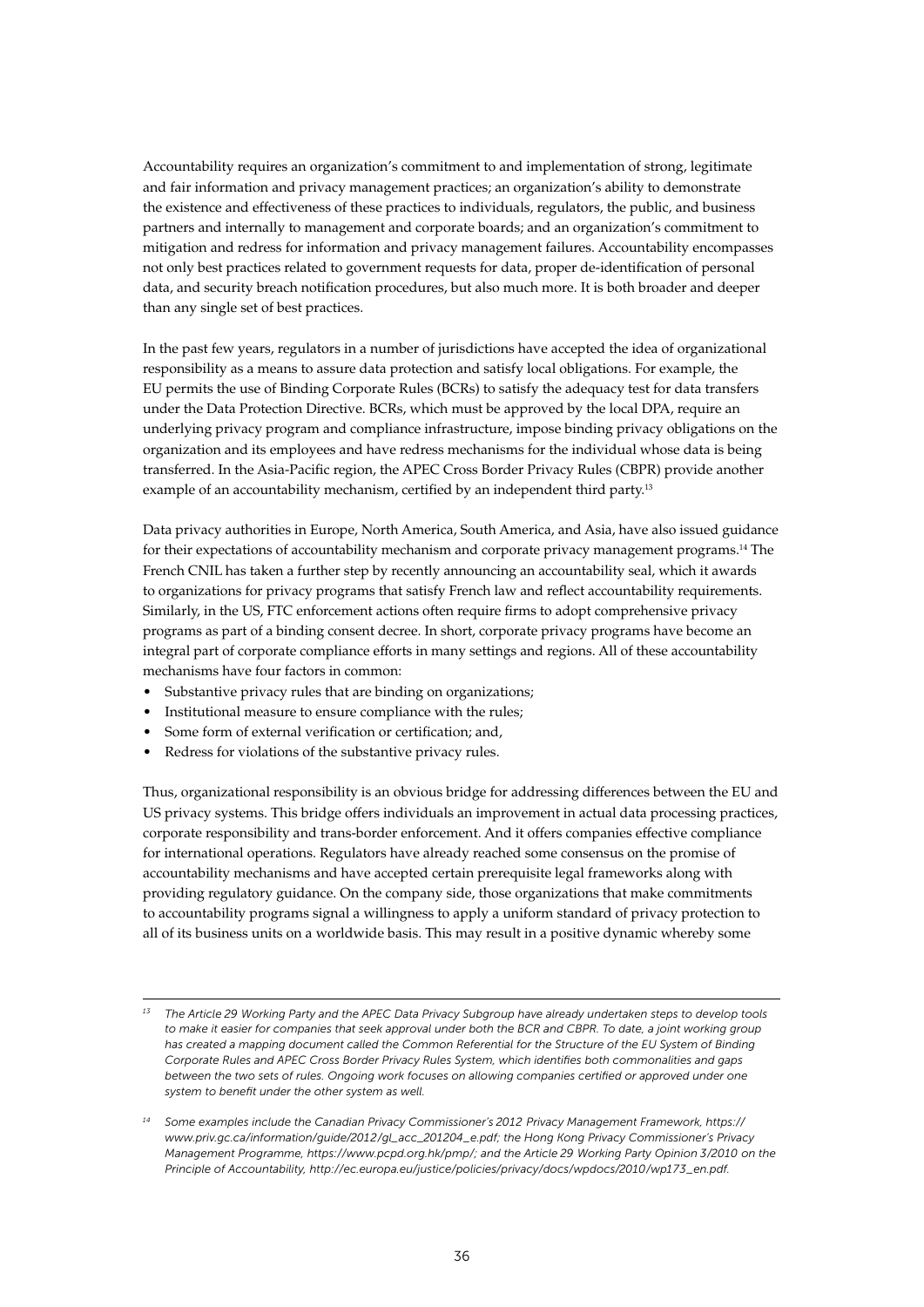companies agree to abide by one set of privacy (and security) rules that exceed the legal requirements in many of the countries where they do business. In some countries, accountability may ensure practical privacy protections for individuals that may be stronger than exclusive reliance on local law. Lastly, for data privacy authorities, accountability programs are co-regulatory mechanisms that can help facilitate corporate compliance, especially with respect to rapidly emerging technologies and new uses of information, thereby ensuring that privacy principles remain technology neutral and persist over time.

To be an effective bridge, organizational responsibility needs to encompass a set of common elements for corporate accountability programs. Many of these elements are already found in FTC consent orders related to data privacy, in the EU's BCR requirements, in privacy regulators' published guidance, and in some existing privacy laws. The common elements are:

- (a) privacy requirements that contain substantive privacy and security rules setting out meaningful data protection consistent with applicable laws, regulations, standards and industry codes of conduct, which are uniform and binding on all corporate units across the entire spectrum of business operations and services;
- (b) oversight by top management;
- (c) privacy professionals to assure proper internal corporate implementation;
- (d) risk assessment at various levels (programs, product, services, and technology), which includes assessment of both organizational and individual risks;
- (e) policies and procedures to implement the privacy requirements including instructions about the collection and processing of data;
- (f) training and awareness that ensures that employees understand program requirements and related policies/ procedures;
- (g) verification that consists of internal and external audits and assessments to verify and certify effective implementation;
- (h) response mechanisms that provide means for individuals to complain about privacy violations, means for breach notification and means for organizations to address any discovered deficiencies through internal enforcement; and
- (i) redress for violations of the privacy requirements.

For organizational responsibility through accountability mechanisms to create a sustainable and longterm privacy bridge, we make several recommendations on how accountability might be supported:

- The FTC and the Article 29 Working Party should through public proceedings develop a set of common expectations for the elements of accountability programs. This would help industry demonstrate legal compliance and promote effective protection for individuals.
- • Organizations should continue to provide for the development of privacy professionals. Chief Privacy Officers and other qualified professionals must be trained, certified and recruited by organizations, and provided with adequate resources and authority to discharge their role and responsibilities.
- The private sector should develop effective means for external verification. Meaningful verification will require (a) the development of information accounting and audit standards; (b) education and training for auditors; (c) accreditation of third-party certification organizations; and (d) certification of auditors verification mechanisms, which should be mutually recognizable to the extent possible.
- For small and medium enterprises (SMEs) engaged in cross-border activities, the private sector should focus on scaling accountability programs so that they may also enable SMEs to demonstrate their organizational responsibility. This is critical because SMEs will be an ever-growing part of the digital ecosystem in data driven economy.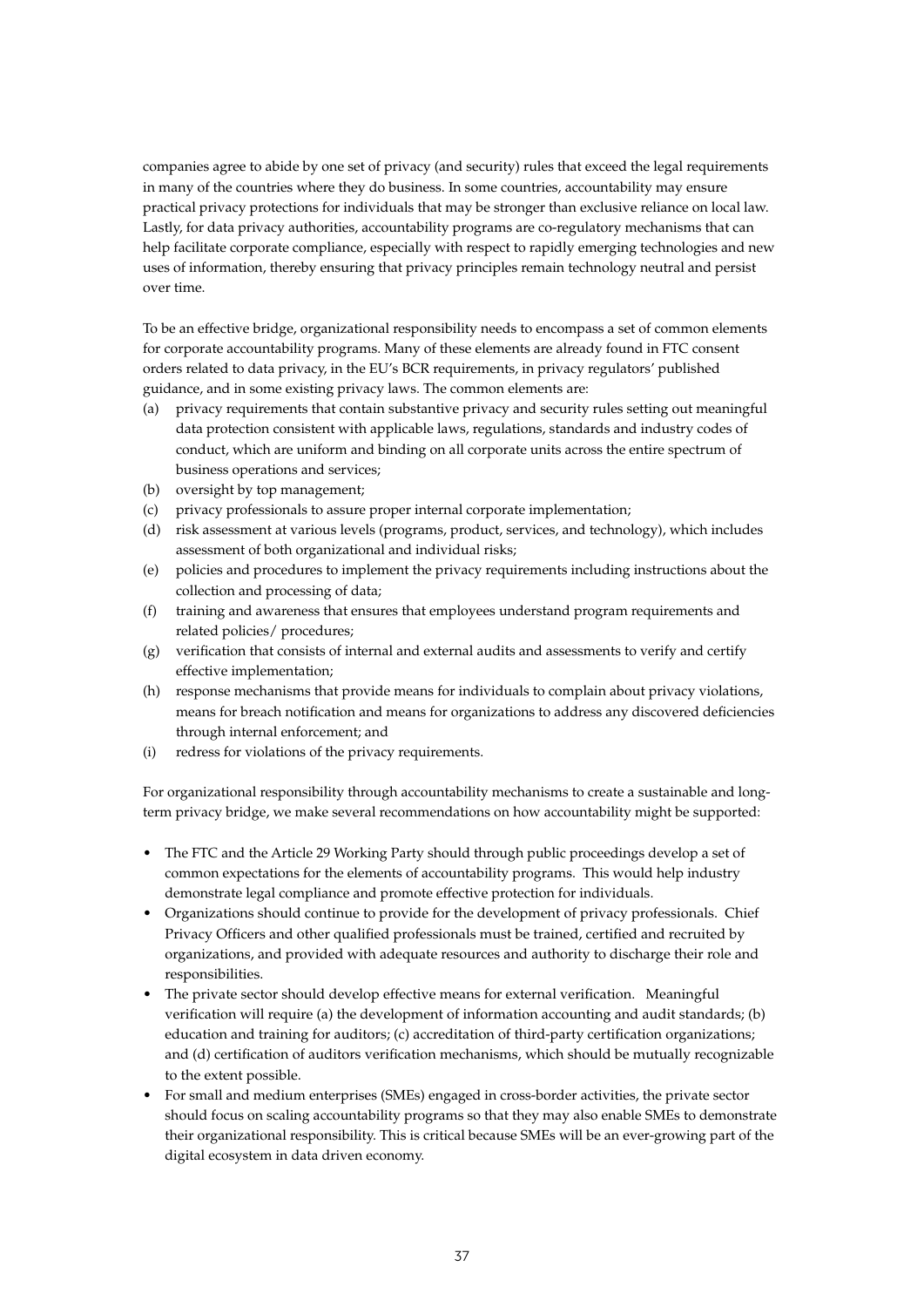• In working towards greater convergence of accountability measures, industry must propose and adhere to strong substantive privacy requirements that satisfy existing standards (such as BCR and CBPR)<sup>15</sup>.

\*\*\*\*

Finally, we turn from bridges improving organizational privacy practices to those addressing intergovernmental cooperation and collaboration on privacy research.

#### 9. Greater Government-to-Government Engagement

Government agencies in the EU (including both at the EU level and in the Member states) and the US (under the executive branch) play an important role in privacy policy making along with the leading regulatory and enforcement authorities. Government departments will address societal, technological, scientific, and commercial developments in a number of sectors of the transatlantic economy such as new transportation systems, drones, and medical research, all of which pose privacy challenges. As a bridge between these parallel government efforts, we propose active dialogue and, where appropriate, effective coordination between European and US executive agencies and decision-making bodies.

This privacy bridge is especially important in light of the different statutory and institutional privacy structures in the US and EU. The decentralized US approach disperses the implementation of existing statutes, regulations, policies, as well as the consideration of the need for new privacy laws, across a number of Cabinet agencies, under the ultimate direction of the White House. In the US, a variety of cabinet agencies face new privacy policy development and implementation questions. For example, the Federal Aviation Administration is developing general regulations for drones (unmanned aerial vehicles) and the US National Telecommunications and Information Administration is working on privacy codes of conduct regarding drone usage. Furthermore, many other federal agencies will use drones and are likely to collect personal data. The Department of Health and Human Services is examining rules and procedures for use of personal data in health care research. In some cases, existing statutory authority covers these uses of personal data, but agencies face implementation questions. In other cases, new technologies pose questions about how to apply privacy principles to both government and private sector activities. These questions are necessarily considered in the context of a range of policy priorities.

*<sup>15</sup> The Article 29 Working Party recently endorsed three measures discussed with the APEC Data Privacy Subgroup to assist organizations in implementing requirements from both the BCR and CBPR systems. The three measures are as follows:*

*On a short/mid-term basis, develop:* 

- *1) A common application form based on the BCR application form WP133 and the CBPR Intake questionnaire, identifying similarities and differences, which could be completed by organizations and submitted to both national DPAs in the EU and APEC Accountability Agents to facilitate double certification;*
- *2) A mapping of the company policies and associated personal data and privacy program practices and effectiveness tools that must be submitted with this common questionnaire to demonstrate compliance with both systems;*

*On a long term basis, develop:* 

*3) A common processor referential mapping the requirements of EU processor BCR and APEC Privacy Recognition for Processors (PRP).*

*Letter of Article 29 Data Protection Working Party Brussels to Ms. Danièle Chatelois, Chair of the APEC Data Privacy Subgroup, 29 May, 2015.*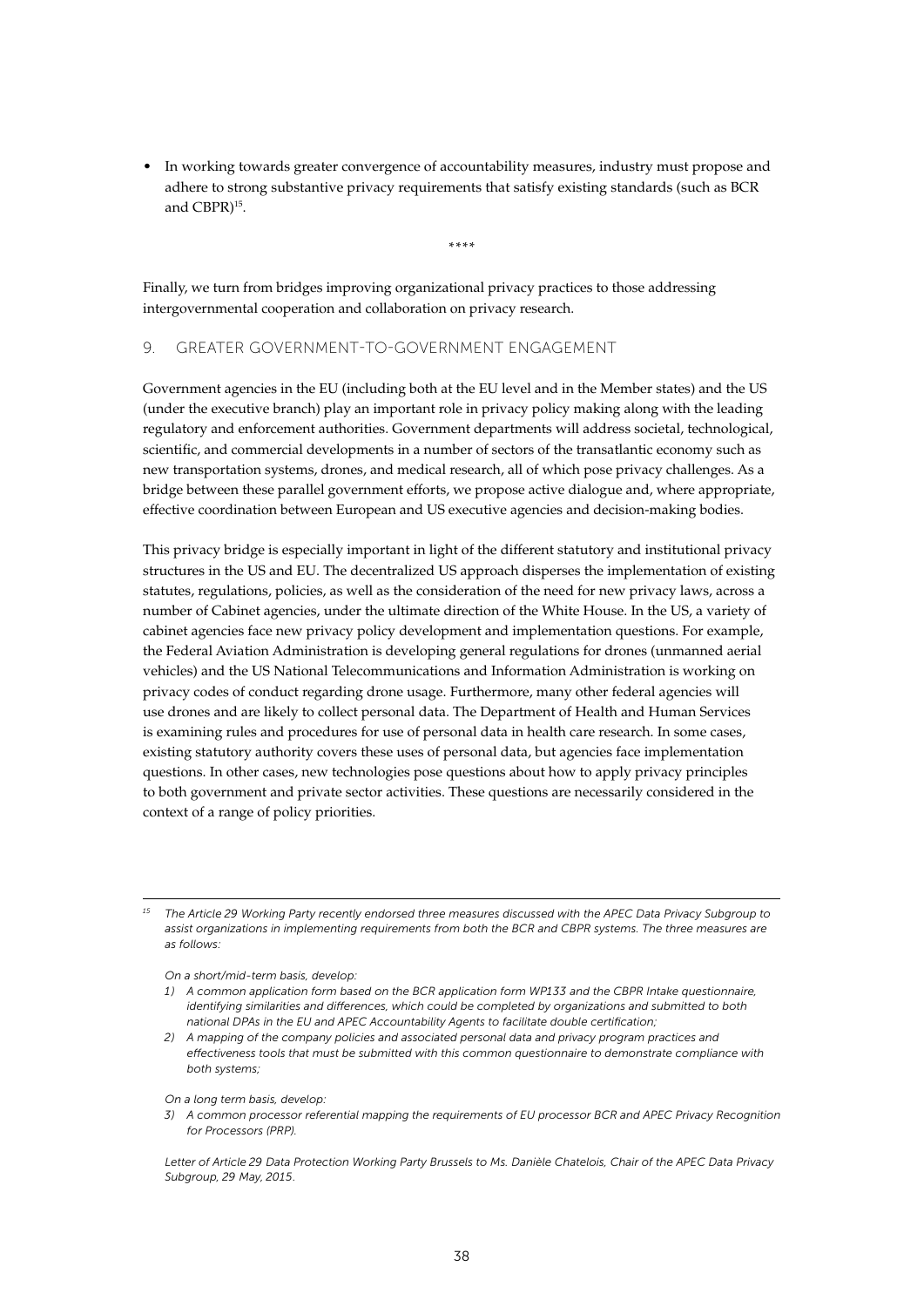In Europe, there are also a wide variety of governmental agencies with executive powers spread throughout the EU institutions and at the Member State level (including important local and regional authorities in many Member States). In several cases certain levels of cooperation or coordination have been put into place. Executive agencies of national, local and regional governments, the Council and the Commission – in cooperation with DPAs and the Article 29 Working Party – face challenges to translate the EU data protection framework into practical solutions. These challenges will remain, and perhaps even intensify, under the GDPR. Moreover, in Europe there are many cases of lack of coordination between different governmental entities with regard to data protection, and concerning the data protection implications of policy initiatives in other areas. They would all benefit from a strategy of coordinated action to develop effective policies in order to implement the framework, but also to assess the non-privacy questions that are often involved, such as questions regarding security, safety, and economic development. Regardless of the omnibus regulation on privacy that exists in the EU, individual topics require coordinated responsibilities and actions because (as is the case in the United States) policy decisions involve consultations among many levels of the executive branch. For example, in the case of drone regulation, the implementation of policies developed on the European level (such as the EC Communication on opening the Remotely Piloted Aircraft Systems market) involves multiple European and national executive levels. A similar complexity exists in the field of public health, the financial sector, and many other areas.

In all these cases, governmental and executive agencies have a pro-active interest in addressing privacy and data protection in new circumstances. In parallel with creating a bridge between the institutions involved in supervising and enforcing privacy regulations (see Bridge 1), a similar bridge is proposed between government and executive agencies. This bridge should provide a basis for regular exchanges of information, but also go beyond this and offer transparent platforms for active discussion and practical policy development. In order for this bridge to work, it will be crucial to find the right level of coordination.

We propose that bridges be built between government and executive agencies on both sides of the Atlantic. For example, the White House and the European Commission could improve the coordination between their various departments and directorates. Structures could also be created to improve alignment on the national, local, and regional levels, which – depending on the topic – would require involvement of agencies of the EU Member States. Existing structures such as the EU and US representations in Washington and Brussels can be included and used to build a strong liaison structure. Where helpful new forms of cooperation and coordination between EU Member States can be created (supported and facilitated by the European Union where appropriate). We suggest that as a first step, a central contact point is established in the EU and in the U.S. with the following tasks:

- (1) Establishing a permanent liaison between the two jurisdictions;
- (2) Identifying within their own jurisdictions legislative or policy developments that could be of interest to share with the other jurisdiction;
- (3) Alerting authorities within their own jurisdiction of possible transatlantic privacy issues they have become aware of; and
- (4) Organizing joint events to raise awareness.

Building this bridge between the EU and the US will yield a variety of benefits to governments, individuals, and commercial actors. First, it will create a more structured and sustainable platform for better policy coordination by having a one-stop shop mechanism. Second, governments will have the opportunity to share learning about how to apply privacy principles in new technological, scientific and business contexts. Whether or not approaches are identical, the quality of decisionmaking will no doubt be enhanced by the shared expertise across executive agencies. Third, shared perspective may identify the opportunities to converge policies in specific contexts. This will benefit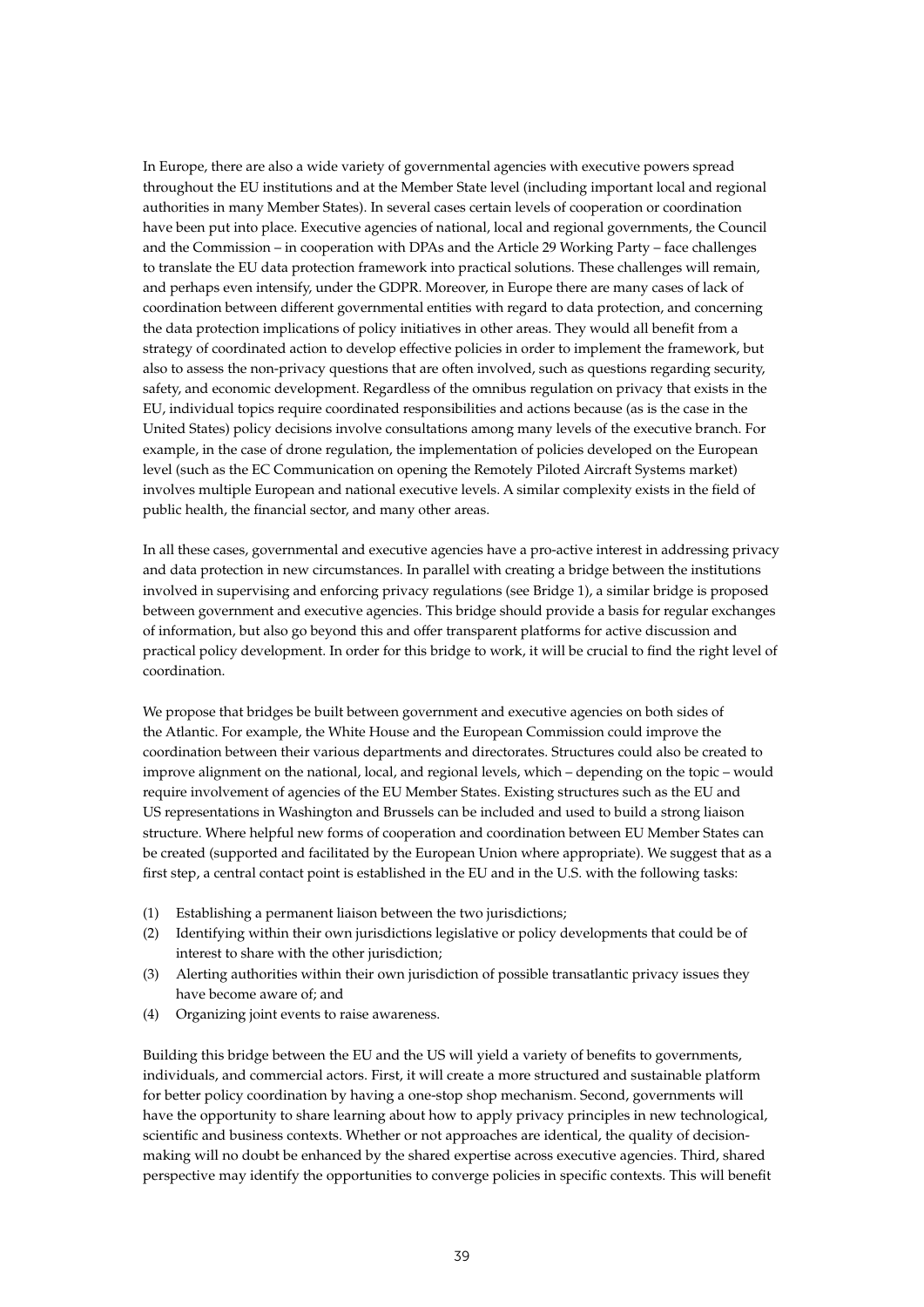the stakeholders in question by streamlining the cost of adopting high-protection privacy practices. Finally, individual data subjects will benefit from a consistent set of privacy protections where services are offered across borders.

Building this bridge will also improve communication/collective thinking and avoid missed opportunities to develop and coordinate the privacy aspects of new policies. The one-stop shop suggested in the bridge would be the first step towards greater engagement and is an essential step for the realization of the other aspects mentioned above.

#### 10. Collaborating on and Funding for Privacy Research Programs

Scholars in a wide variety of disciplines – from law to economics, philosophy to mathematics, sociology to computer science – all contribute to evolving conceptions of privacy. To encourage the growth of common perspectives on privacy, this bridge would bring together academics from across the Atlantic to work on joint privacy research projects in a variety of fields. Much of the modern intellectual framework for privacy established in the 1970s and 80s was the product of academic collaboration amongst law scholars in Europe, the United States and other key regions around the world. Now in the face of numerous technical and sociological privacy challenges – including the rise of large-scale analytics and urgent questions about the sociological impact of changes in the handling of personal data – a renewed effort at collaborative research in the transatlantic region is vital. This is especially urgent given the technical innovations that are occurring in the area of privacy and security.

Both security and privacy are complex and fast moving fields with extensive areas of application deployment and academic research. Both require significant technical knowledge to assess the efficacy and applicability of particular methods, tools and techniques. As discussed in Bridge Six, a good example is deidentification: no single technology guarantees the complete anonymization of personal data, especially when they are linkable to other data sets. The developments in this field continue apace and both data custodians and data subjects would benefit from ongoing research regarding the methods of safe data release, their applicability, and their limitations.

De-identification may be applied not only to data sets but also to network communications. In some cases extensive architectures have been established to support anonymous communications,16 but we need more research to understand the likely evolution of such approaches. It is worth noting that many technical approaches to privacy and deidentification are "dual use" in the sense that both allies and adversaries use and benefit from these systems.

An important alternative to privacy-enhancing technologies based on obscurity, encryption, or anonymization is accountability. There are technological methods for holding organizations accountable so that when they collect and use information, it is possible to determine exactly what happened, and to pinpoint any inappropriate uses. This approach not only leads to transparency but also to the possibility of redress. It is a challenging task to design accountable systems and even more so to have them accepted by the wider digital ecosystem. Moreover, technological methods of accountability would supplement the organizational measures described in Bridge 8.

Providing adequate measures of privacy and security involves many disciplines. Even the best technical security measures can be undermined by social engineering. Thus, it is essential to understand the psychological and social dimensions of digital environments. The most secure systems can be undone by legal, policy and organizational failures as well. Our very notion of what

*<sup>16</sup> The Onion Router (TOR https://www.torproject.org ) is one such.*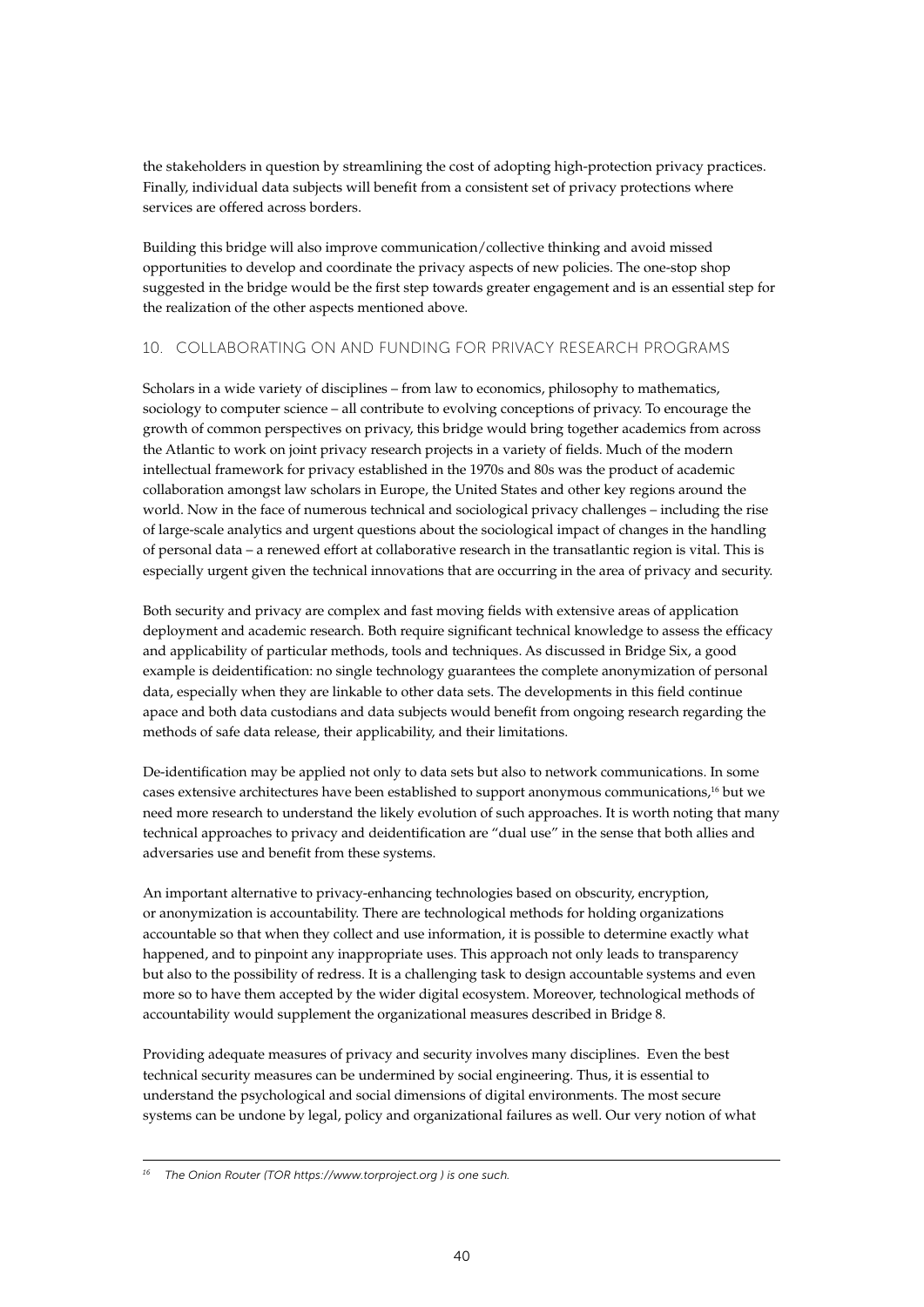constitutes data protection, privacy, or a reasonable expectation thereof is a subject of debate. Across the gamut of technology, architecture and policy, there has never been a greater need for collaborative, multidisciplinary engagement.

Global collaboration has been a hallmark of Internet engineering and many related academic disciplines. However, EU and US funding agencies have different policies, procedures and priorities, which inhibit close collaboration. Key barriers include varying research priorities, timing of research solicitations, and limited availability of financial support for cross-border projects (and even outright prohibitions). Of course, researchers on both sides of the Atlantic can work independently on similar problems, exchange views at academic conferences (which are generally global in scope), and read each other's papers. But building teams that work together requires both improved funding coordination and more extensive dialogue between EU and US researchers and funding agencies. And we must include educational programs in the collaborations – this is not just about undertaking research but also about learning from each other.

For cross-border research groups to develop, they must be able to secure funding from their respective governments (or private sector funders) for work that is closely related and on a compatible timeframe. There are concrete steps that government research funding agencies can take to encourage joint research including explicit prioritization of cross-border projects, clear alignment of research topics, and provision in funding solicitations to cover the additional expenses of collaboration. Foundations and corporate funding could play an important role here.

At a time when leading research funding institutions on both sides of the Atlantic have increased their commitment to privacy research and plan to do even more, there is a unique opportunity to promote cross-border, cross-disciplinary collaboration. The US National Science Foundation (NSF), individual European national funding agencies, as well as the European Commission are all supporting research in the area of privacy and security. In particular, there is an increased emphasis on cross-disciplinary research as evidenced by the the NSF's Security and Trustworthy Cyberspace initiative, the EC's Horizon 2020 program, , and others.

Scholars and researchers in all of the disciplines touching on privacy contribute in a variety of ways to society's evolving privacy dialogue: they shape new technologies, develop and evaluate varying legal and regulatory approaches, and document the impact of new personal system on individuals and communities. Academic work is enriched by and informs the work underway in the public and private sectors. Thus, encouraging scholars and researchers to work together in their research will promote common perspectives on these issues that can be shared across the Atlantic.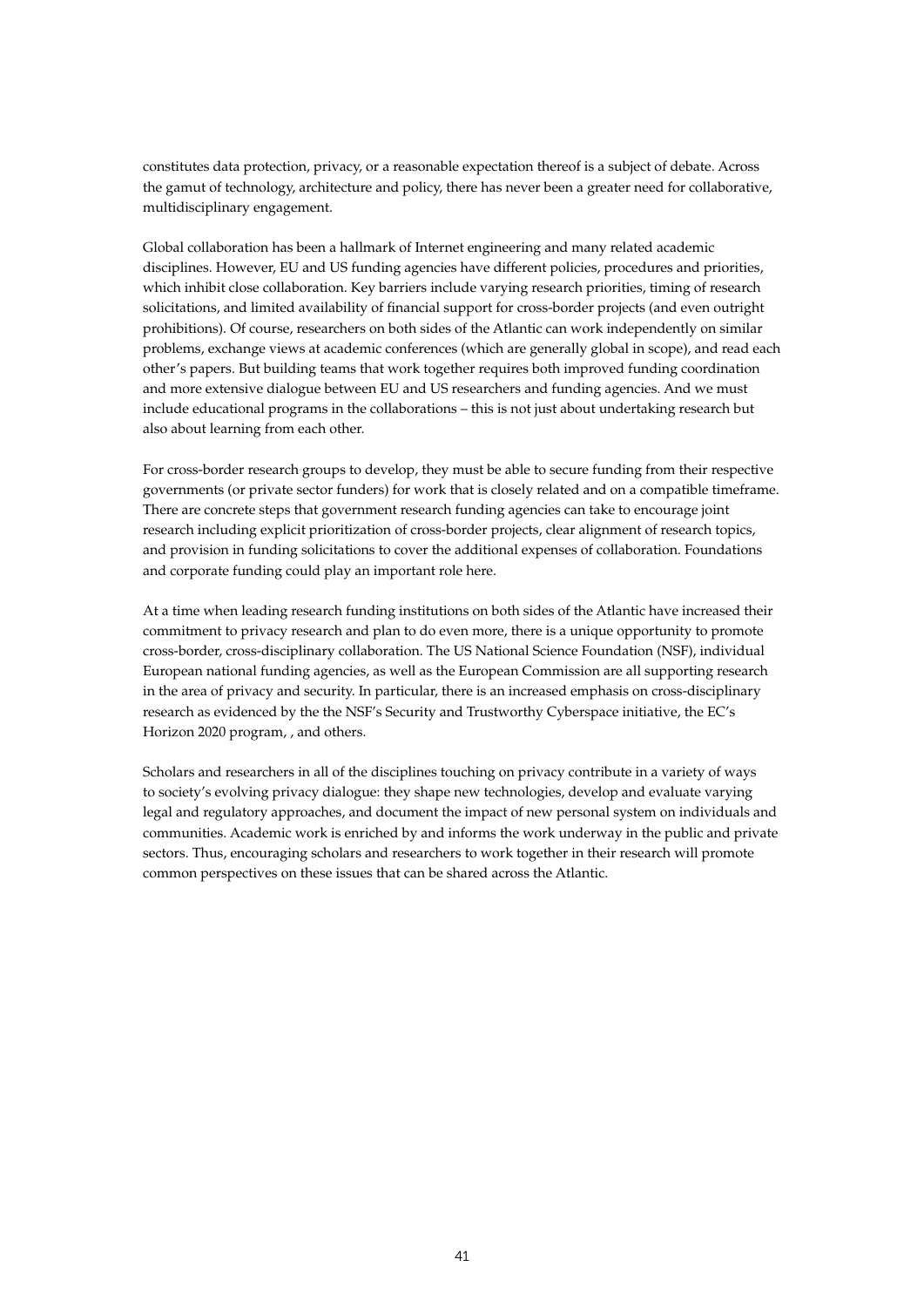# V. CONCLUSION

We have analyzed the privacy challenges facing individuals, regulators and companies in the European Union and the United States, described the similarities and differences between EU and US privacy law, and introduced the need for and possibility of privacy bridges as a way to bring the EU and the US closer together in advancing privacy protection for individuals. Our goal has been to provide a framework of practical options that advance strong, globally accepted privacy values in a manner that respects the substantive and procedural differences between the jurisdictions yet moves beyond current impasses. The heart of the Report consists in ten privacy bridges ranging from formalized agreements to user enhancements to best practices to improving EU-US cooperation and coordinating privacy research agendas on a long-term basis. We believe that each of the ten privacy bridges are practical, achievable without legal reform, and, most importantly, will bring about privacy improvements for individuals. While our focus is privacy protection in the transatlantic region, we hope that some of these privacy bridges may prove useful in other regions as well. We invite discussion of these bridges during the Open Session of the 37th International Privacy Conference in Amsterdam and in other venues and by other stakeholders interested in advancing practical solutions to fundamental privacy challenges.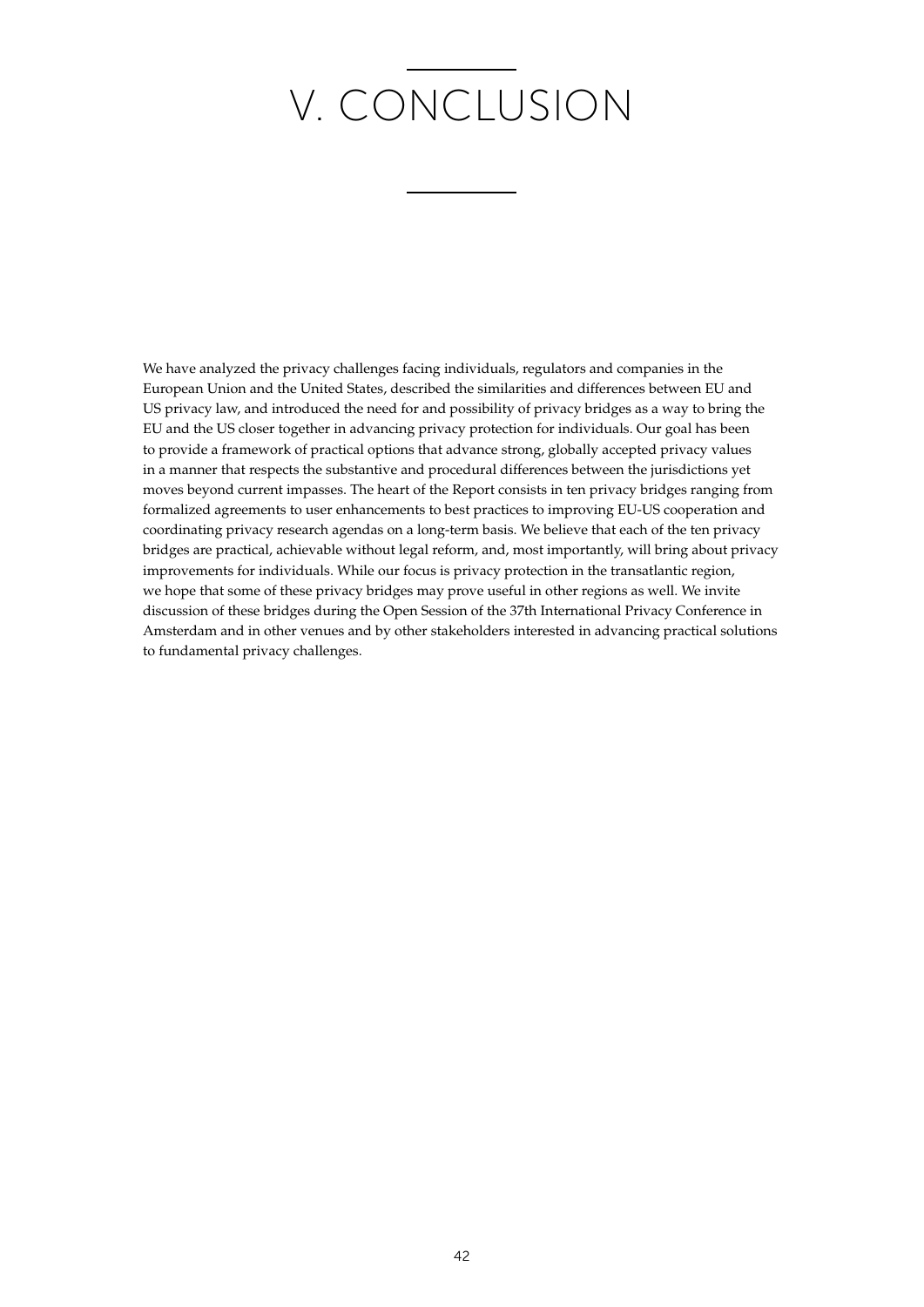# Annexes

#### Annex I: Biographies of group members

#### **Participants**

Jean-François Abramatic, French National Institute for Computer Science and Applied Mathematics Jean-François Abramatic is senior scientist at Inria, the French research institute in Computer Science and Applied Mathematics. His main contribution to "Privacy on the Internet" came from his tenure as Chairman of the World Wide Web Consortium (W3C) from 1996 to 2001.

Bojana Bellamy, Centre for Information Policy Leadership at Hunton & Williams

As the President of Centre for Information Policy Leadership, a global privacy and security thinkthank, Bojana brings over 20 years of experience in global data privacy law, policy and compliance, and has held senior roles as global privacy director at Accenture and president of the Board of Directors of IAPP.

Mary Ellen Callahan, Jenner & Block

Mary Ellen Callahan is the Chair of the Jenner & Block Privacy and Information Governance practice, and was the U.S. Department of Homeland Security Chief Privacy Officer from 2009-2012.

Fred Cate, Indiana University Maurer School of Law

Fred H. Cate is Vice President for Research, Distinguished Professor, and C. Ben Dutton Professor of Law at Indiana University, and a Senior Policy Advisor to The Centre for Information Policy Leadership at Hunton & Williams LLP.

Patrick van Eecke, University of Antwerp Patrick Van Eecke, Professor University of Antwerp, Visiting Professor Queen Mary University, Partner and global co-chair of privacy practice DLA Piper.

Nico van Eijk, Institute for Information Law (IViR) University of Amsterdam (UvA) (Co-chair) Nico van Eijk is Professor of Media and Telecommunications Law and Director of the Institute for Information Law (IViR, Faculty of Law, University of Amsterdam, http://ivir.nl/ medewerkerpagina/eijk).

Elspeth Guild, Centre for European Policy Studies

Elspeth Guild is Associate Senior Research Fellow at CEPS. She is also Jean Monnet Professor ad personam at Queen Mary, University of London as well as at the Radboud University Nijmegen, Netherlands.

Paul de Hert, Vrije Universiteit Brussel (VuB) and Tilburg University Paul De Hert is an international fundamental rights expert, professor at the Vrije Universiteit Brussels (LSTS) and associated professor at Tilburg University (TILT).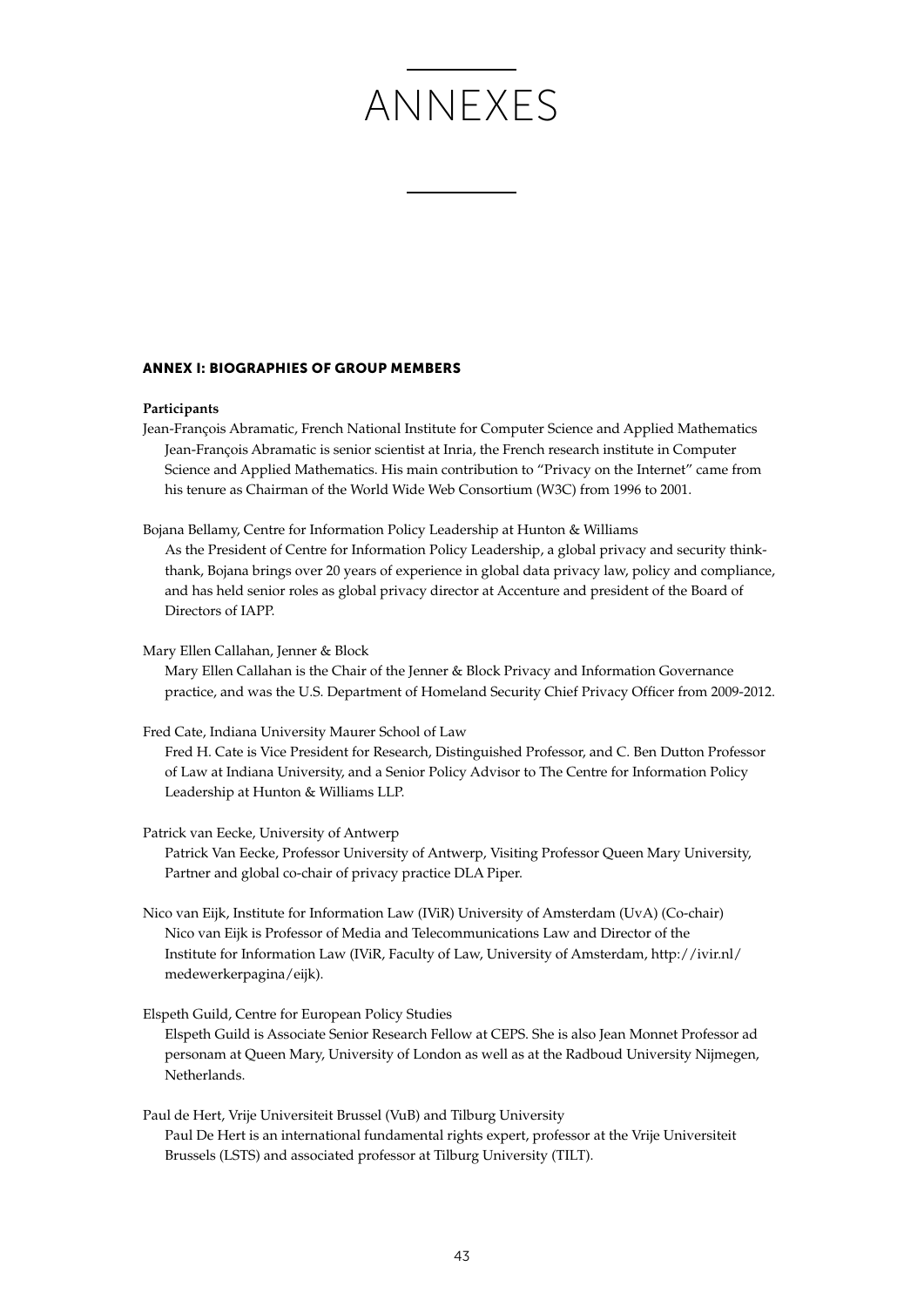Peter Hustinx, former European Data Protection Supervisor (EDPS)<sup>17</sup>

Christopher Kuner, Vrije Universiteit Brussel (VuB)

Dr. Christopher Kuner is professor of law at the Vrije Universiteit Brussel (VUB) and director of the Brussels Privacy Hub. He is editor-in-chief of the law journal International Data Privacy Law and also teaches at the University of Cambridge, the London School of Economics and Political Science, and the University of Copenhagen.

Deirdre Mulligan, University of California Berkeley Deirdre K. Mulligan is an Associate Professor at the School of Information, University of California, Berkeley.

- Nuala O'Connor, Center for Democracy and Technology Nuala O'Connor leads the Center for Democracy & Technology, a global NGO focused on human rights and civil liberties in the digital world.
- Joel Reidenberg, Fordham University School of Law Joel R. Reidenberg is the Stanley D. and Nikki Waxberg Chair and Professor of Law at Fordham University where he directs the Fordham Center on Law and Information Policy.

Ira Rubinstein, Information Law Institute, New York University School of Law (Rapporteur) Ira Rubinstein is Senior Fellow at the Information Law Institute and Adjunct Professor of Law, New York University School of Law, https://its.law.nyu.edu/facultyprofiles/profile. cfm?section=bio&personID=30084.

Peter Schaar, European Academy for Freedom of Information and Data Protection Peter Schaar, Former German Federal Commissioner for Data Protection and Freedom of Information (2003-2013), now chair of the European Academy for Freedom of Information and Data Protection, Berlin.

Nigel Shadbolt, University of Oxford

Sir Nigel Shadbolt, Professor of Computer Science at the University of Oxford, Principal of Jesus College Oxford and Chairman of the Open Data Institute London.

Sarah Spiekermann, Vienna University of Economics and Business (WU Vienna) Sarah Spiekermann is a university professor, chairing the Institute for Management Information Systems at Vienna University of Economics and Business and author of the book "Ethical IT Innovation".

David Vladeck, Georgetown University Law Center

David C. Vladeck is a Professor of Law at Georgetown University Law Center, and formerly served as the Director of the Federal Trade Commission's Bureau of Consumer Protection.

Daniel J. Weitzner, Massachusetts Institute of Technology (Co-chair)

Daniel Weitzner is the Director of the MIT CSAIL Decentralized Information Group and teaches Internet public policy in MIT's Computer Science Department. His research includes development of accountable systems architectures to enable the Web to be more responsive to policy requirements.

*<sup>17</sup> Until December 2014 Peter Hustinx participated as an observer.*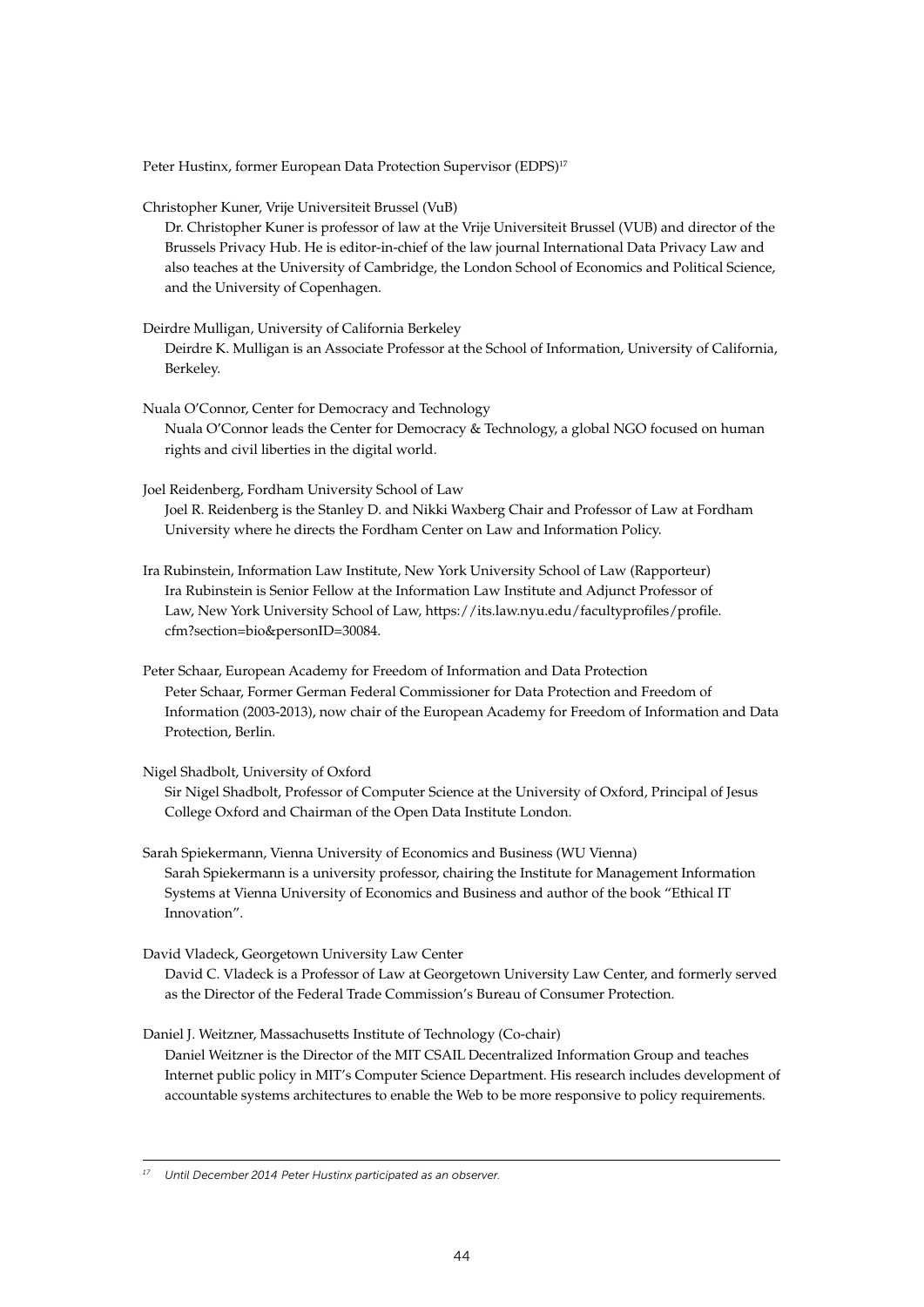#### **Observer**

Jacob Kohnstamm, Dutch Data Protection Authority (CBP)

Jacob Kohnstamm is the chairman of the Dutch Data Protection Authority (Dutch DPA) and the former chairman of the Article 29 Data Protection Working Party (WP29) and of the Executive Committee of the International Data Protection and Privacy Commissioners Conference.

#### **Project Support**

- Frederik Zuiderveen Borgesius, Institute for Information Law (IViR) University of Amsterdam (UvA) Dr. Frederik J. Zuiderveen Borgesius, researcher at the IViR Institute for Information Law, University of Amsterdam.
- Dominique Hagenauw, Dutch Data Protection Authority (CBP) Dominique Hagenauw is Senior International Officer at the Dutch Data Protection Authority.

Hielke Hijmans, Vrije Universiteit Brussel and University of Amsterdam (UvA) Hielke Hijmans is a specialist in European law and has worked for the Dutch government, the European Court of Justice and the European Data Protection Supervisor. He finalizes a doctorate thesis on the task of the EU to ensure internet privacy and data protection.

The project support staff actively participated in the preparations and discussions of the Report.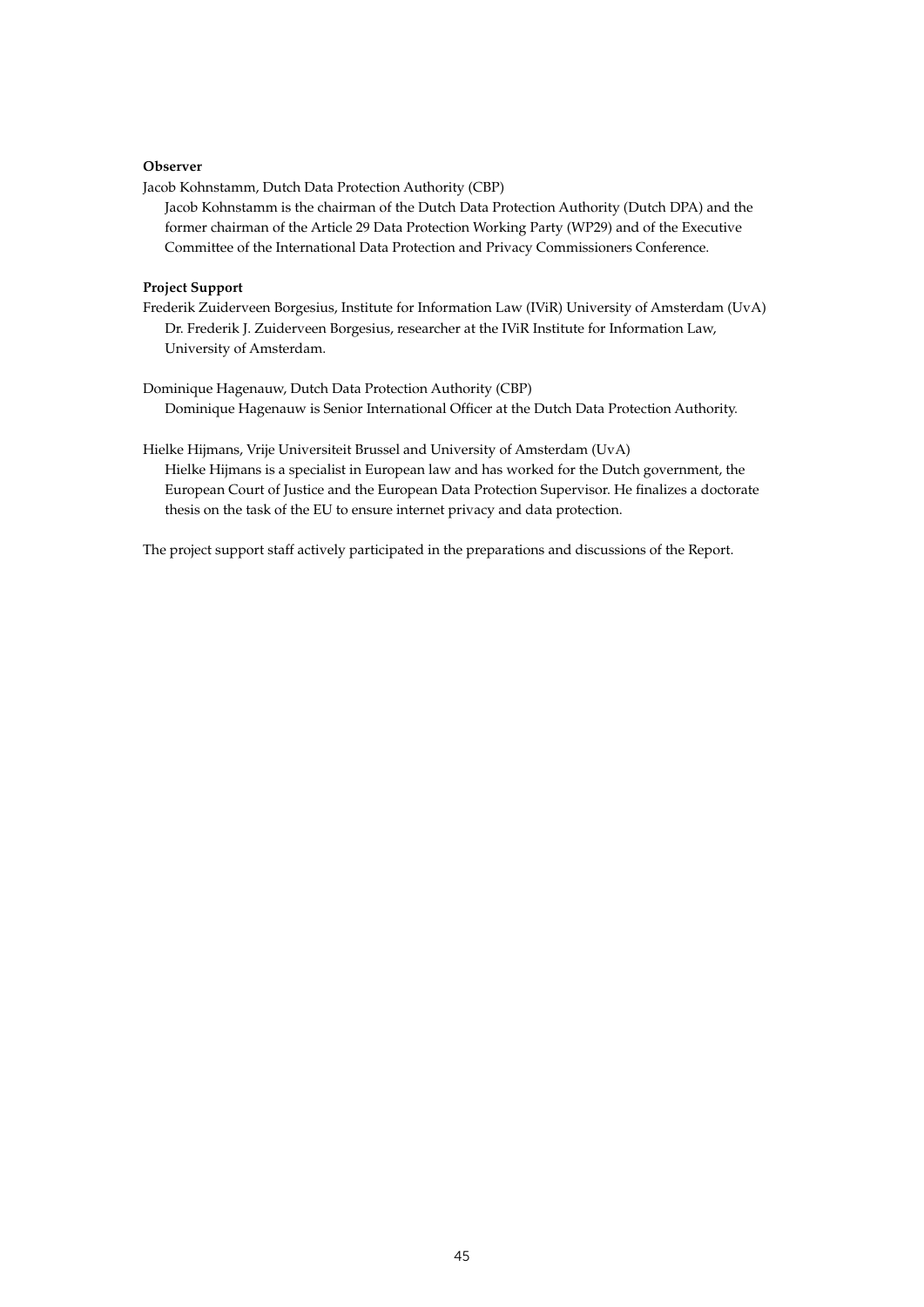#### Annex II: List of supporting organizations

The following academic and governmental institutions contributed to the travel and administrative/ support expenses related to the meetings:

- 1. Dutch Data Protection Authority (CBP)
- 2. European Commission
- 3. University of Amsterdam, Institute for Information Law (IViR)
- 4. Massachusetts Institute of Technology Cybersecurity and Internet Policy Research Initiative

As stated in the report, the members of the group are independent experts in the field of privacy and data protection from the European Union and the United States. They have not received any payments from the project for their participation (except the reimbursement of their travel/hotel and administrative/support costs for the co-chairs and the rapporteur.)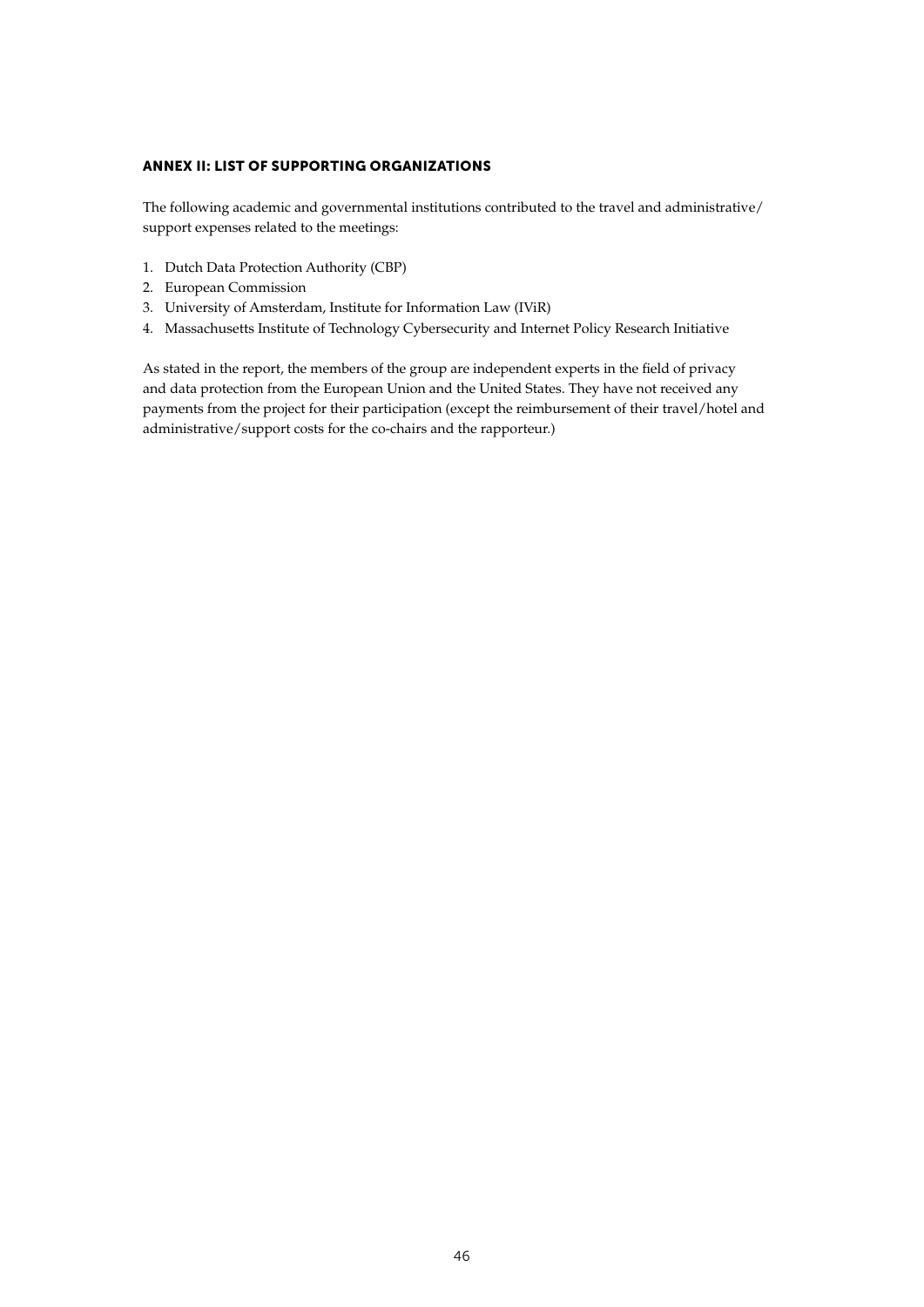#### Annex III: List of group meetings

- 1. April 28-29, 2014, Amsterdam
- 2. September 22-23, Washington, DC
- 3. December 9-10, 2014, Brussels
- 4. March 23-24, 2015, New York, New York
- 5. June 15-16, 2015, Paris

The group has invited various guests to discuss aspects of the project or to give presentations. Those who agreed to have their names mentioned are (in alphabetic order):

Jan Philipp Albrecht, Member, Committee on Civil Liberties, Justice and Home Affairs (LIBE) and Rapporteur of the European Parliament for the data protection regulation Julie Brill, Commissioner, Federal Trade Commission Marjory Blumenthal, Executive Director of the President's Council of Advisors on Science and Technology (PCAST) Justin Brookman, Privacy Director, Center for Democracy and Technology (CDT) Chris Calabrese, Legislative Counsel, American Civil Liberties Union Stephen Deadman, Group Privacy Officer, Vodafone David Edelman, Senior Advisor for Internet, Innovation, & Privacy Policy, Office of Science and Technology Policy and the National Economic Council Erin Egan, Vice President and Chief Privacy Officer, Policy, Facebook John Frank, Vice President and Deputy General Counsel, Microsoft Morton Halperin, Senior Advisor, Open Society Foundation Caroline Louveaux, Chief Privacy Officer, Mastercard Ginger McCall, Associate Director, Electronic Privacy Information Center (EPIC) John B. Morris, Jr., Associate Administrator and Director of Internet Policy, Office of Policy Analysis and Development, National Telecommunications and Information Administration (NTIA) Paul F. Nemitz, Director for Fundamental rights and Union citizenship in the Justice Directorate-General (DG Justice) European Commission Jules Polonetsky, Executive Director and Co-Chair, Future of Privacy Forum Harriet Pearson, Partner, Hogan Lovells Florence Raynal, Commission nationale de l'informatique et des libertés (CNIL) Tim Sparapani, Vice President of Law, Policy, and Government Relations, Applications Developers Alliance Lee Tien, Senior Staff Attorney, Electronic Frontier Foundation (EFF) Florian Toma, Chief Privacy Officer, Accenture Peggy Valcke, KU Leuven and Member, Google Advisory Committee

Corrine Yu, Senior Counsel and Managing Policy Director, Leadership Council on Civil Rights)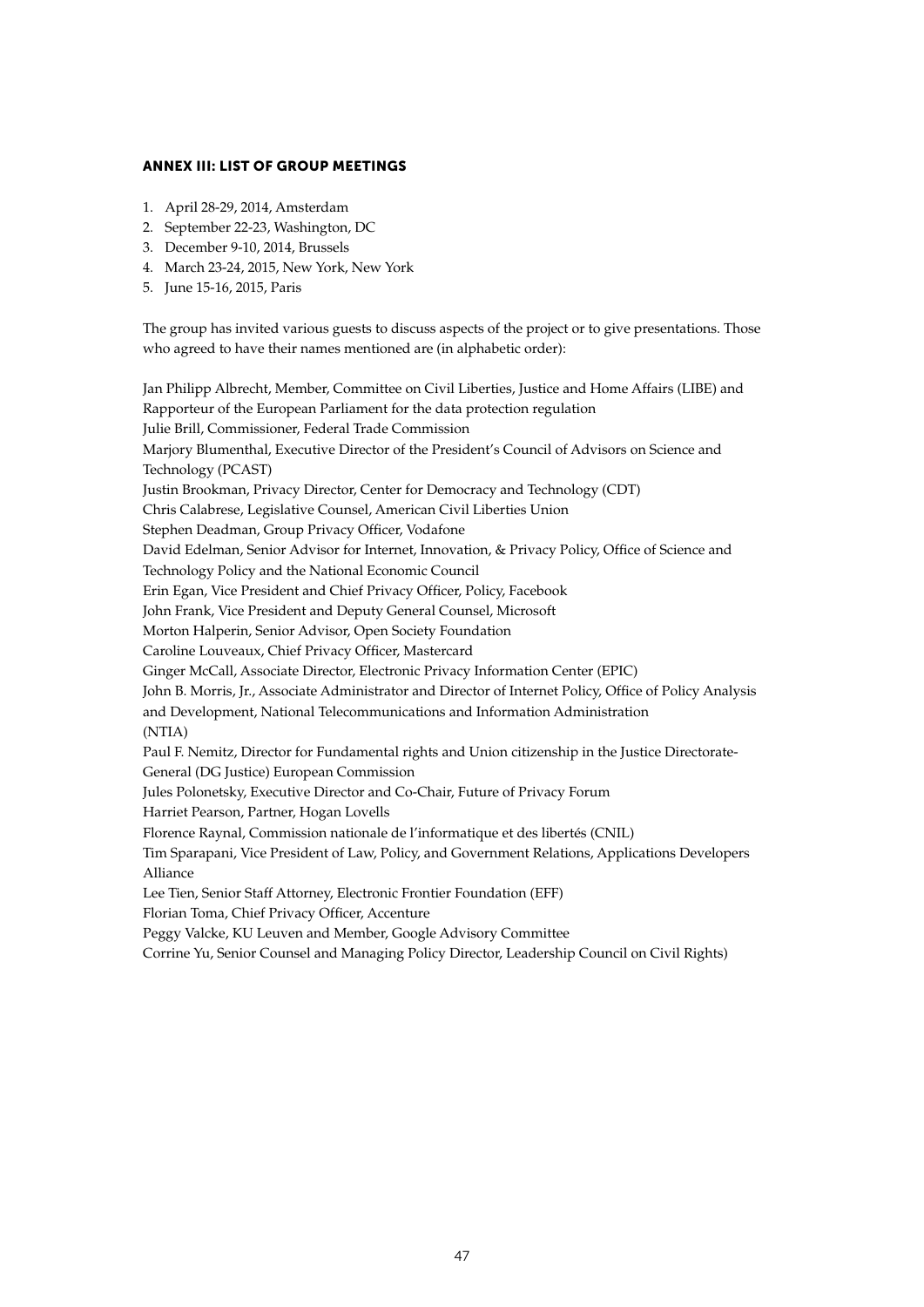#### Annex IV: List of Global Network Initiative Implementation Guidelines

#### **Privacy**

#### **Data Collection**

Participating companies will assess the human rights risks associated with the collection, storage, and retention of personal information in the jurisdictions where they operate and develop appropriate mitigation strategies to address these risks.

#### **Government Demands, Laws and Regulations**

Participating companies will encourage governments to be specific, transparent and consistent in the demands, laws and regulations ("government demands") that are issued regarding privacy online.

Participating companies will also encourage government demands that are consistent with international laws and standards on privacy. This includes engaging proactively with governments to reach a shared understanding of how government demands can be issued and implemented in a manner consistent with the Principles.

Participating companies will adopt policies and procedures which set out how the company will assess and respond to government demands for disclosure of personal information. When required to provide personal information to governmental authorities, participating companies will:

- Narrowly interpret and implement government demands that compromise privacy.
- • Seek clarification or modification from authorized officials when government demands appear overbroad, unlawful, not required by applicable law or inconsistent with international human rights laws and standards on privacy.

*Application Guidance: Overbroad could mean, for example, where more personal information is requested than would be reasonably expected based on the asserted purpose of the request.*

Request clear communications, preferably in writing, that explains the legal basis for government demands for personal information including the name of the requesting government entity and the name, title and signature of the authorized official.

*Application Guidance: Written demands are preferable, although it is recognized that there are certain circumstances, such as where the law permits verbal demands and in emergency situations, when communications will be oral rather than written.*

- Require that governments follow established domestic legal processes when they are seeking access to personal information.
- • Adopt policies and procedures to address how the company will respond when government demands do not include a written directive or fail to adhere to established legal procedure. These policies and procedures shall include a consideration of when to challenge such government demands.
- Narrowly interpret the governmental authority's jurisdiction to access personal information, such as limiting compliance to users within that Country.

#### *Application Guidance: It is recognized that the nature of jurisdiction on the internet is a highly complex question that will be subject to shifting legal definitions and interpretations over time.*

Challenge the government in domestic courts or seek the assistance of relevant authorities, international human rights bodies or non-governmental organizations when faced with a government demand that appears inconsistent with domestic law or procedures or international human rights laws and standards on privacy.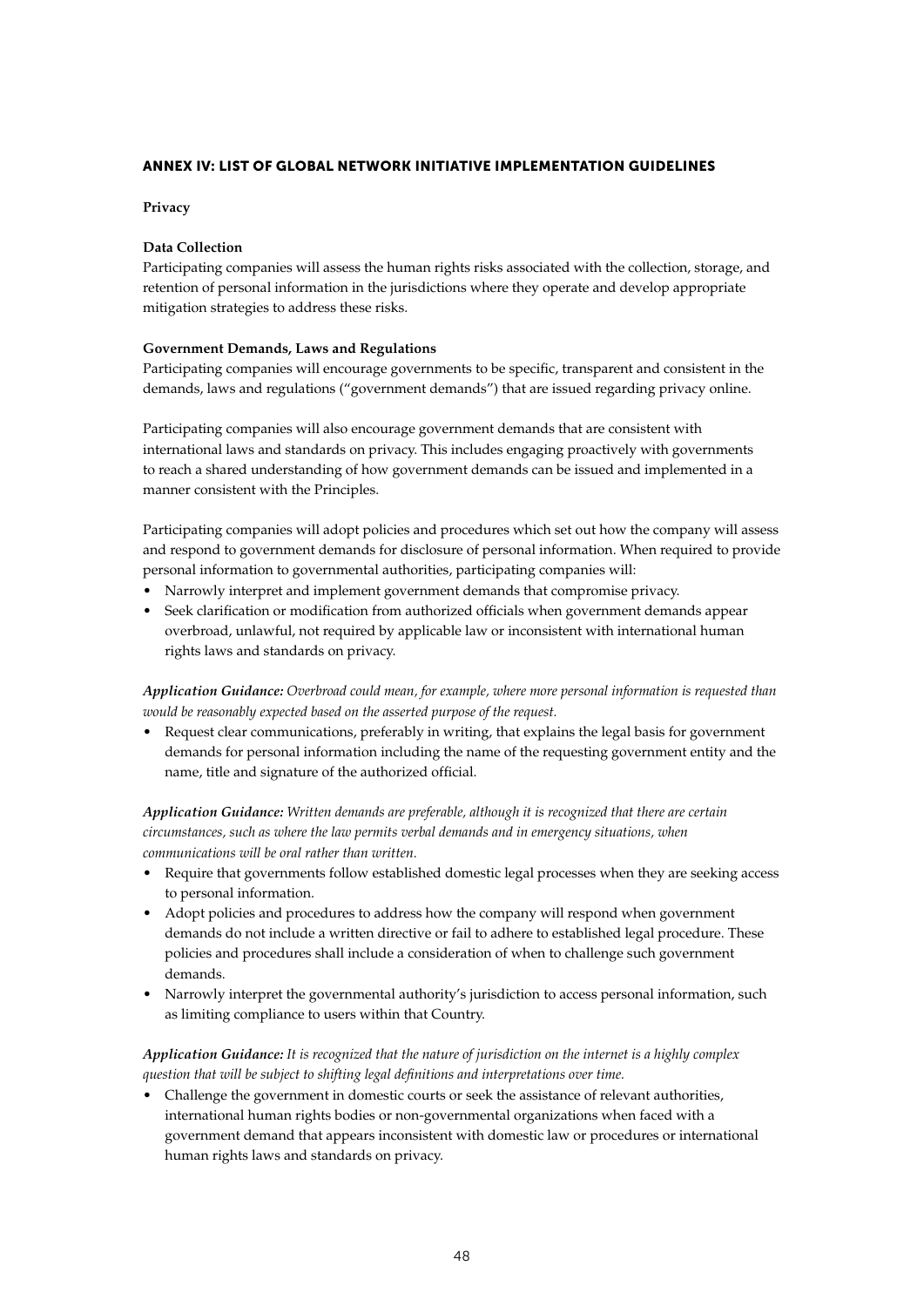*Application Guidance: It is recognized that it is neither practical nor desirable for participating companies to challenge in all cases. Rather, participating companies may select cases based on a range of criteria such as the potential beneficial impact on privacy, the likelihood of success, the severity of the case, cost, the representativeness of the case and whether the case is part of a larger trend.*

*Application Guidance: Policies and procedures adopted by participating companies will address situations where governments may make demands through proxies and other third parties to evade domestic legal procedures.* 

#### **Communications with Users**

Participating companies will seek to operate in a transparent manner when required to provide personal information to governments. To achieve this, participating companies will:

*Application Guidance: Participating companies will work with the Organization to raise awareness among users regarding their choices for protecting the privacy of their personal information and the importance of company data practices in making those choices.*

- • Disclose to users in clear language what generally applicable government laws and policies require the participating company to provide personal information to government authorities, unless such disclosure is unlawful.
- Disclose to users in clear language what personal information the participating company collects, and the participating company's policies and procedures for responding to government demands for personal information.
- Assess on an ongoing basis measures to support user transparency, in an effective manner, regarding the company's data collection, storage, and retention practices.

Source: http://globalnetworkinitiative.org/sites/default/files/GNI\_-\_Implementation\_Guidelines\_1\_.pdf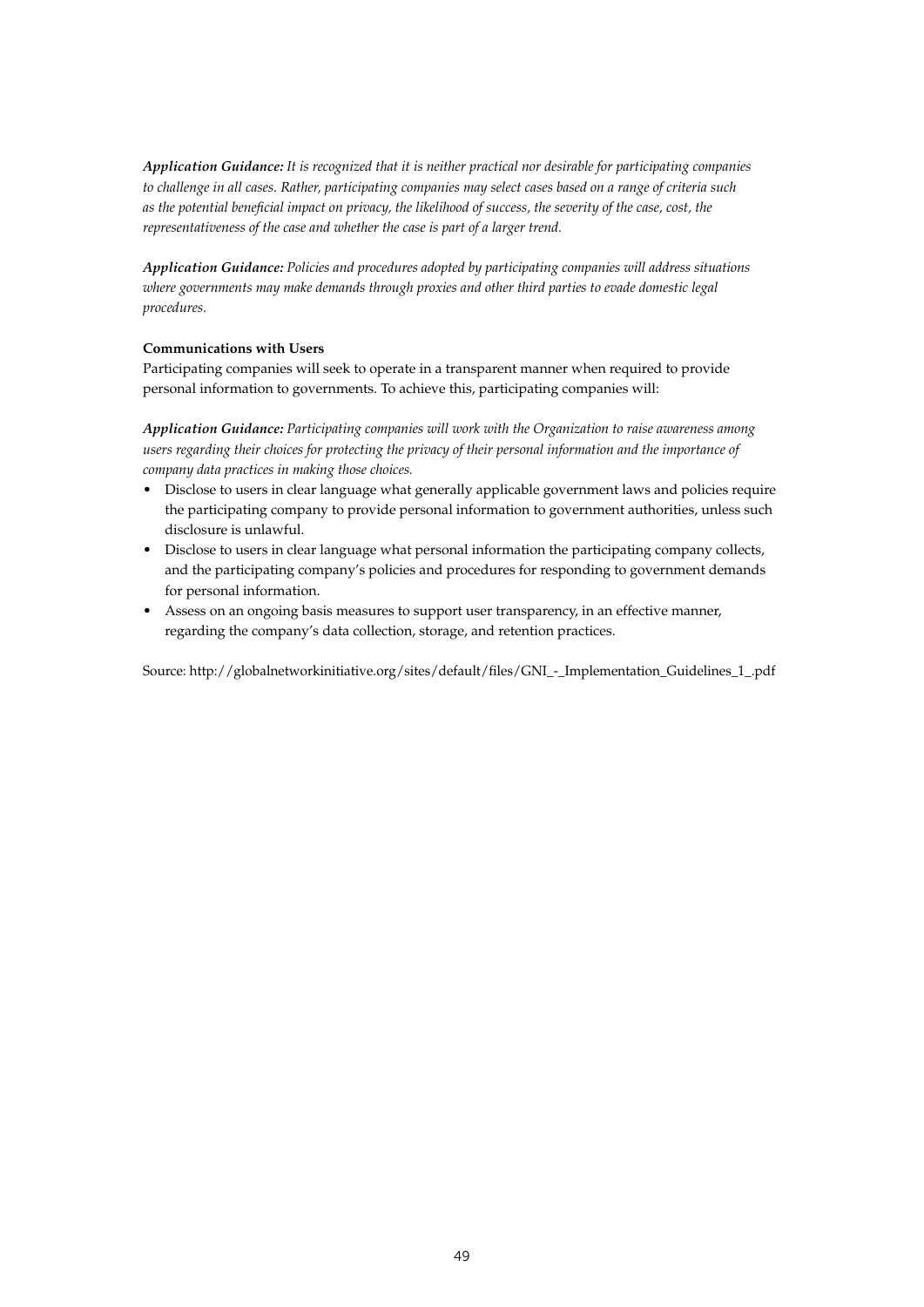#### ANNEX V: BASIC ELEMENTS OF BREACH NOTIFICATION LAWS

As to the **scope of the notification duty**, most legal instruments require notification for any "breach of security leading to the accidental or unlawful destruction, loss, alteration, unauthorized disclosure of, or access to, personal data" (ePrivacy Directive), "any breach of security or loss of integrity that has a significant impact on the trust service provided or on the personal data maintained therein" (Trust Services Regulation), any "incidents having a major impact on the security of the core services they provide" (draft NIS Directive) or "a breach of security leading to the accidental or unlawful destruction, loss, alteration, unauthorized disclosure of, or access to, personal data transmitted, stored or otherwise processed" (Draft GDPR). In the U.S., there are states that require notification whenever there has been unauthorized access to acquisition (14 states in total), and some states that require notification only when there is the risk or knowledge of harm. In HIPAA, a risk assessment should be applied to determine what notification is required.

As to the **time frame** of the notification, some laws (including the Draft GDPR) refer to the duty to notify "without undue delay but in any event within 24 hours after having become aware of it"(Trust Services Regulation), "without undue delay" (ePrivacy directive), "without undue delay and, where feasible, not later than 72 hours after having become aware of it" (Draft GDPR); in the U.S., notification to the individual is to be no later than 30 (Florida) to 60 (HIPAA/HITECH) days after becoming aware of the unauthorized access; notification to the affected companies should be as soon as possible.

As to the **recipients of the notification**, in the EU, some laws/draft laws introduce a triple approach: first notifying a competent national authority (national body (ePrivacy Directive), supervisory body (Trust Services Regulation), or supervisory authority (Draft GDPR)). In case the breach is "likely to adversely affect a natural or legal person" (Trust Services Regulation), or "likely to result in a high risk for the rights and freedoms of individuals" (Draft GDPR), the involved person should be informed. This could be a natural or legal person (Trust Services Regulation), the subscriber or individual (ePrivacy Directive), or the data subject (Draft GDPR). Thirdly, some laws/ draft laws require that in case the "disclosure of the breach of security or loss of integrity is in the public interest" (Trust Services Regulation) the general public should be notified about the breach; in the US state laws, notification is at least to the affected individuals; in about 20 states, notification is required to state officials as well. In HIPAA, notification is required to individuals as well as the Office for Civil Rights in the Department of Health and Human Services.

Under certain circumstances, **no notification** to the individual would be required. For example, this would be the case "if the provider has demonstrated to the satisfaction of the competent authority that it has implemented appropriate technological protection measures, and that those measures were applied to the data concerned by the security breach. Such technological protection measures shall render the data unintelligible to any person who is not authorized to access it." (ePrivacy Directive). HIPAA/HITECH applies a risk assessment.

As to the **contents of notification**, in both regions, the law typically requires firms to describe the nature of the personal data breach, the data elements affected, contact points, measures to mitigate the possible adverse effects of the personal data breach, the number of data subjects concerned, and the consequences of the personal data breach.